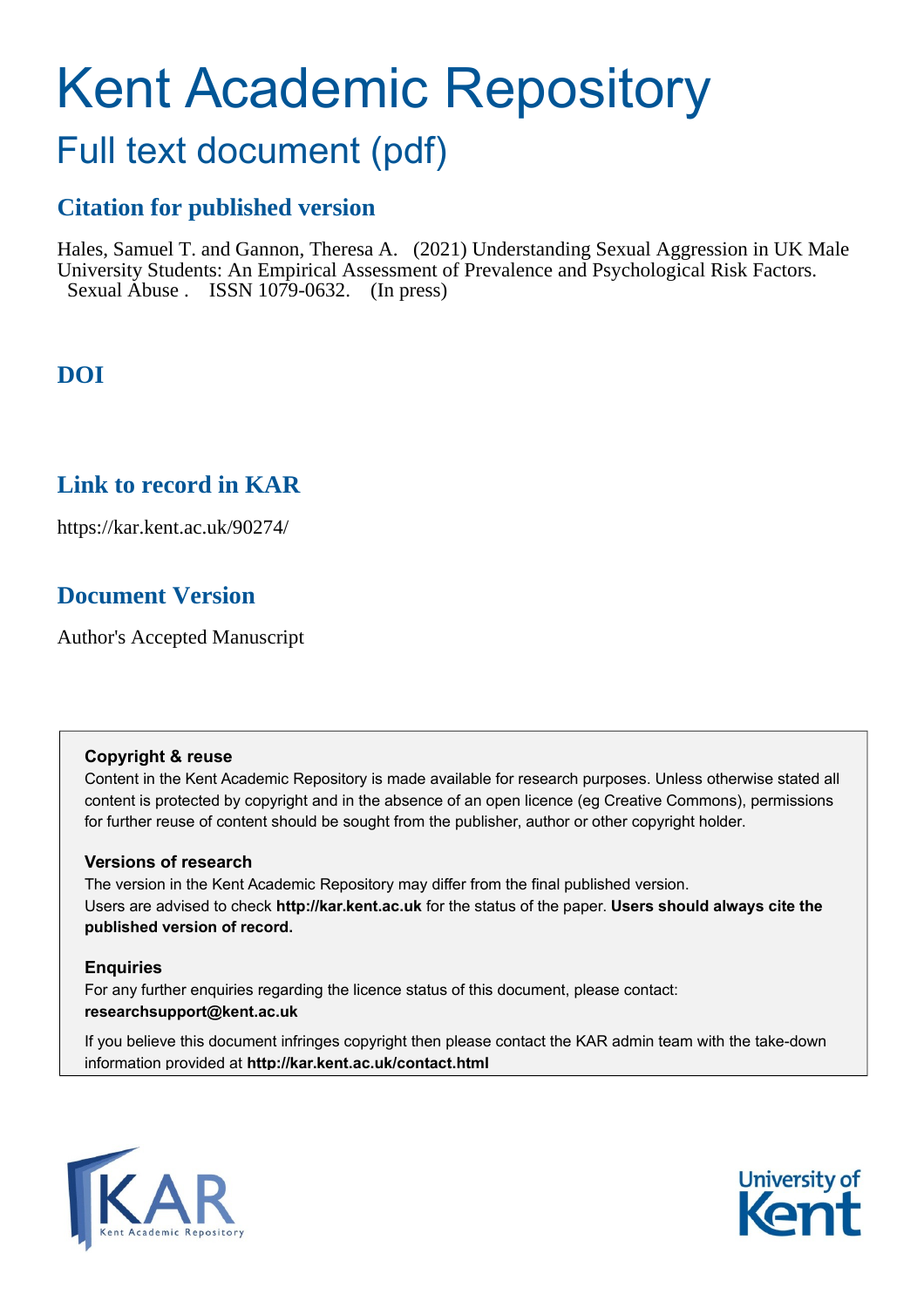Accepted for publication in Sexual Abuse

**NOTE:** This version is the Authors' Accepted Manuscript and may not exactly replicate the final version published in the journal. It is not the copy of record. © Sage Publishing

#### **Understanding Sexual Aggression in UK Male University Students:**

#### **An Empirical Assessment of Prevalence and Psychological Risk Factors**

Samuel T. Hales and Theresa A. Gannon

School of Psychology, University of Kent

#### **Author Note**

Samuel T. Hales **b** <https://orcid.org/0000-0002-6140-3917>

Theresa A. Gannon **h**ttps://orcid.org/0000-0002-5810-4158

The hypotheses, methods, and data analysis plans for the studies described in this paper were pre-registered on [OSF.io](https://osf.io/) (Study 1: [https://osf.io/4ht8m/,](https://osf.io/4ht8m/) Study 2: [https://osf.io/n73wy/\)](https://osf.io/n73wy/). At these links, readers can find the study materials and raw data used in this paper. Our research was funded by an ESRC studentship ES/P00072X/1 (Ref: [2117875\)](https://gtr.ukri.org/projects?ref=studentship-2117875) granted to the corresponding author. The authors take full responsibility for the integrity of their data, the accuracy of their data analyses, and have made every effort to avoid inflating statistically significant results. We have no known conflict of interest to disclose. We thank the members of the CORE-FP for their insightful feedback on an earlier version of this manuscript.

Correspondence concerning this article should be addressed to Samuel T. Hales, School of Psychology, University of Kent, Canterbury, CT2 7NP, United Kingdom. E-mail: [sth21@kent.ac.uk](mailto:sth21@kent.ac.uk)

**Suggested citation:** Hales, S. T., & Gannon, T. A. (in press). Understanding sexual aggression in UK male university students: An empirical assessment of prevalence and psychological risk factors. Sexual Abuse.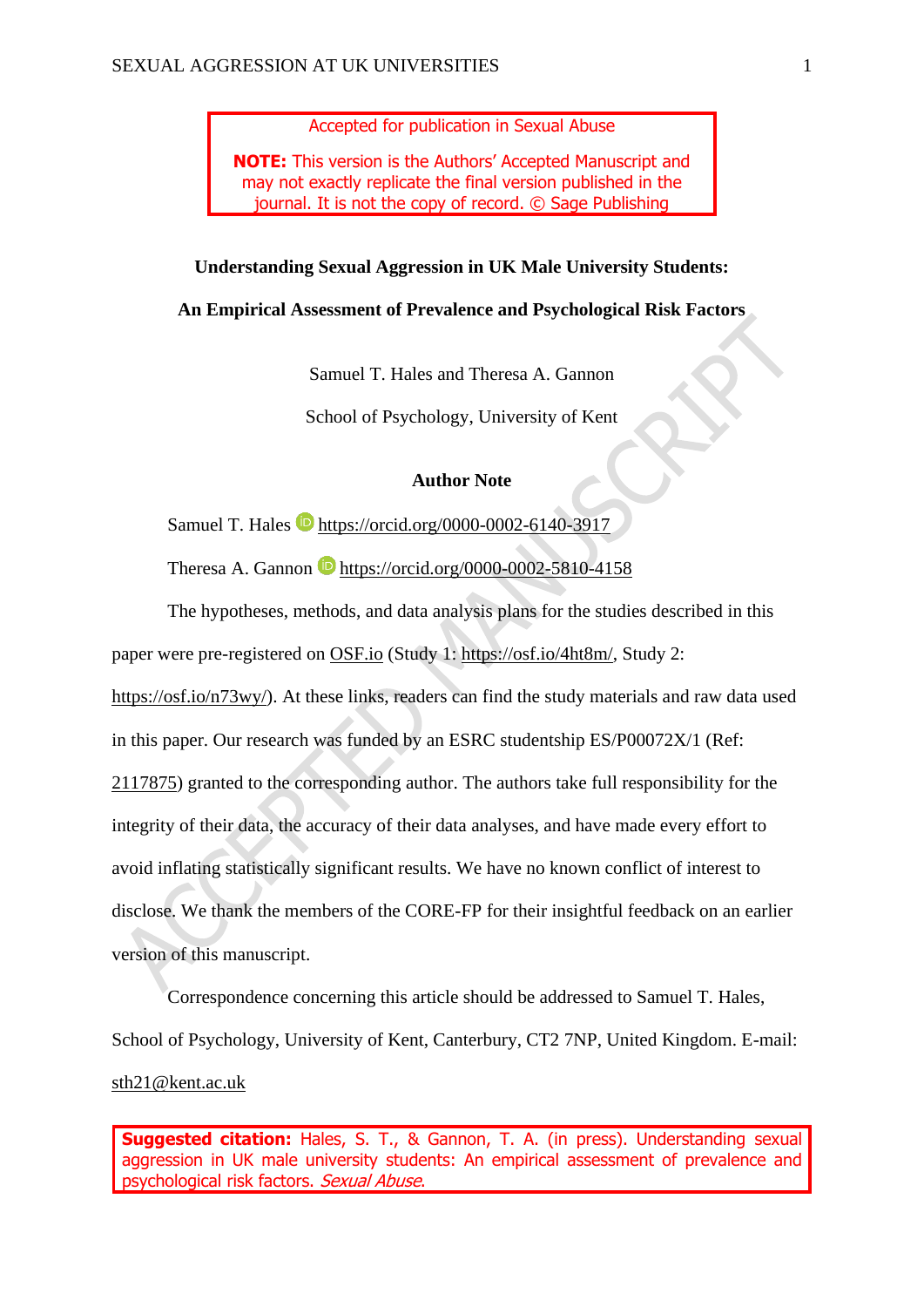#### **Abstract**

University-based sexual aggression is an international public health issue; however, to date, there have been no formal assessments of the prevalence or psychological indicators associated with the proabuse behaviours of the most common perpetrators at UK universities: heterosexual male students. To facilitate the development of effective primary prevention interventions for domestic students who have sexually harmed, we assess across two empirical studies (*N*s = 259 and 295) the psychological risk factors associated with recent sexual aggression amongst two distinct samples of UK male university students. Cumulatively, results highlighted that one in nine participants (11.4%) self-reported recent sexual aggression. These participants could be statistically differentiated from their nonoffending peers on various established indicators of general sexual offending, of which logistic regression analyses highlighted atypical sexual fantasies, general aggression, hostility toward women, and rape myth acceptance as being the most reliable predictors. Our data extend the international evidence base by providing the first detailed overview of sexual aggression amongst UK male university students, as well as the psychological risk factors associated with their proabuse behaviours. We discuss the importance of our findings for the development of more effective evidence-based reduction strategies and primary prevention interventions for male students who have sexually harmed.

*Keywords:* Campus sexual assault, college students, harm prevention, perpetration, sexual offending.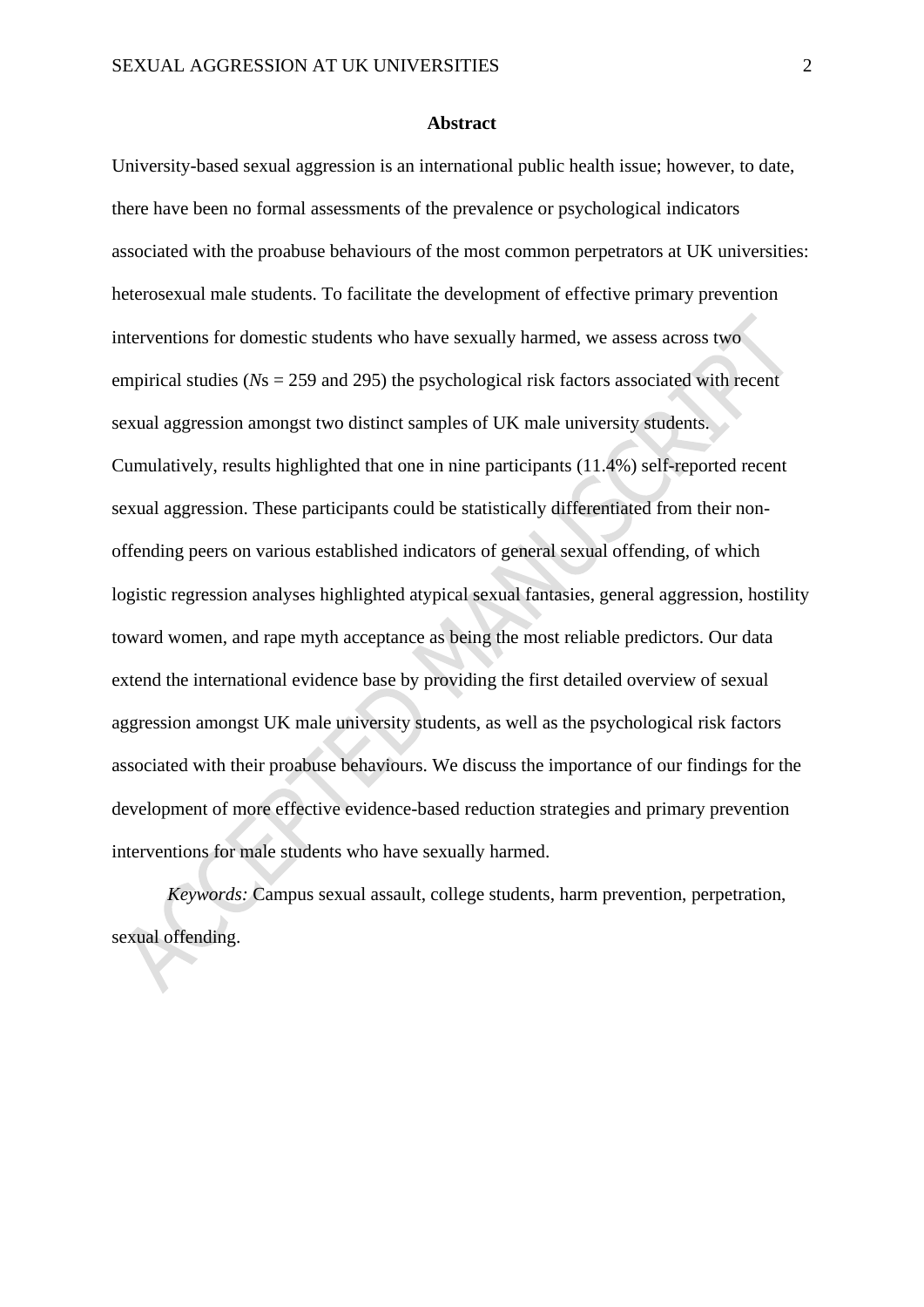## **Understanding Sexual Aggression in UK Male University Students: An Empirical Assessment of Prevalence and Psychological Risk Factors**

Male sexual aggression is an international public health issue that plagues universities. Defined in this paper as a continuum of illicit behaviours characterized by any unwanted or non-consensual sexual activity, it is estimated that at least one-in-five female university students across most developed countries will be a victim of a sexually aggressive act during their studies (e.g., Association of American Universities [AAU], 2019; Krahé & Berger, 2013; Muehlenhard et al., 2017). These criminal offenses are associated with adverse long-term physical, psychological, and economic outcomes (see Brown et al., 2009), with US estimates that rape costs victims \$122,461 during their lifetime (Peterson et al., 2017).

In the UK, recent national climate surveys have found that over a quarter of female students self-report sexual aggression victimization at university (National Union of Students [NUS], 2011), with eight percent declaring that they were raped (Revolt Sexual Assault, 2018). Consistent with international findings (e.g., AAU, 2019; Krahé & Berger, 2013; Schuster & Krahé, 2019), these surveys highlight that perpetrators are often known male students studying at their victim's university (NUS, 2011; Revolt Sexual Assault, 2018). Though difficult to directly compare, the prevalence of university-based sexual aggression in the UK appears notably higher than sexual aggression within the wider community, where 3.4% of females are victimized annually (Office for National Statistics, 2018).

Despite its frequency, there have been no formal estimates of the prevalence of university-based sexual aggression perpetration in the UK, nor any empirical assessments of the risk factors associated with students' proabuse behaviours (see Jones et al., 2020). This is surprising given our established understanding of student perpetrators of sexual aggression in other countries (e.g., Abbey & McAuslan, 2004; D'Abreu & Krahé, 2014; Salazar et al., 2018; Tomaszewska & Krahé, 2018), as well as incarcerated individuals who have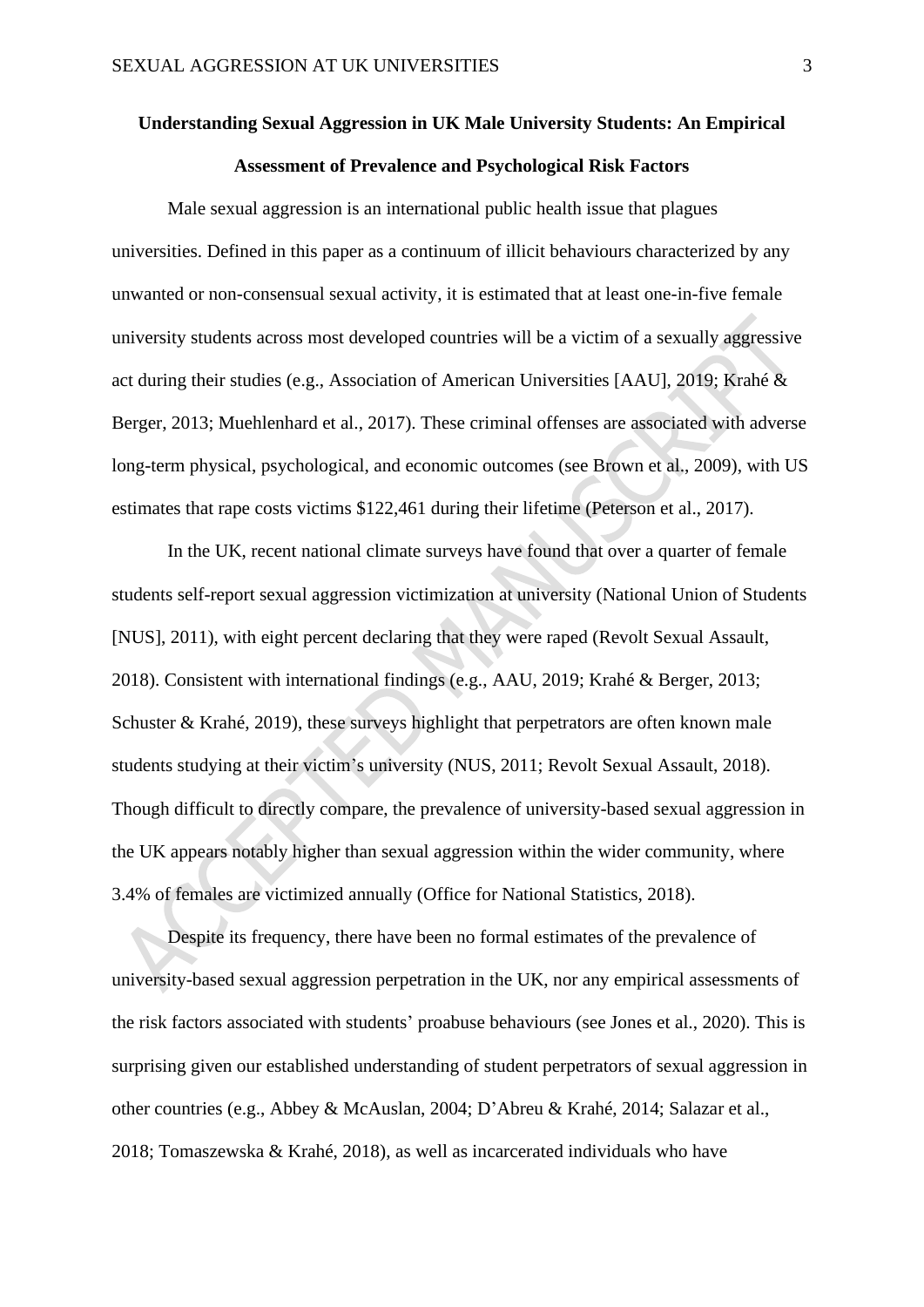perpetrated sexual aggression across the wider community (e.g., Fisher et al., 1999; Hanson & Bussière, 1998; Hanson & Morton-Bourgon, 2005; Mann et al., 2010). This deficit in academic knowledge has severely hampered the development of effective evidence-based harm prevention interventions for 'at-risk' male students on UK campuses, threatening the safety of female students. Of the available data in the UK, most have been collected through interviews and self-reports with victims and are limited to demographic descriptions of perpetrators only (e.g., NUS, 2011; Revolt Sexual Assault, 2018). Though useful for suspect identification, this information fails to explain the risk factors that predispose male students to sexual aggression; consequently, there is no sound evidence base on which universities can develop effective interventions to reduce the high perpetration rates on campuses in the UK.

Compared to the UK, other countries have notably more developed research agendas relevant to university-based sexual aggression. In the US, for example, there has been an expanding knowledge base in the area since the mid-1950s, such that researchers there now possess a good understanding of the risk-relevant factors associated with male students' sexual aggression, as well as their characteristics as a group of forensic interest. However, differences in the university history, geography, and culture between the US and UK (e.g., an increased emphasis in the US on alcohol consumption, fraternity membership, and sports participation amongst male university students; see Murnen & Kohlman, 2007) limit the generalizability of these findings to UK student populations (see Phipps & Smith, 2012; Stenning et al., 2012). Moreover, US research often considers university-based sexual aggression as distinct from sexual aggression committed by incarcerated persons and thus does not utilize a broad and established knowledge base already available on the topic. This includes, for example, research into the psychosocial variables associated with perpetration, which is notably absent in current US campus sexual assault literature. Adopting a more forensic psychological lens is likely to further academic understanding regarding the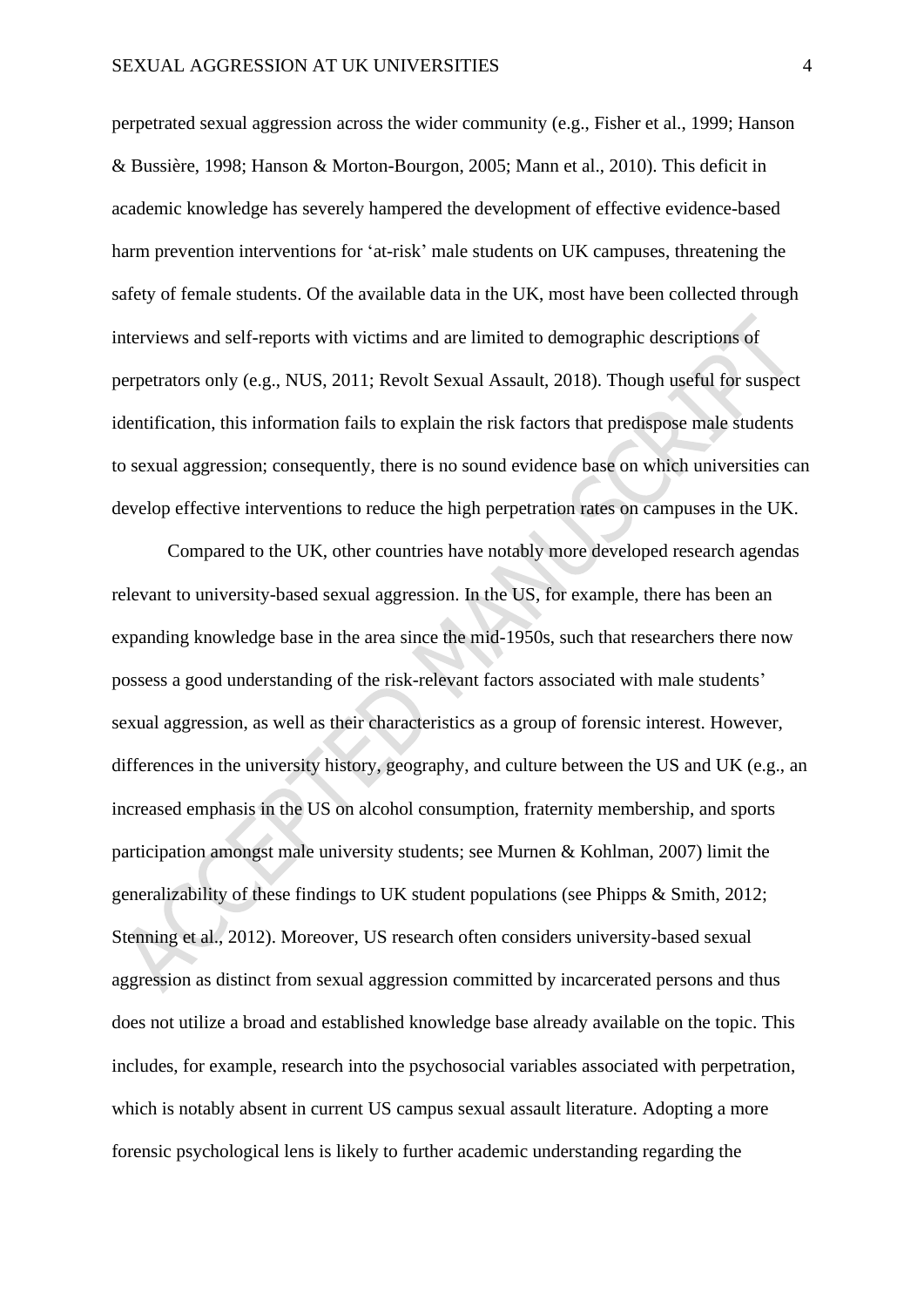psychological characteristics of sexually aggressive male university students by highlighting new factors linked to their offending behaviours, in turn providing better foundations for effective harm prevention. Such an approach was recently encouraged by O'Connor et al. (2021) in their comprehensive systematic review of campus sexual violence research as a way to refine our understanding of perpetrators and their motivations toward offending.

Our studies are the first to assess empirically the psychological characteristics of sexually aggressive male university students in the UK, as well as their self-reported prevalence of sexual aggression. We extend previous international research by examining the combined predictive value of multiple psychological variables that have either been associated with convicted sexual offenses but not applied to university-based sexual aggression, or university-based sexual aggression but typically as a standalone or dual predictor only. Below, we review past literature relating to sexual aggression amongst university students in other countries before describing our current studies.

#### **Empirical Work Examining the Characteristics of University-based Sexual Aggression**

Campus sexual assault research in other countries has demonstrated that there are specific psychological predictors of sexual aggression amongst male students (Abbey & McAuslan, 2004; D'Abreu & Krahé, 2014; Gidycz et al., 2007; Thompson et al., 2013; Tomaszewska & Krahé, 2018). These "individual-level" indicators can be divided into attitudinal, personality, and experiential risk factors (Abbey et al., 2001; Dills et al., 2016). Empirical studies in this area typically adopt a between-groups design to assess differences in scores on psychological measures between perpetrators of sexual harm and non-perpetrators and use predictive modelling procedures to establish how well they predict past sexual aggression (e.g., Gidycz et al., 2007; Salazar et al., 2018). These studies have shown that risk factors often coalesce and interact with other risk and protective factors to encourage or inhibit sexual aggression (e.g., Malamuth et al., 2021; Martín et al., 2005).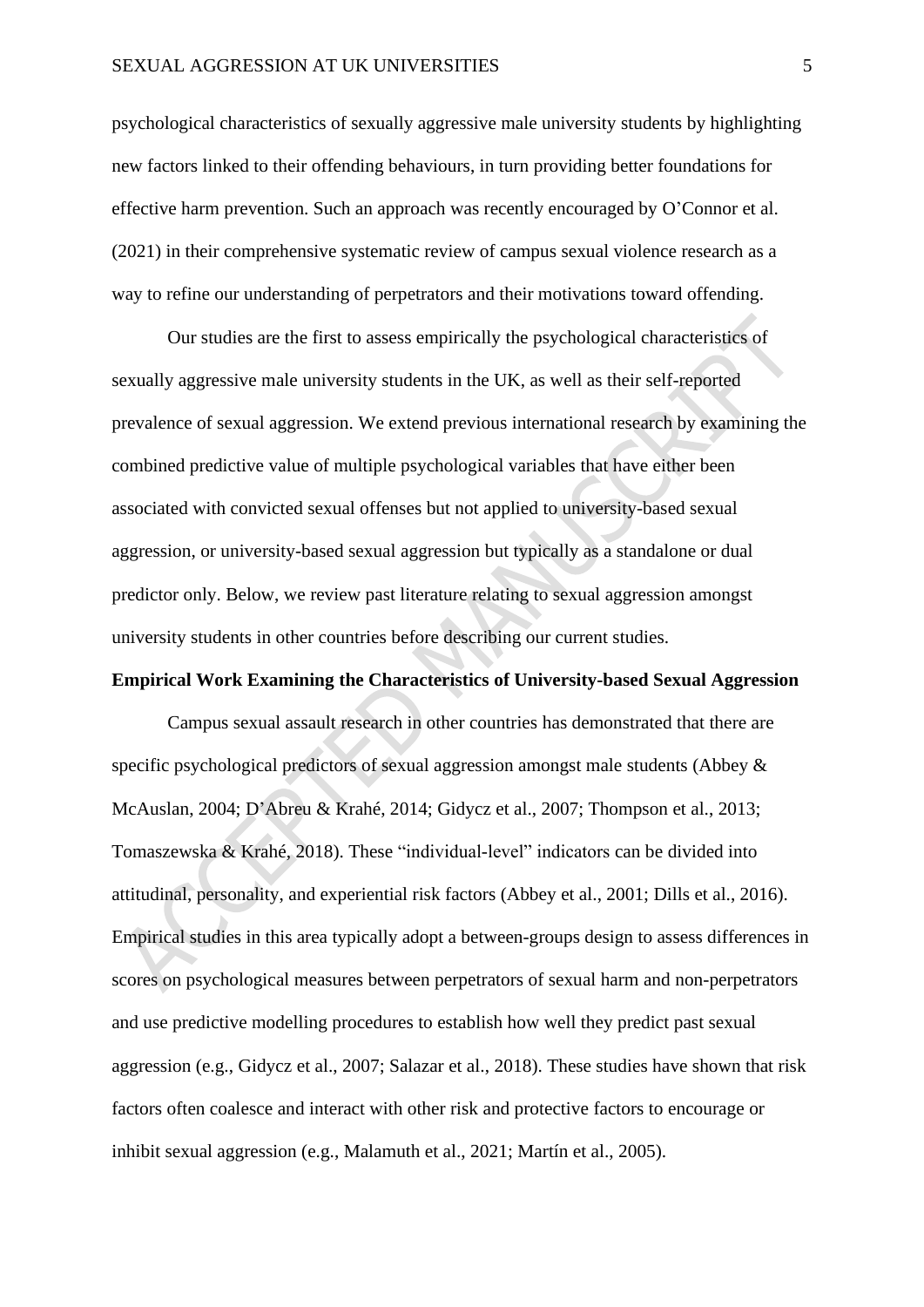A notable body of US work suggests that male university students' sexual aggression can be explained by their negative views about women, which result from traditional gender role socialization (see Vogel, 2000). The confluence model (Malamuth et al., 2021)—the leading integrative theoretical model of sexual aggression—proposes that this "hostile masculinity" is a key risk factor for males and increases their propensity to engage in sexual aggression. US studies have highlighted strong links between sexually aggressive behaviours in male university students and typical indices of hostile masculinity, including rape myth acceptance and hostility toward women (e.g., Abbey et al., 2001; Vogel, 2000), as well as atypical sexual fantasies that center on coercive, controlling, or illicit sexual behaviors (e.g., raping a person; Greendlinger & Byrne, 1987). These findings have been validated by researchers in other countries (e.g., Chan, 2021; Čvek & Junaković; Martín et al., 2005; Tomaszewska & Krahé, 2018), suggesting that hostile masculinity constitutes a strong predictor of sexual aggression across male student groups globally.

There is also strong support internationally for the prognostic value of less gendered attitudinal factors in predicting university-based sexual aggression, such as low self-esteem (e.g., Good et al., 1995; Schuster & Krahé, 2019), deficits in emotion regulation (e.g., Pickett et al., 2016), and aggression (e.g., Rapaport & Burkhart, 1984). These factors have also been identified as key correlates of sexually aggressive behaviours among incarcerated males (see Hanson & Bussière, 1998; Hanson & Morton-Bourgon, 2005; Mann et al., 2010), such to the extent that they form central elements of established theories of general sexual offending (e.g., Marshall & Barbaree, 1990; Ward & Beech, 2006). To date, though, no empirical research has considered their combined ability to predict sexual aggression with male university students, thus limiting the development of effective harm prevention interventions.

Other established risk factors that have been linked to sexually aggressive behaviours amongst incarcerated males, but which have not been explored extensively as predictors of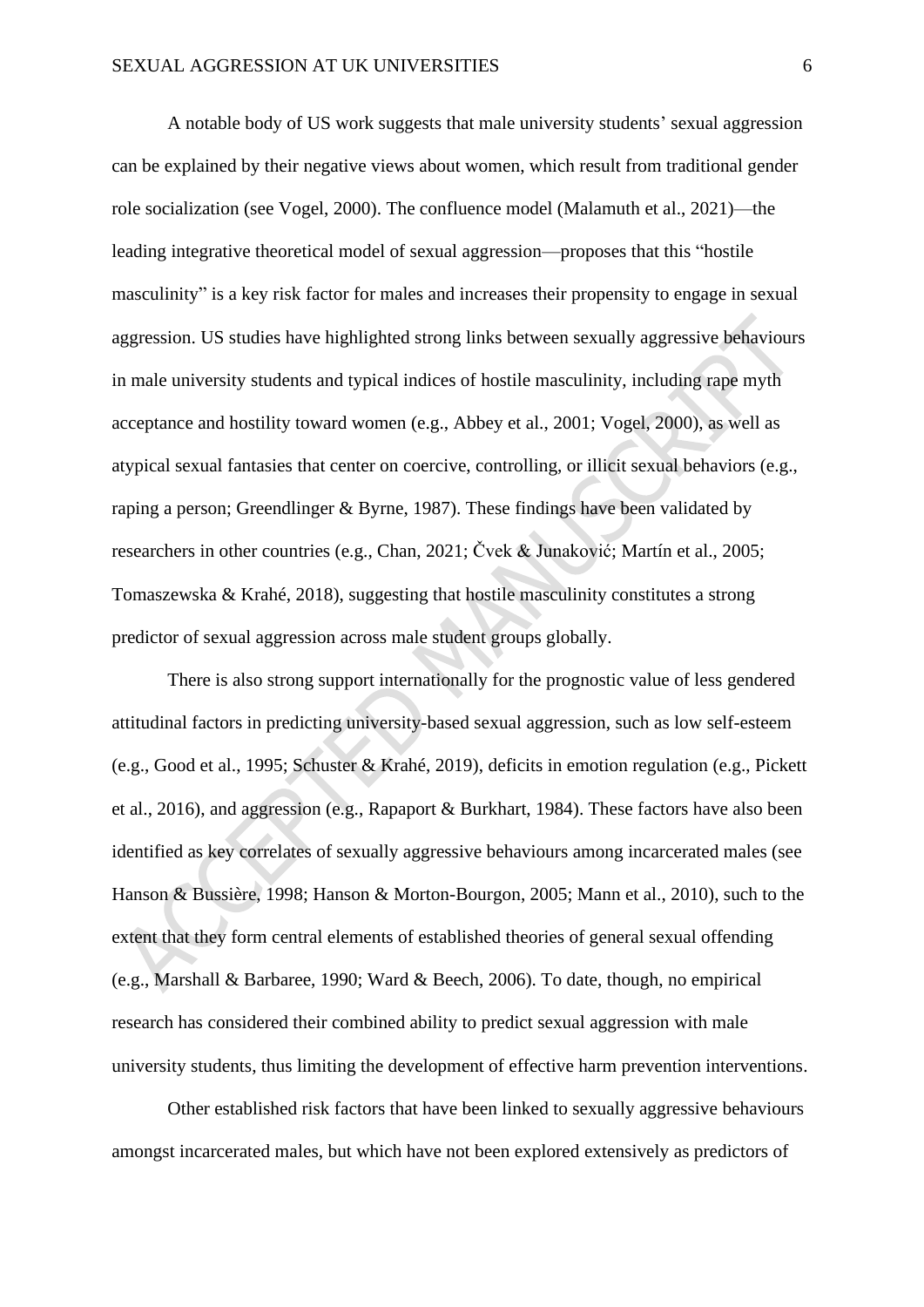university-based sexual aggression, include assertiveness and self-efficacy, especially in romantic relationships (see Fisher et al., 1999; Marshall et al., 1997; Seto & Lalumière, 2010), as well as loneliness (Ward & Beech, 2006). Researchers have proposed that these intimacy and social functioning deficits represent critical risk factors for males who have sexually harmed, who often lack meaningful interpersonal relationships, possess attachment issues, and report unfulfilling past romantic relationships (see Marshall, 2010). Assessing the prognostic value of psychosocial variables such as these could help refine academic understanding of the psychological characteristics of sexually aggressive male university students, as well as the etiology and maintenance of their offending behaviours.

Of course, it is worth noting that not all male university students are susceptible to the diathesis of sexual aggression, nor do those who display a proclivity act on their urges (see Abbey & McAuslan, 2004). It is believed that this is because there is a developmental sequence for sexual aggression, in which personality characteristics and experiential factors establish a precondition for sexual aggression, which are then liberated in the presence of specific situational variables (see Abbey et al., 2001). Undoubtedly, the most studied situational variable relevant to university-based sexual aggression is alcohol consumption, which has been shown to significantly increase risk (for a review, see Abbey, 2002; Chan, 2021; Čvek & Junaković, 2020). Other key factors include sports participation and fraternity membership (for a review, see Murnen & Kohlman, 2007), though we speculate these may be more prominent in countries that adopt a US approach to higher education (e.g., those that have a Greek Life or collegiate sports system) versus a UK approach (where sports are typically played intramurally and fraternities do not exist).

#### **Purpose of the Present Studies**

Despite a broad knowledge base in other countries, our literature review underlines the lack of empirical research assessing the psychological characteristics of UK male students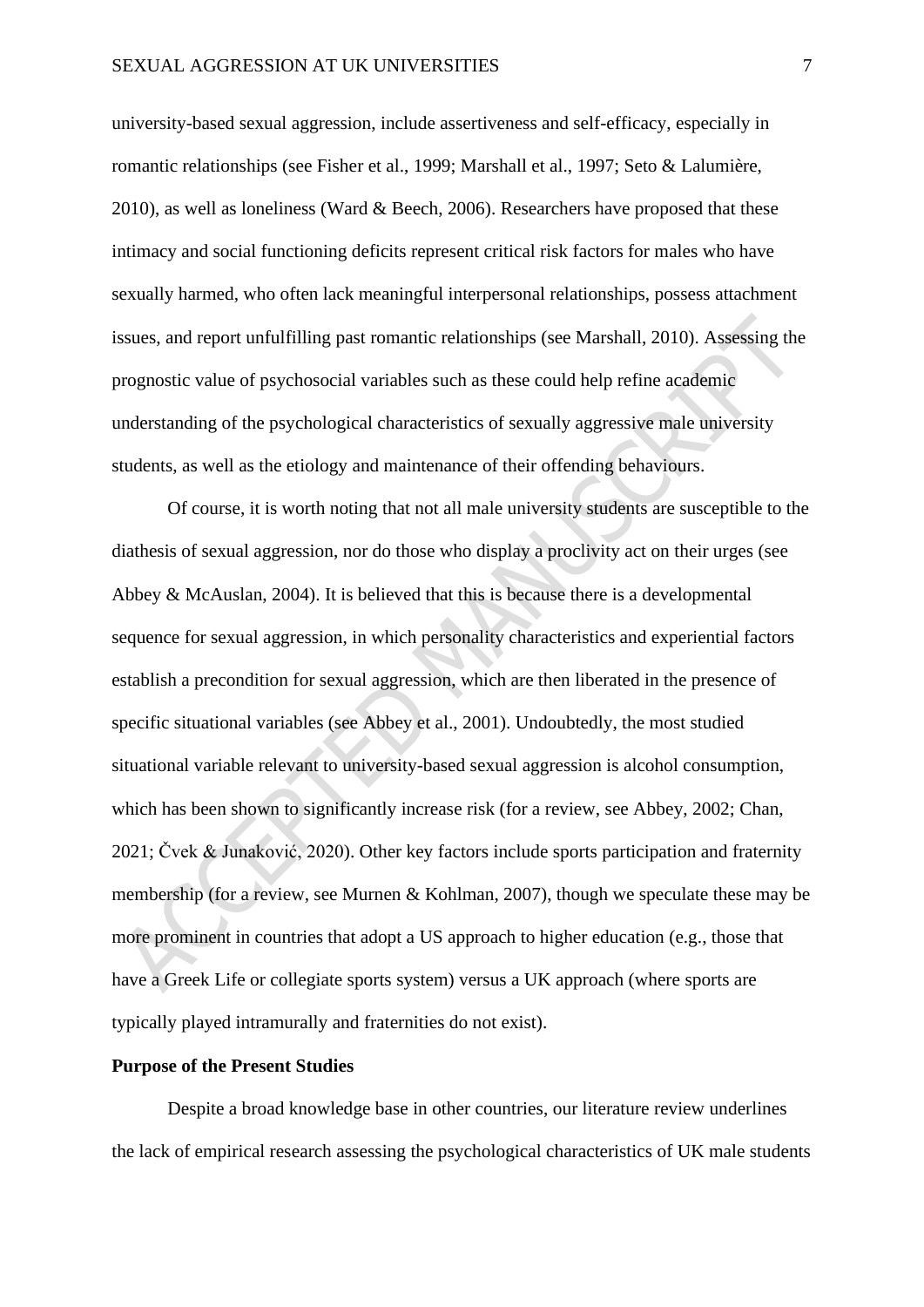who perpetrate university-based sexual aggression (see Jones et al., 2020). Moreover, it highlights a key limitation of previous work in this area; namely, a failure to assess multiple psychological factors, including those that reliably predict sexual aggression amongst incarcerated persons (i.e., intimacy and social functioning deficits).

Guided by previous international research, we present two empirical studies that extend the knowledge base relevant to university-based sexual aggression and capture the nuances of sexual aggression amongst UK male university students. In Study 1, we establish through univariate analyses the multiple individual-level risk factors that differentiate sexually aggressive from non-sexually aggressive male students from one large plate glass university in the UK. We also examine using logistic regression modelling which factors most reliably predict students' past sexual offending behaviours. Study 2 methodologically replicates Study 1 though uses a more diverse sample of male students from across the UK. This study allows us to externally validate our Study 1 findings, whilst also assessing the degree to which they generalize across the broader UK male student body. We extend past research by examining (a) the combined predictive value of psychological variables previously identified by international researchers as key indicators of university-based sexual aggression, and (b) those variables not previously assessed with reference to university-based sexual aggression, but which have been shown to reliably predict sexual offending behaviours amongst incarcerated persons (i.e., intimacy and social functioning deficits).

It is worth noting that research has long demonstrated that university-based sexual aggression is multi-faceted and those who engage in it are often responding to various levels of influence on behavior (for a review, see Tharp et al., 2013; Dills et al., 2016). Given the gap in academic understanding regarding UK university students' proabuse behaviours, in this paper we made a purposeful decision to only assess attitudinal and personality-related indicators of sexual aggression. This allowed us to examine in-depth the psychological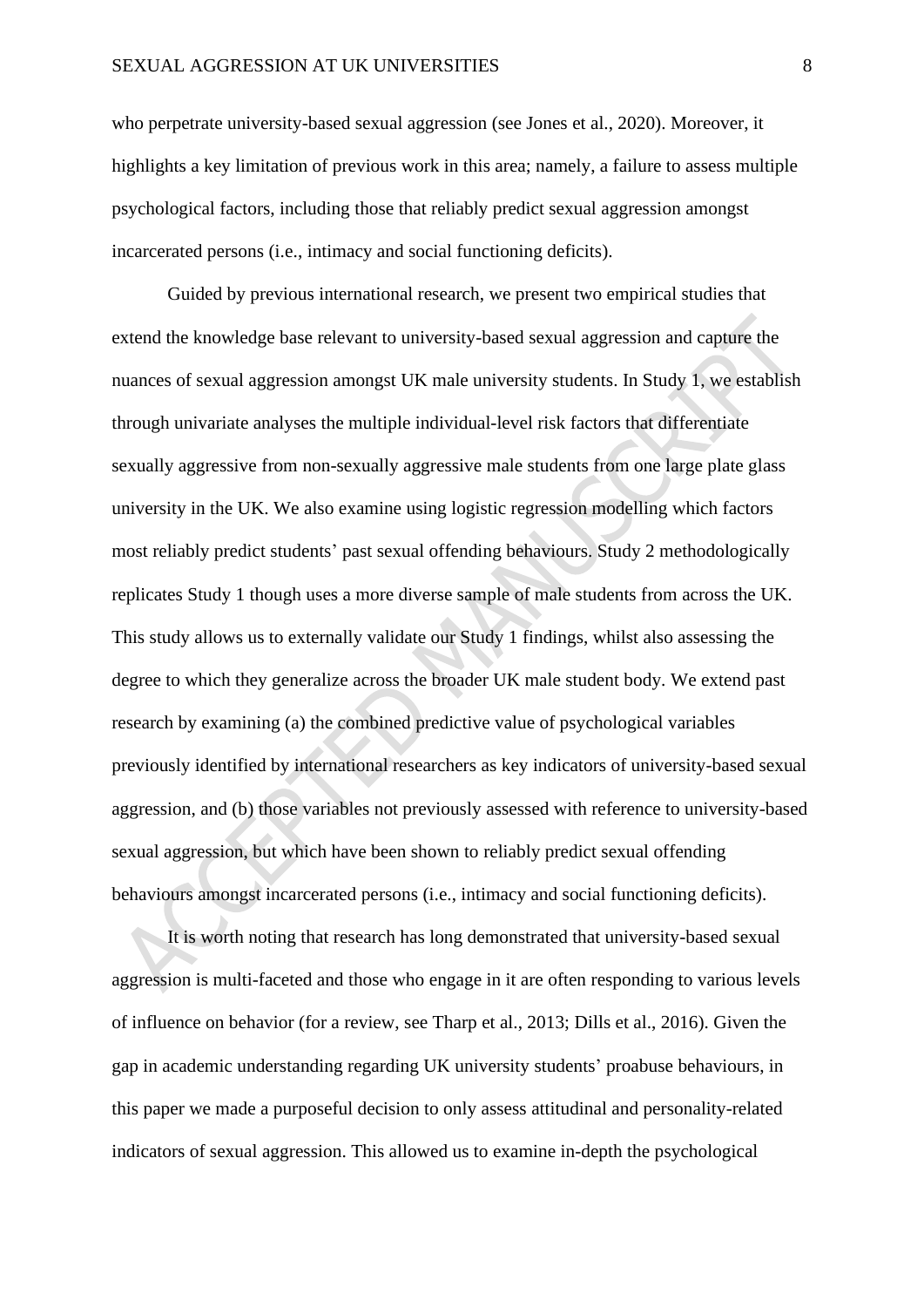characteristics of perpetrators, which will help guide the development of more effective evidence-based harm prevention interventions. We will describe in future papers how more macro-level indicators (e.g., relationship, community, and societal-level factors) influence students' proabuse behaviours, to further refine our understanding.

To encourage transparent and scientifically robust research practices, we preregistered the hypotheses, research design, and data cleaning and analysis plans for both our studies via the Open Science Framework prior to data collection. These are publicly available via the following links, where you will also find copies of our materials, surveys, and raw data:<https://osf.io/4ht8m/> (Study 1) and<https://osf.io/n73wy/> (Study 2).

#### **Study 1**

In Study 1, we assessed the psychological characteristics of sexually aggressive male students at a select university in South-East England. Based on previous research and theory, there were two hypotheses for this study. First, that the prevalence of sexual aggression would be higher amongst our sample compared to non-university males within the community (as reported in previous literature). Second, that there would be a difference in scores across psychological measures between male university students who had recently engaged in sexual aggression versus their non-offending peers. Specifically, we predicted that perpetrators would display greater aggression, alcohol consumption, hostility toward women, loneliness, rape myth acceptance, and sports involvement; lower assertiveness, emotion regulation, self-efficacy in romantic relationships, and self-esteem; and more atypical sexual fantasies. We further explored whether logistic regression modelling would highlight the risk factors that most reliably predict past sexual aggression amongst our sample and be able to discriminate at a greater-than-chance level between those who had and had not offended.

#### **Method**

#### *Participants*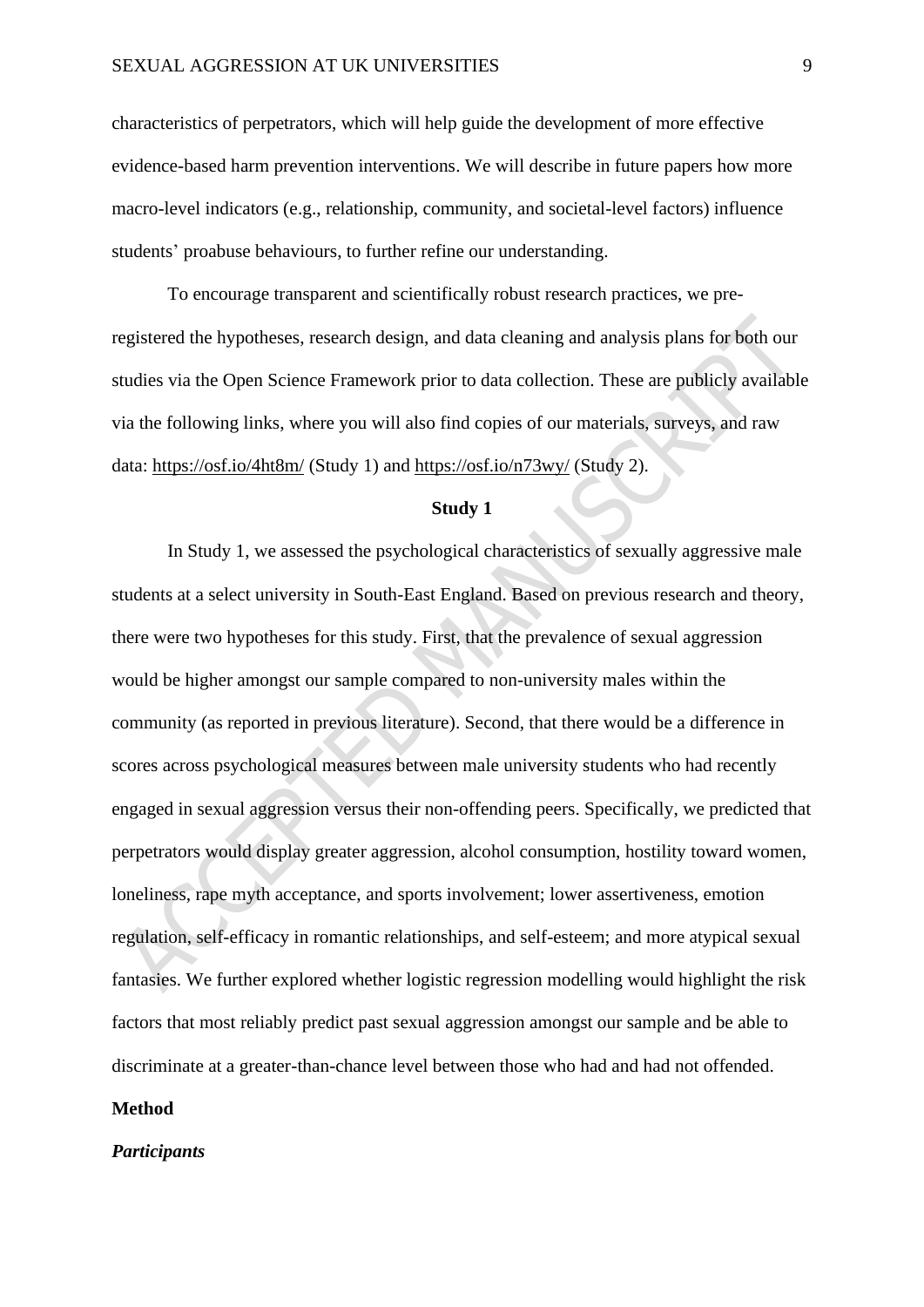Participants were adult students enrolled at a plate glass university in South-East England who identified as heterosexual males. They were recruited through opportunity sampling and reimbursed for their time with course credits or entered into a prize draw. In total, 259 students successfully completed our online survey entitled, "The Psychological and Behavioural Characteristics of University Males" (see our publicly available pre-registration for data cleaning exclusion criteria). Based on Peduzzi et al.'s (1996) established rule-ofthumb of 10 events per variable per outcome event, this sample size was sufficient for an adequately powered logistic regression model.

The age of participants ranged from 18 to 68 years ( $M = 22.9$ ,  $SD = 6.6$ ). The majority identified as White British ( $n = 151$ ; 58.3%) and reported their highest educational attainment as A-Level or equivalent ( $n = 152$ ; 58.7%). There were descriptive similarities between our sample and the university's total male student body, as reported by centrally held university data. The only difference between groups was on highest educational attainment,  $p < .001$ (see Supplementary Table S1 for post-hoc pairwise comparisons).

#### *Measures*

Measures comprised validated self-report instruments that assessed characteristics relevant to sexual aggression amongst either male university students in other countries or incarcerated males (see Fisher et al., 1999; Hanson & Bussière, 1998; Hanson & Morton-Bourgon, 2005; Mann et al., 2010; Marshall et al., 1997). These measures mapped onto key themes identified in the general sexual offending literature as being associated with sexual aggression; namely, inappropriate sexual interests, intimacy and social functioning deficits, offense-supportive cognitions, and self/emotional regulation issues.

We report in Table 1 the internal consistency  $(a)$  scores for continuous measures using George and Mallery's (2016) classifications. Following a review of Clark and Watson (1995), it was decided that items that produced low (i.e., < .25) corrected item-total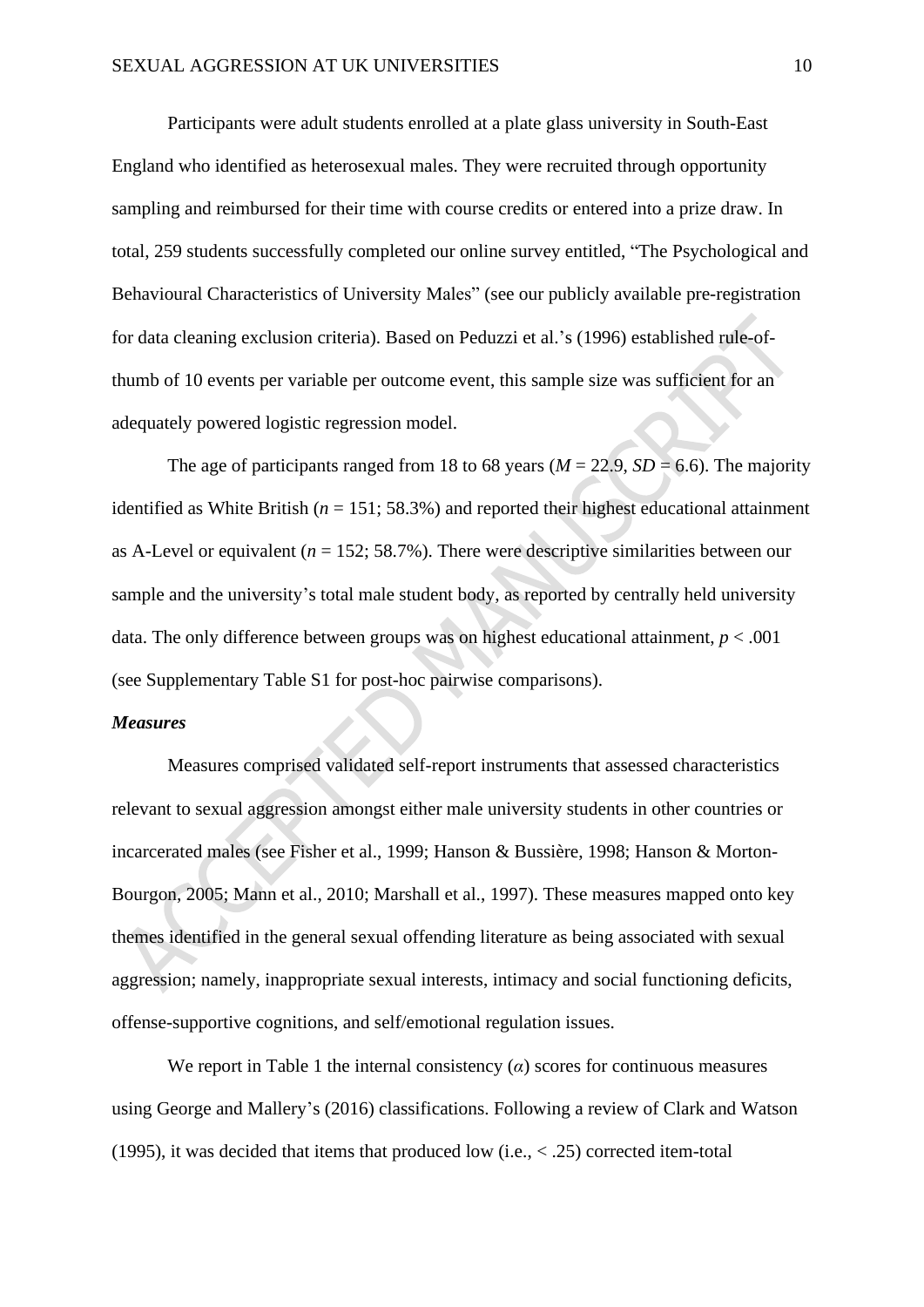correlations across groups should be removed to increase scale reliability.<sup>1</sup> This cut-off is less conservative than the one noted in our publicly available pre-registration (i.e., .30) and ensured that we avoided masking possible predictive factors.

#### **Measure of Sexual Aggression.**

#### *Sexual Experiences Survey—Short Form: Perpetration (SES-SFP; Koss et al.,*

*2007).* A modified version of the SES-SFP assessed participants' history of perpetrating sexually aggressive acts. Participants self-reported the number of times (0, 1, 2, or 3+) in the past 24-months they had engaged in 35 sexual outcome/tactic strings. This timeframe was chosen to ensure that we only captured acts that had occurred since the legal age of consent for sexual activity in the UK (currently 16 years), based on the lowest possible age of participants across our studies (i.e., 18 years). Each outcome/tactic string represented either an aberrant or illegal sexual behavior. An example outcome is "I had oral sex with someone or had someone perform oral sex on me without their consent by…" and an example tactic is "…threatening to physically harm them or someone close to them". Based on their responses, participants were classed into up to four mutually exclusive categories of sexual perpetration: "none," "unwanted sexual contact," "sexual coercion," and "rape/attempted rape." A followup item asked self-reported sexually aggressive participants the sex of their victim(s).

As suggested by Anderson et al. (2017), a dichotomous scoring agenda was used to measure SES-SFP responses. Participants who emphatically rejected survey items were classed as "non-sexual aggressors" (NSAs), whilst those who provided any non-zero response were classed as "sexual aggressors" (SAs). The SES-SFP has demonstrated excellent internal consistency with university males in the US (e.g., Johnson et al., 2017), as well as structural and convergent validity (Anderson et al., 2017).

<sup>&</sup>lt;sup>1</sup> From Study 1, items 3, 5, and 15 on the SFO-R-SV, items 3 and 5 on the SERR, item 5 on the SRAS-SF, item 13 on the DERS-SF, and item 14 on the BIDR-6-IM were excluded. From Study 2, item 6 on the SFQ-R-SV, item 5 on the SRAS-SF, items 13, 14, and 15 on the DERS-SF, and item 10 on the BIDR-6-IM were excluded.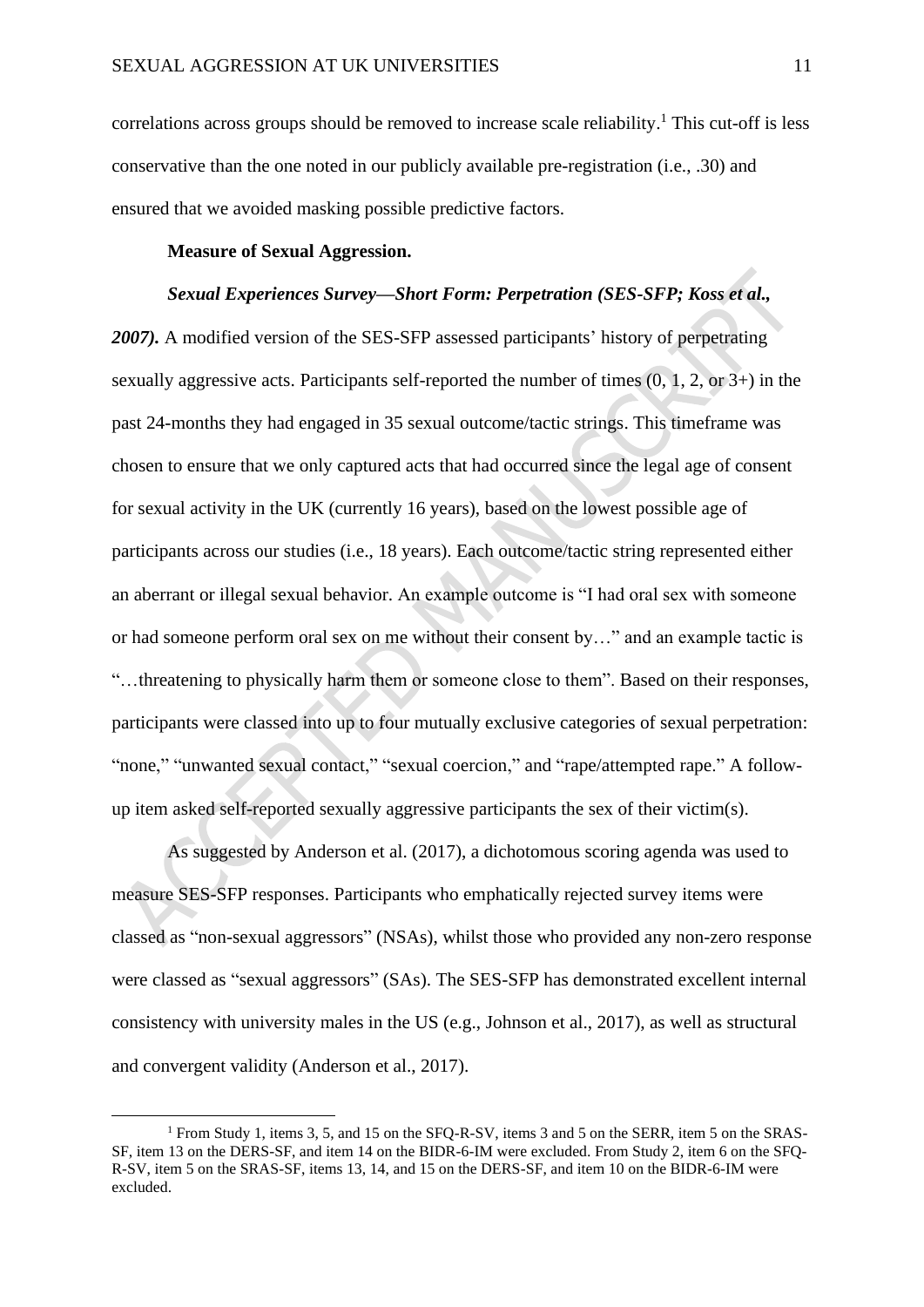#### **Inappropriate Sexual Interests.**

#### *Sexual Fantasy Questionnaire Revised—Short Version (SFQ-R-SV; Bartels &*

*Harper, 2018*). Atypical sexual fantasies were assessed using a modified version of the SFO-R-SV, comprising items from the "Masochistic," "Sadistic," "Impersonal," and "Pre/Tactile Courtship Disorder" clusters (27 items in total). The "Romantic" and "Bodily Functions" clusters were not included as they are not regularly endorsed by community samples (Bartels & Harper, 2018). Using a 5-point Likert scale from *Have never fantasized about* (0) to *Have fantasized about very frequently* (4), participants reported how often they had fantasized about the sexual behaviours described. Scores were analyzed collectively and can range from 0 to 108, with higher scores indicating a greater endorsement of items. Example items include "Being physically hurt" (Masochistic cluster) and "Torturing others" (Sadistic cluster).

#### **Intimacy and Social Functioning Deficits.**

#### *De Jong Gierveld Loneliness scales (DJGL; De Jong Gierveld & Van Tilburg,*

*2006).* This six-item scale was used to assess overall loneliness. Participants responded to items using a psychometrically validated response format anchored by *No!* (1) and *Yes!* (5). Scores can range from 6 to 30, with higher scores indicating greater perceived loneliness. An example item is "I often feel rejected".

*Rosenberg Self-Esteem scale (RSE; Rosenberg, 1979).* This 10-item measure assessed the construct of global self-esteem. Participants responded to items using a 4-point Likert scale from *Strongly agree* (1) to *Strongly disagree* (4). Scores can range from 10 to 40, with higher scores indicating greater self-esteem. Our psychometric analyses suggested that the scale comprised two factors: negative self-esteem (which mapped onto reverse-coded items) and positive self-esteem. Therefore, the RSE was split into the  $RSE_{\text{neg}}$  and  $RSE_{\text{pos}}$  and treated as two distinct scales during analyses. Example items include "I certainly feel useless at times" ( $RSE_{\text{neg}}$  scale) and "On the whole, I am satisfied with myself" ( $RSE_{\text{pos}}$  scale).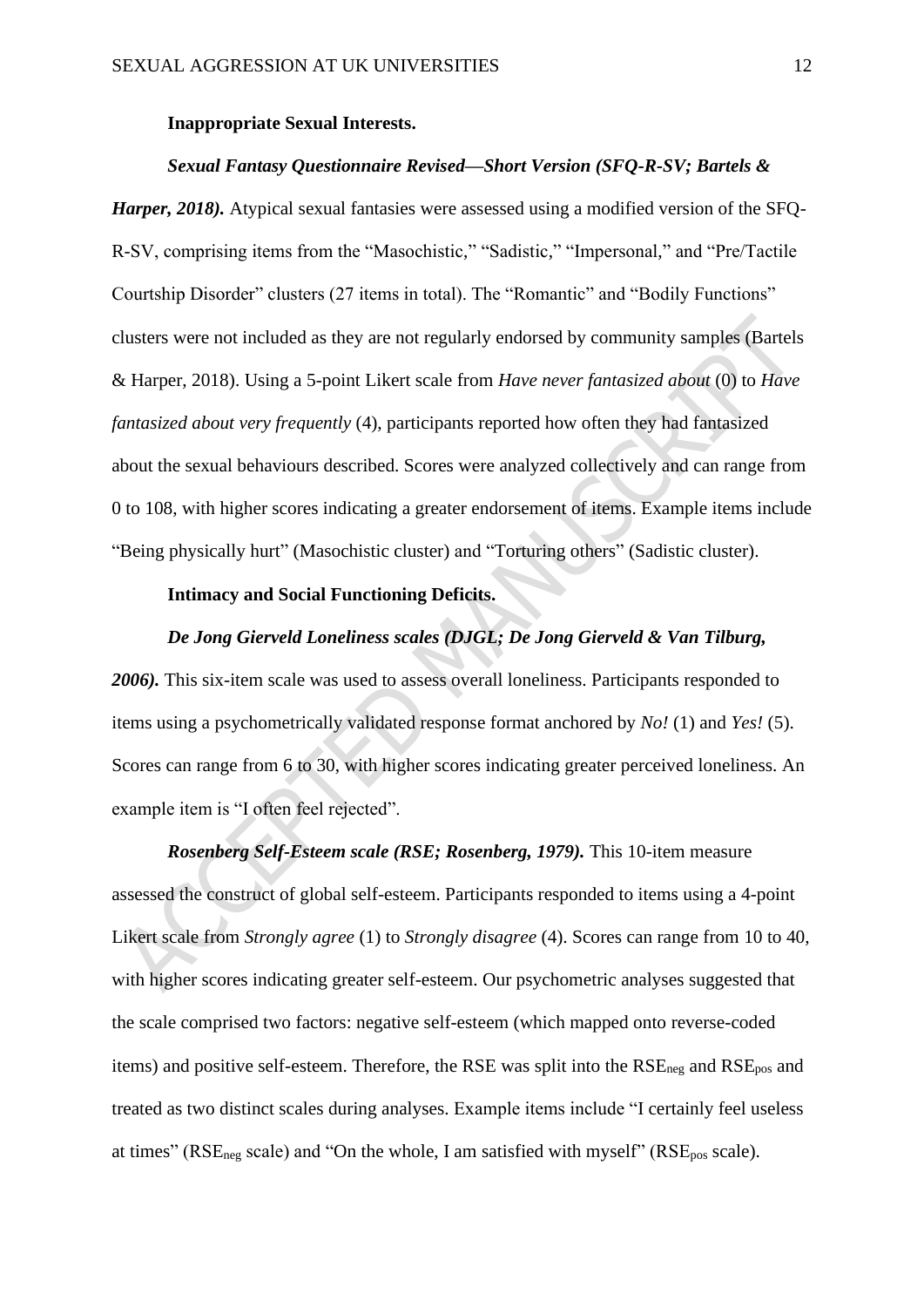#### *Self-Efficacy in Romantic Relationships scale (SERR; Riggio et al., 2013).* This 12-

item measure assessed general feelings of relationship self-efficacy, independent of actual romantic relationships or intimate partnerships. Participants responded to items on a 9-point Likert scale from *Strongly disagree* (1) to *Strongly agree* (9). Scores can range from 12 to 108, with higher scores indicating greater self-efficacy in romantic relationships. An example item is "Romantic relationships are very difficult for me to deal with".

#### *Simple Rathus Assertiveness Schedule—Short Form (SRAS-SF; Jenerette &*

*Dixon, 2010).* This 19-item measure assessed levels of assertiveness. Participants responded to items on a 6-point Likert scale from *Very much unlike me* (1) to *Very much like me* (6). Scores can range from 19 to 114, with higher scores indicating greater assertiveness. An example item is "Most people stand up for themselves more than I do".

#### **Offense-supportive Cognitions.**

*Hostility Toward Women scale (HTW; Lonsway & Fitzgerald, 1995).* This 10-item scale assessed general hostility toward women. Participants responded to items using a 7 point Likert scale anchored by *Strongly disagree* (1) and *Strongly agree* (7). Scores can range from 10 to 70, with higher scores indicating greater hostility. An example item is "I think that most women would lie just to get ahead".

#### *Illinois Rape Myth Acceptance Scale—Revised (IRMA-R; McMahon & Farmer,*

2011). This 19-item measure is designed to assess subtle rape myths. Participants responded to each item on a 5-point Likert scale from *Strongly agree* (1) to *Strongly disagree* (5). Scores can range from 19 to 95, with higher scores indicating greater rape myth acceptance. An example item is "If a girl doesn't say 'no' she can't claim rape".

#### **Self/Emotional Regulation Issues.**

#### *Short-Form Buss-Perry Aggression Questionnaire (BPAQ; Bryant & Smith, 2001).*

This 12-item measure assessed general aggression. Participants responded to items on a 6-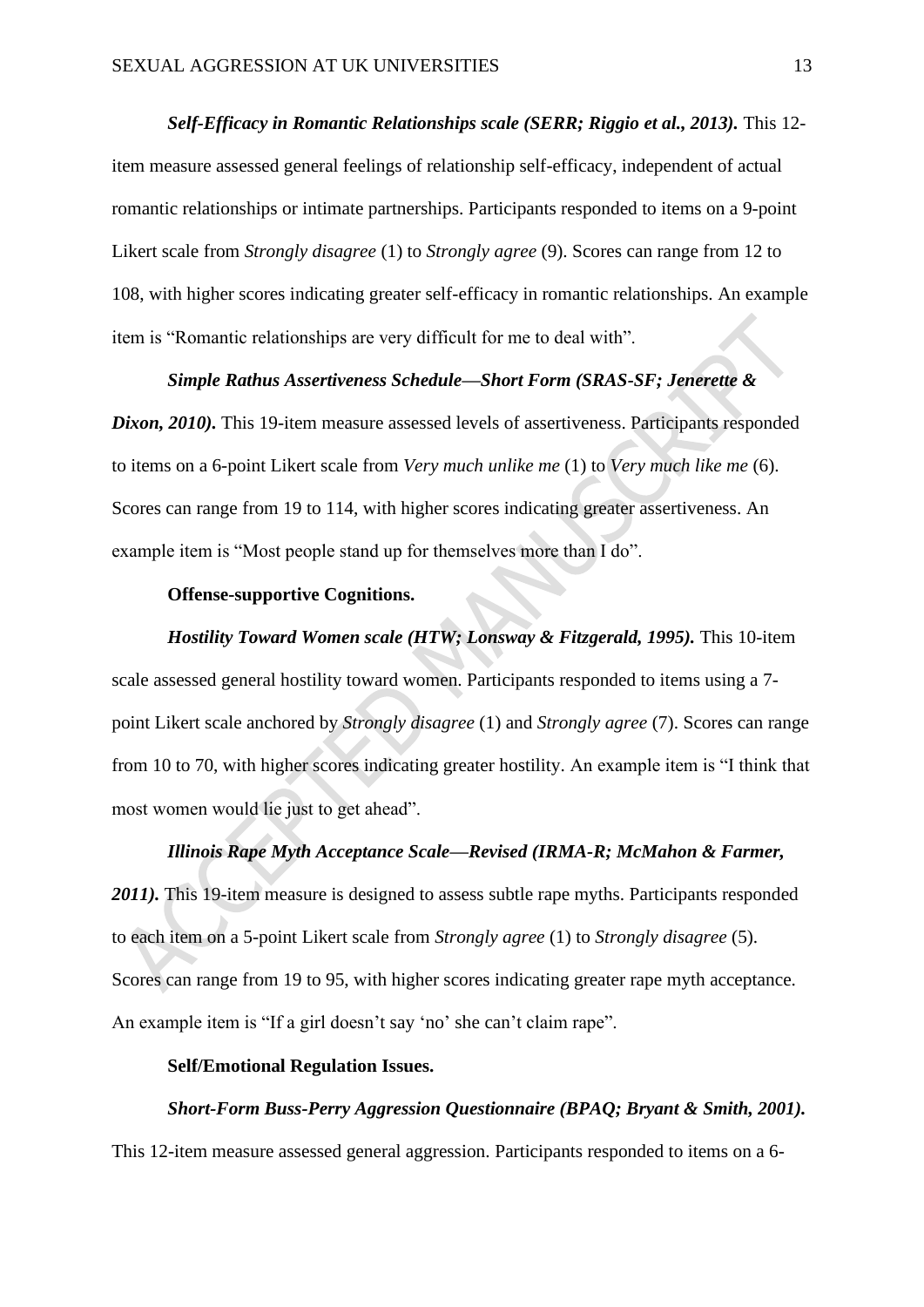point Likert scale from *Extremely uncharacteristic of me* (1) to *Extremely characteristic of me* (6). Scores can range from 12 to 72, with higher scores indicating greater aggression. An example item is "Sometimes I fly off the handle for no good reason".

*Daily Drinking Questionnaire (DDQ)*. This is an adapted version of Collins et al.'s (1985) established measure. Drinks are split into 10 categories based on their units. Responses across categories are summed so that researchers can assess the average volume, quantity, and frequency of alcohol consumed by an individual over any given period.

## *Difficulties in Emotion Regulation Scale—Short Form (DERS-SF; Kaufman et al.,*

2016). This 18-item measure assessed emotion regulation deficits. Participants responded to items using a 5-point Likert scale from *Almost never* (1) to *Almost always* (5). Scores can range from 18 to 90, with higher scores indicating greater deficits in emotion regulation. An example item is "When I'm upset, I have difficulty controlling my behaviour".

#### **Additional Measures.**

*Athletic Involvement Measure (AIM).* We used a modified version of Koss and Gaines' (1993) recognized measure to assess participants' level of sports participation. This asked respondents which of four descriptions best suited their current participation level: "I do not participate in any sports," "I only participate in sports informally (i.e., I play sports, but I am not a member of a sports club or sports society)," "I am a member of and play for one sports club or sports society," or "I am a member of and play for more than one sports club or sports society." Each item accrues one mark; therefore, scores can range from 0 to 3 with higher scores indicate greater sports involvement.

#### *Balanced Inventory of Desirable Responding—Version 6 (BIDR-6-IM; Paulhus,*

1988). We used the "Impression Management" scale from Paulhus' (1988) BIDR-6 to assess participants' tendency to inflate positively their self-image—an indicator of possible biased responding to the SES-SFP. Participants responded to 20 items using a 7-point Likert scale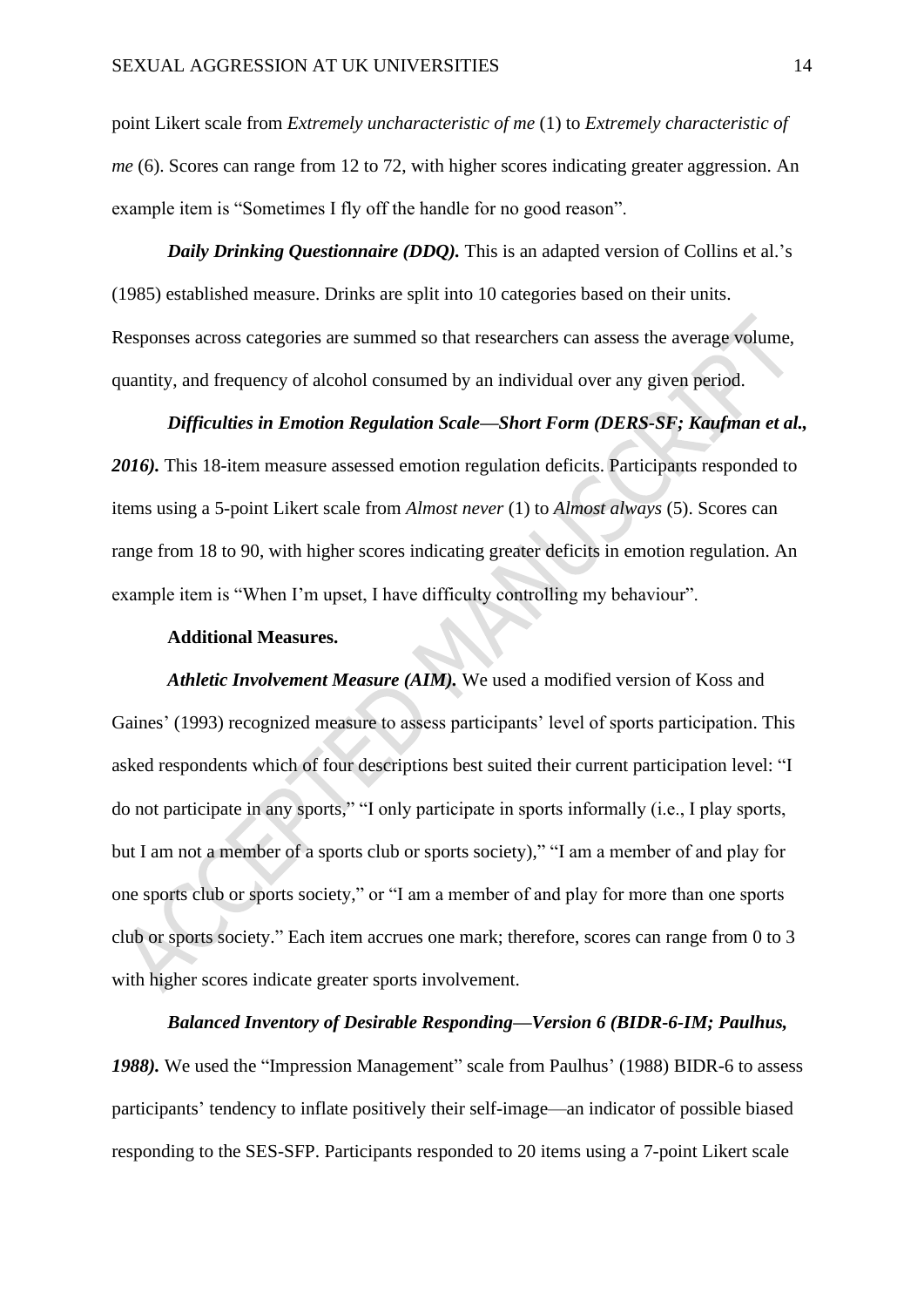from *Strongly disagree* (1) to *Strongly agree* (7). Scores can range from 20 to 140, with higher scores indicating a greater tendency toward impression management. An example item is "I always obey laws, even if I'm unlikely to get caught".

#### *Procedure*

Ethical approval was granted by our university (Ref: 201815460056315287). Participants accessed our survey through Qualtrics in their own time. A screening measure initially assessed study eligibility. Participants then read an information sheet and responded to a consent form, a demographic survey (which collected non-identifiable personal data), and our battery of measures. Four attention check items were included to assess individual concentration and participants were required to respond to each measure in full. After completing the study, participants were debriefed and informed of a UK website dedicated to supporting past, current, and potential sexual aggressors (https*[://www.stopitnow.org.uk](https://www.stopitnow.org.uk/)*).

#### *Analysis Plan*

Analyses were conducted on SPSS 24 for Windows. To aid interpretation of results, the SERR and SRAS-SF were recoded so higher scores reflected nonconformity. Data that were not normally distributed or displayed non-monotonic relationships (i.e., the DERS-SF, HTW, and SFQ-R-SV) were transformed, as recommended by Tabachnick and Fidell (2013). Subsequently, we present in our results the ratio of the difference in mean scores for SAs and NSAs on these measures, versus actual mean scores. We used Van Selst and Jolicoeur's (1994) *z*-score criterion for outlier detection; of 20 possible outliers, three were retained (unadjusted), five were excluded, and 12 were winsorised, which reduced distributional problems within our dataset. Unfortunately, several participants self-reported their cumulative, not average, daily alcohol intake over the past three months on the DDQ. As we could not differentiate between those who did and did not respond correctly, we had to exclude this measure from our analyses.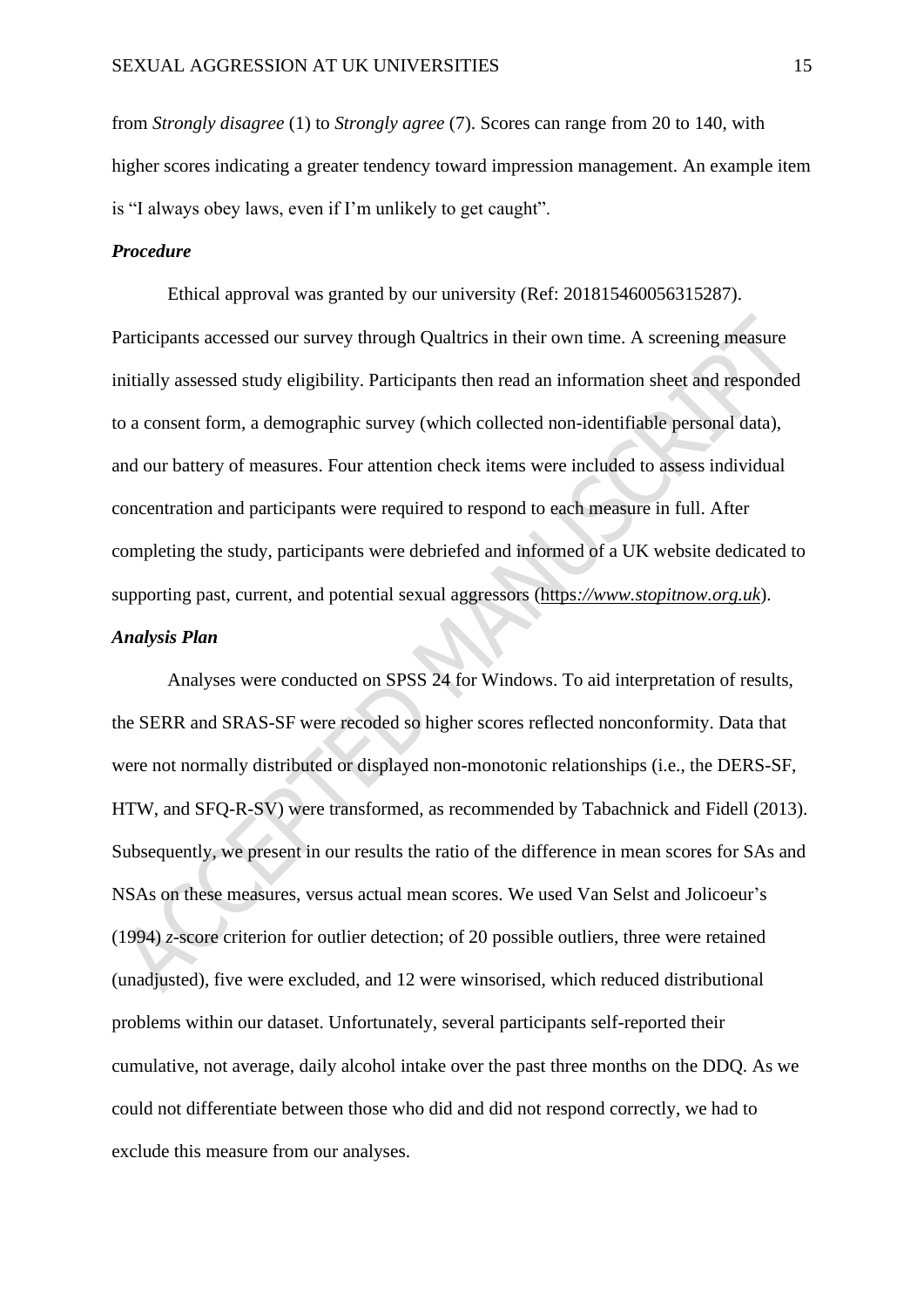#### **Results**

#### *Sexual Aggression: Prevalence and Features*

In total, 33 participants (12.7% of the sample) self-reported having perpetrated 106 sexually aggressive acts over the past 24 months. Sexual coercion comprised the largest category of reported act (41.5% of all reported acts), having been perpetrated by 14 participants (6.2% of the sample). This was followed by unwanted sexual contact (34.9%) and rape/attempted rape (23.6%), which were perpetrated by 10.2% ( $n = 23$ ) and 6.2% ( $n =$ 14) of the sample, respectively. Most SAs (*n* = 13; 39.4%) committed two sexually aggressive acts in total, although a considerable number  $(n = 11; 33.3\%)$  reported three or more. A majority of SAs  $(n = 27; 81.8\%)$  self-reported female victims only, though five (15.2%) reported both female and male victims, and one SA (3.0%) reported a male victim.

It is worth noting that participants who responded "3+" to any of the outcome/tactic strings on the SES-SFP were recorded as having committed only three sexually aggressive acts. Therefore, the above figures likely represent conservative estimates of prevalence, as some participants who responded "3+" may have committed more than three sexual acts.

#### [INSERT TABLE 1 ABOUT HERE]

#### *Group Comparisons*

The survey responses of SAs and NSAs were compared to assess which psychological variables should enter our logistic regression model. We also evaluated group differences on demographic variables, based on their established link with sexual aggression perpetration amongst incarcerated persons (see Hanson & Bussière, 1998). Multiple test corrections were not applied to avoid masking possible predictive factors.

**Demographic Variables.** Ostensibly, there were demographic similarities between SAs and NSAs, and univariate analyses showed that participants could only be differentiated by their ethnicity,  $p = .048$  (see Supplementary Table S2 for post-hoc pairwise comparisons).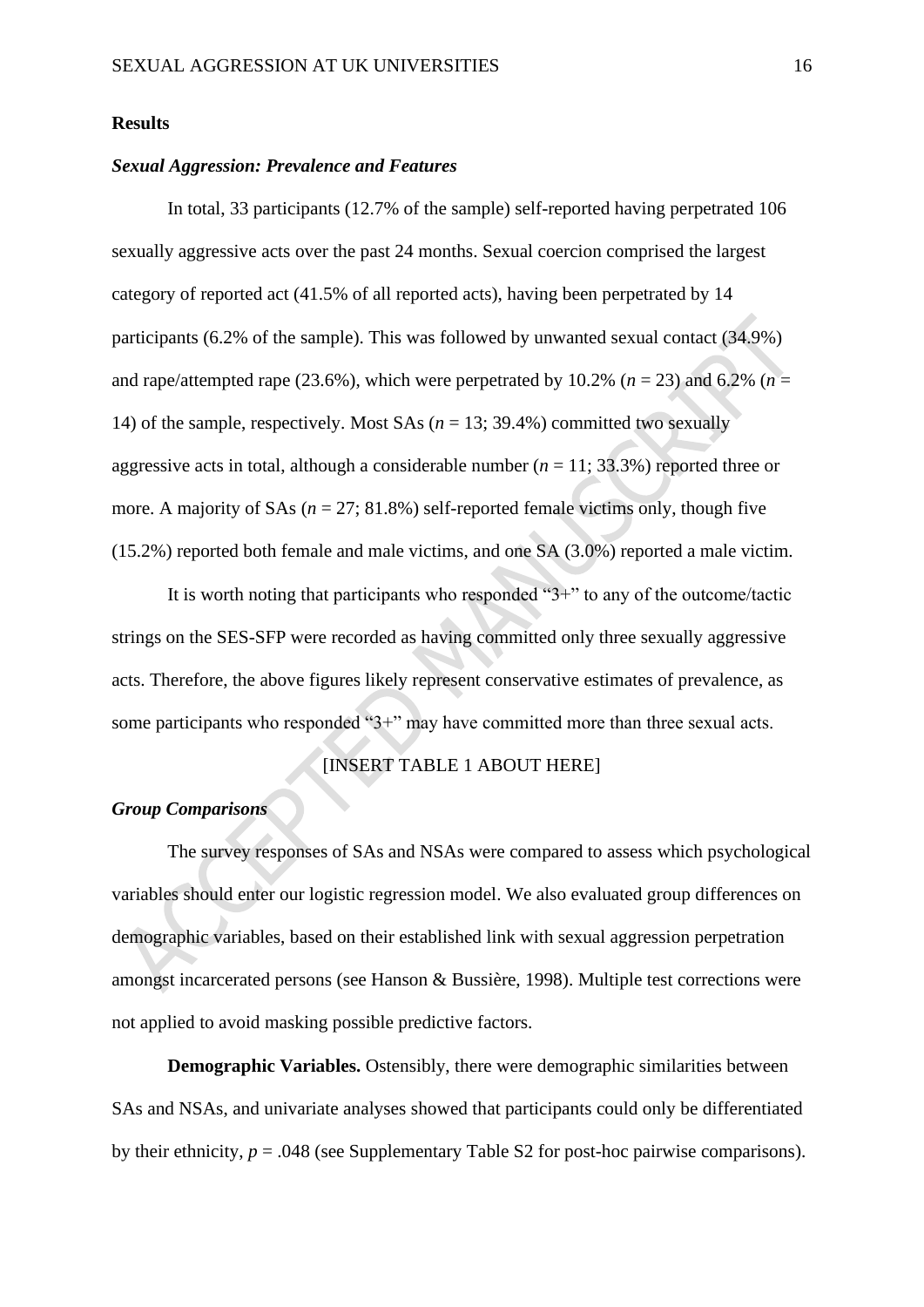Given recent contentions that ethnicity may explain sexual aggression through social norms (see Palmer et al., 2020), we decided to include this variable in our logistic regression model.

**Psychological Measures.** Descriptive statistics were computed separately for SAs and NSAs (see Table 1). Welch's t-tests showed that both groups could only be differentiated by their scores on the HTW ( $M_{ratio} = 0.2$ , 95% CI [0.03 to 0.51],  $t(46.52) = 3.18$ ,  $p = .003$ ,  $d =$ 0.51), SFO-R-SV ( $M_{ratio} = 0.6$ , 95% CI [0.30 to 1.05],  $t(56.57) = 4.30$ ,  $p < .001$ ,  $d = 0.52$ ), and IRMA-R (*M* = 6.8, 95% CI [2.48 to 11.06], *t*(39.31) = 3.19, *p* = .003, *d* = 0.66). A Chisquare test of homogeneity could not differentiate between groups on the AIM.

**Impression Management.** Results showed that there was no significant relationship between BIDR-6-IM scores and scores on the SES-SFP for SAs.

#### [INSERT TABLE 2 ABOUT HERE]

**Classifying Sexual Aggressors.** To assess their ability to predict sexual aggression, the variables that differentiated between SAs and NSAs were force-entered into a binomial logistic regression model. As it contained multiple cell counts less than five, ethnicity was dichotomized into a "White British" and a "minority ethnicity" category. Assumption testing highlighted nine SAs as outliers for having standardized residuals greater than  $\pm 3$  standard deviations—after inspection, five were omitted. Youden's Index (*J*) was calculated to derive an optimal cut-off for model construction, which suggested a value of .088.

The model was significant,  $\chi^2(4) = 25.82$ ,  $p < .001$ , and explained between 9.7% (Cox & Snell  $\mathbb{R}^2$ ) and 19.3% (Nagelkerke  $\mathbb{R}^2$ ) of variance in sexual aggression. Overall, 65.0% of all cases were correctly classified. Of the predictor variables, only the IRMA-R and SFQ-R-SV made a significant contribution (see Table 2). Receiver-operating characteristic (ROC) curve analysis revealed that the model could discriminate between SAs and NSAs at better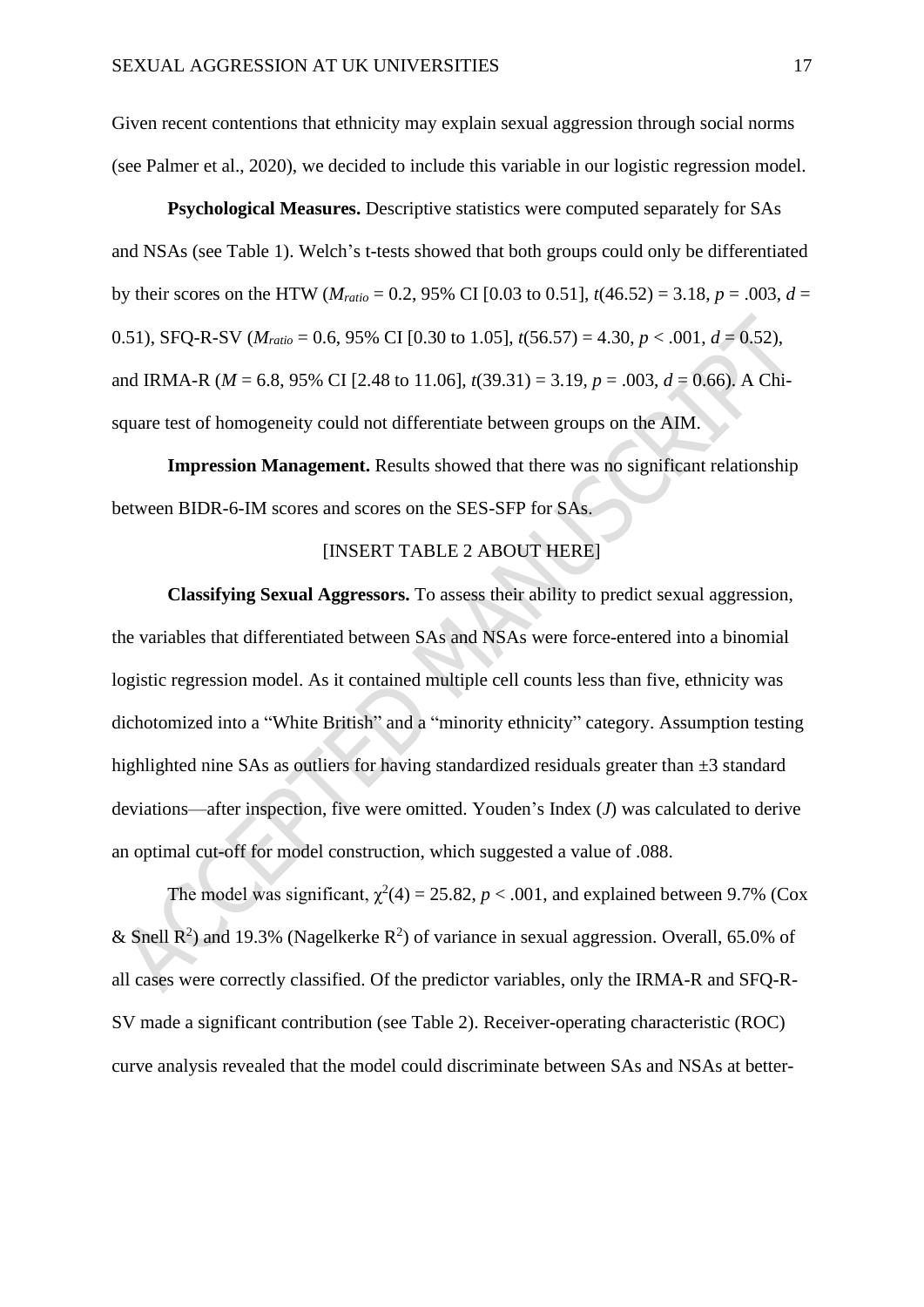than-chance level; area under the curve  $(AUC) = .77$ ,  $p < .001$ , 95% CI [.68, .85],

corresponding to a large Cohen's *d* effect size of approximately 1.04 (Rice & Harris, 2005). 2

#### **Study 2**

Study 2 was pre-registered as a replication of Study 1 with minor modifications. Most notably, we used a broader independent sample of male students from across UK universities to assess sexual aggression, which allowed us to investigate the psychological characteristics of SAs nationally and assess the generalizability of our Study 1 findings. As a result of our new recruitment method, we also modified our methodology in the ways described below to increase the validity of our data. Our hypotheses remained unchanged from Study 1.

#### **Method**

#### *Participants*

Participants were recruited on the crowdsourcing platform Prolific (see Palan & Schitter, 2018), which allowed access to a large pool of eligible participants. We chose Prolific as recent evaluations have shown that users of the site generate high-quality and accurate data and are often more naïve than participants on other platforms (Peer et al., 2017; Peer et al., 2021). Prolific also overcomes the drawbacks of more traditional data collection methods when it comes to assessing stigmatizing sexual behaviours (Ó Ciardha et al., 2021).

Relevant pre-screening filters were set on Prolific to capture participants who were adult university students residing in the UK and who identified as heterosexual males ( $N =$ 688). To maximize the constraint of our final model's parameters, and to ensure a sufficient sample of SAs for Study 3, we purposively recruited more participants here than in Study 1. Therefore, our final sample comprised  $n = 295$  students (42.9% of the eligible target population on Prolific; see our pre-registration for data cleaning exclusion criteria).

<sup>&</sup>lt;sup>2</sup> A model excluding participants who failed attention check items ( $n = 29$ ) and which contained IRMA-R, SFQ-R-SV, and HTW scores was also significant,  $\chi^2(4) = 16.40$ ,  $p = .003$ , and highlighted IRMA-R and SFQ-R-SV scores as significant predictor variables ( $p = .03$  and  $p = .03$ , respectively). However, this model had a worse fit,  $\chi^2(8) = 7.13$ ,  $p = .52$ , than our full model.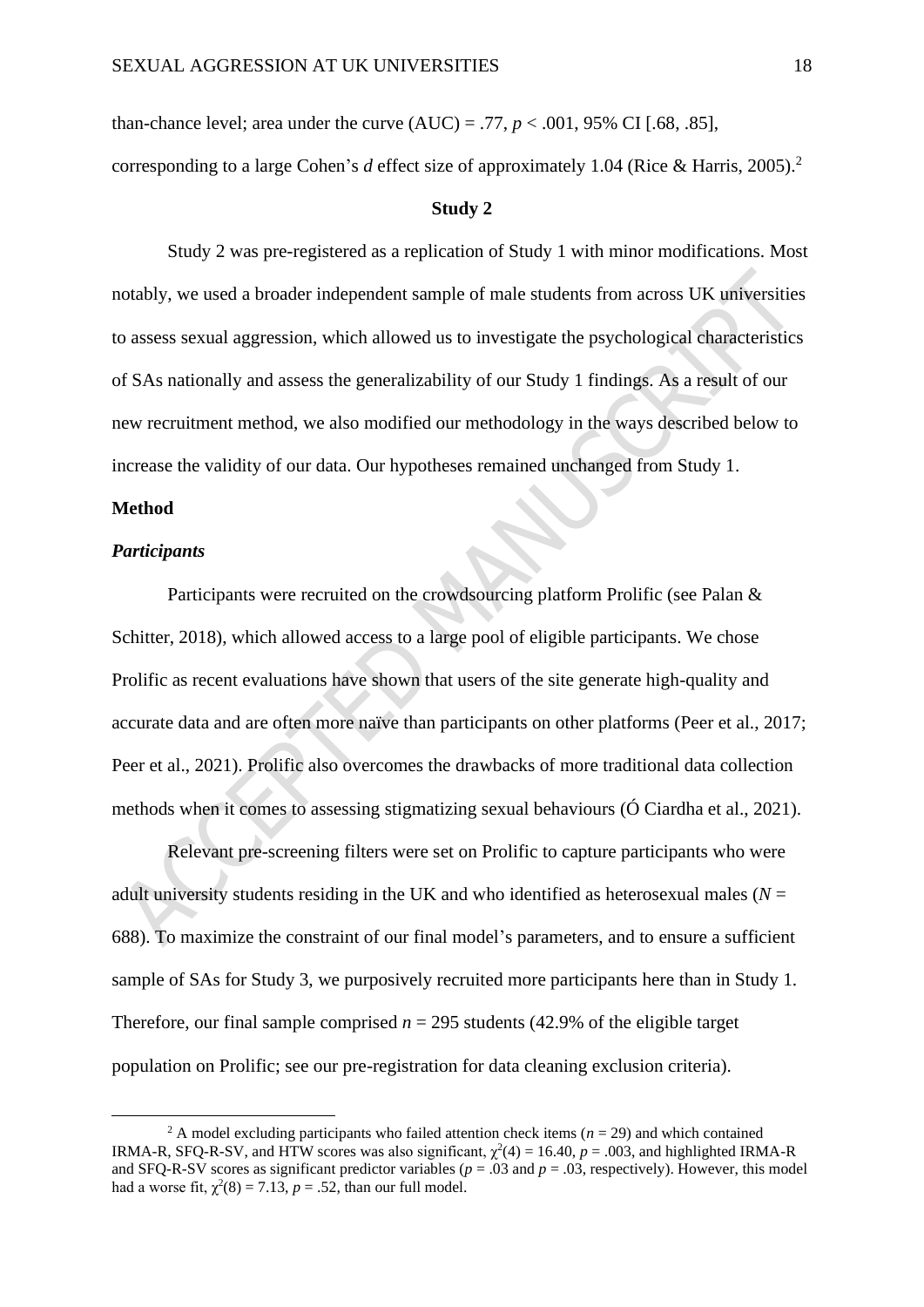The age of participants ranged from 18 to 75 years ( $M = 25.1$ ,  $SD = 8.3$ ). As in Study 1, the majority identified as White British (*n* = 208; 70.5%) and reported their highest level of educational achievement as A-Level or equivalent  $(n = 135; 45.8\%)$ . Overall, students from 100 (out of 161) UK universities participated. There were descriptive similarities between our sample and the UK male university student body, as reported by the Higher Education Student Statistics: UK, 2017/18 survey (Higher Education Statistics Agency, 2019). The only group differences were on highest educational attainment, *p* = .004, and university country, *p* = .008 (see Supplementary Table S3 for post-hoc pairwise comparisons).

#### *Measures and Procedure*

Study 2 was ethically approved as previously (Ref: 201915651873045842). Participants completed the survey as in Study 1. Two new items were included: one in the demographic survey that asked for university affiliation, and one in the SES-SFP that asked SAs for their relationship to their victim(s). Based on our Study 1 findings, the completion time for the survey was set at 25-minutes and the maximum allowed time as 60-minutes. Participants received compensation at a pro-rated rate of £5.00 per hour. Demographic survey data were used to corroborate participants' responses to the pre-screening filters. As shown in Table 1, internal consistency scores across measures were markedly better than in Study 1. *Analysis Plan*

Using the methods described in Study 1, 18 possible outliers were identified; three were retained (unadjusted), one was excluded, and 14 were winsorised, which resulted in positive statistical gains. The HTW and SFQ-R-SV were transformed; subsequently, we present in our results the ratio of the difference in mean scores for SAs and NSAs on these measures, versus actual mean scores.

#### **Results**

#### *Sexual Aggression: Prevalence and Features*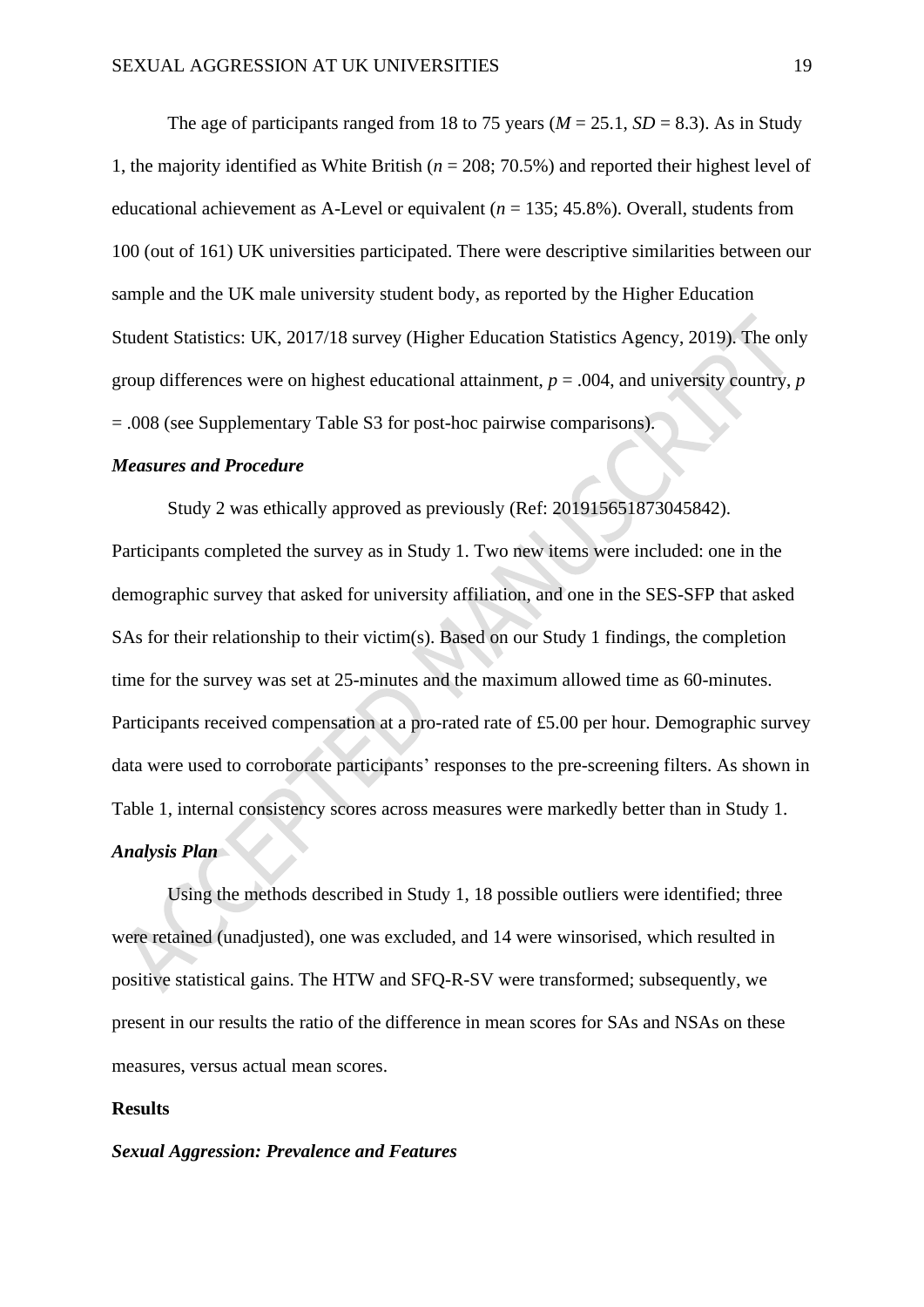In total, 30 participants (10.1% of the sample) self-reported having perpetrated 145 sexually aggressive acts over the past 24-months (though, as noted earlier, this could be a conservative estimate). As in Study 1, sexual coercion comprised the largest category of reported act (37.9% of all reported acts), having been perpetrated by 18 participants (6.1% of the sample). This was followed by rape/attempted rape (35.9%; notably higher than Study 1) and unwanted sexual contact  $(26.2\%)$ , which were perpetrated by 5.4% ( $n = 16$ ) and 4.7% (*n*  $= 14$ ) of the sample, respectively. Unlike Study 1, most SAs ( $n = 12$ ; 40.0%) reported three or more sexually aggressive acts. As previously, most acts were committed against females only  $(n = 26; 86.7\%)$ , though four SAs  $(13.3\%)$  reported both female and male victims. Victims were mainly other students (80.0% of cases) known to the participant (66.7% of cases).

#### *Group Comparisons*

**Demographic Variables.** Again, there were demographic similarities between SAs and NSAs in this study (see Supplementary Table S2). As in Study 1, our sample displayed a preponderance toward younger, highly educated students who identified as White British. Unlike earlier, univariate analyses showed that SAs and NSAs could not be differentiated on any of the four demographic variables.

**Psychological Measures.** Again, descriptive statistics were computed separately for both groups and showed that, across measures, SAs consistently scored higher than NSAs (see Table 1). As in Study 1, univariate analyses showed that both groups could be differentiated by their scores on the HTW ( $M_{ratio} = 0.7$ , 95% CI [0.30 to 1.26],  $t(40.37) =$ 5.83,  $p < .001$ ,  $d = 0.94$ ), SFQ-R-SV ( $M_{ratio} = 0.8$ , 95% CI [0.35 to 1.30],  $t(42.43) = 4.30$ ,  $p <$ .001, *d* = 0.70), and IRMA-R (*M* = 8.5, 95% CI [3.73 to 13.34], *t*(34.46) = 3.61, *p* < .001, *d* = 0.76). Unlike Study 1, differences in scores were also highlighted on the BPAQ ( $M = 6.6$ , 95% CI [3.14 to 10.11], *t*(37.44) = 3.85, *p* < .001, *d* = 0.69), SERR (*M* = 6.8, 95% CI [0.24 to 13.42], *t*(37.26) = 2.10, *p* = .04, *d* = 0.38), and DERS-SF (*M* = 3.8, 95% CI [0.12 to 7.46],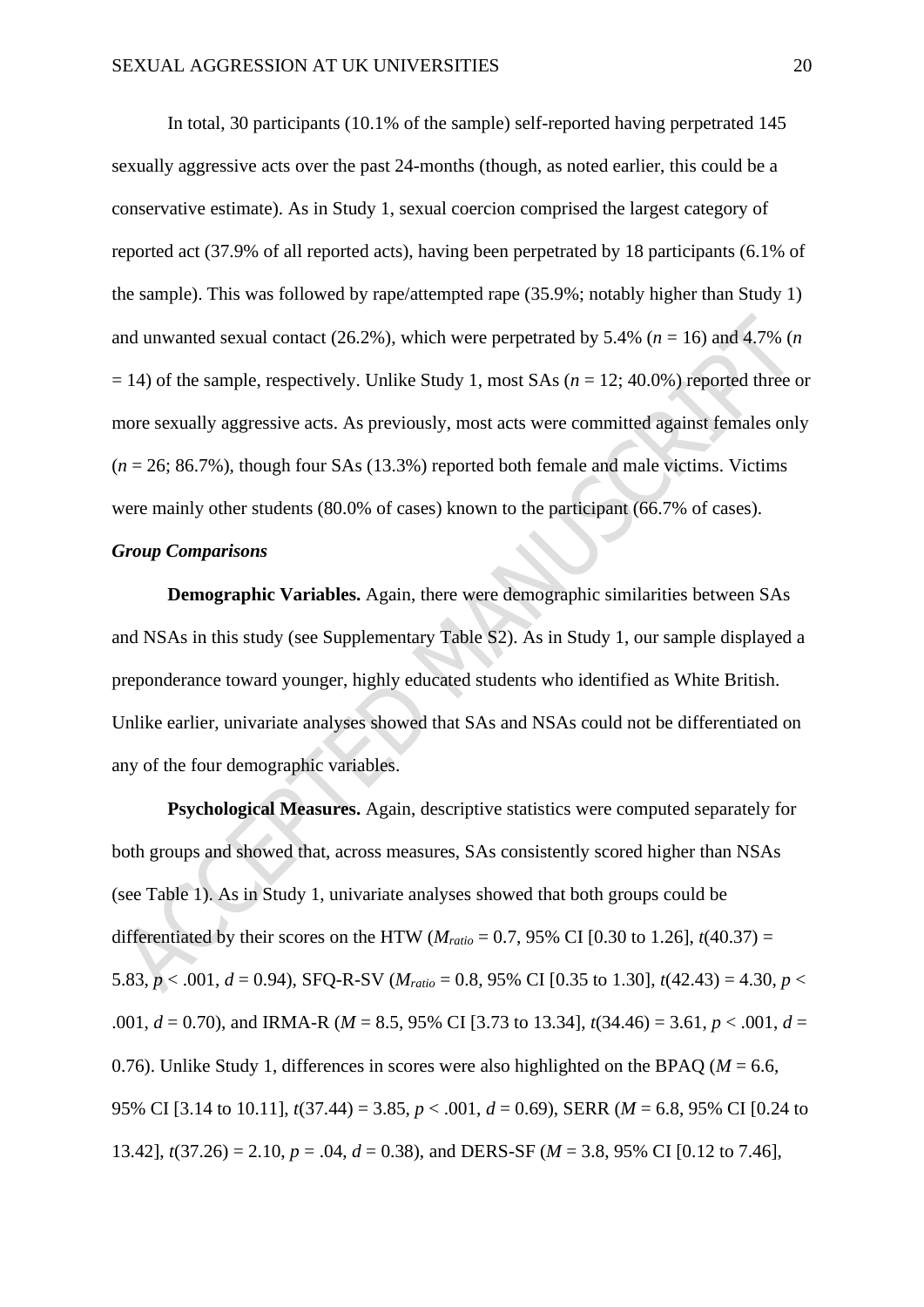$t(40.74) = 2.09$ ,  $p = .04$ ,  $d = 0.33$ ). No significant differences between groups were found on the remaining psychological measures, including the AIM.

**Impression Management.** As in Study 1, univariate testing highlighted that there was no significant relationship between BIDR-6-IM and SES-SFP scores for SAs.

**Classifying Sexual Aggressors.** Owing to a low *n* in the SA group (which would reduce the power of our logistic regression analyses), a hierarchical logistic regression model was initially run to assess which of the six significant variables from our univariate tests could predict sexual aggression and should be carried forward to our main analysis. Variables were entered individually in blocks based on their *p*-values. This hierarchical model highlighted that IRMA-R, SERR, and DERS-SF scores did not significantly improve the model's fit and therefore should be excluded. To assess their ability to predict sexual aggression, the remaining variables were force entered into a binomial logistic regression model, as in Study 1. Assumption testing highlighted seven SAs as outliers, which were omitted from the analyses. Here, a classification cut-off value of  $J = .113$  was used.

The final logistic regression model was significant,  $\chi^2(3) = 57.63$ ,  $p < .001$ , and explained between 18.1% (Cox & Snell R<sup>2</sup>) and 42.5% (Nagelkerke R<sup>2</sup>) of variance in sexual aggression. Overall, 85.1% of cases were correctly classified. Unlike in Study 1, all predictor variables made a significant contribution (see Table 2). ROC curve analysis revealed that the model could discriminate between groups at better-than-chance level; AUC = .93, *p* < .001, 95% CI [.89, .96], corresponding to a large Cohen's *d* effect size of approximately 2.09 (Rice & Harris, 2005).<sup>3</sup>

#### **General Discussion**

<sup>&</sup>lt;sup>3</sup> A model excluding participants who failed attention check items ( $n = 14$ ) and which similarly contained HTW, SFQ-R-SV, and BPAQ scores was also significant,  $\chi^2(3) = 51.56$ ,  $p < .001$ , and highlighted all three measures as significant predictor variables ( $p < .001$ ,  $p < .001$ , and  $p = .005$ , respectively). Whilst the model had a marginally better fit,  $\chi^2(8) = 4.55$ ,  $p = .80$ , than our full model, it explained less variation in sexual aggression scores (17.2% [Cox & Snell  $R^2$ ] and 41.1% [Nagelkerke  $R^2$ ]).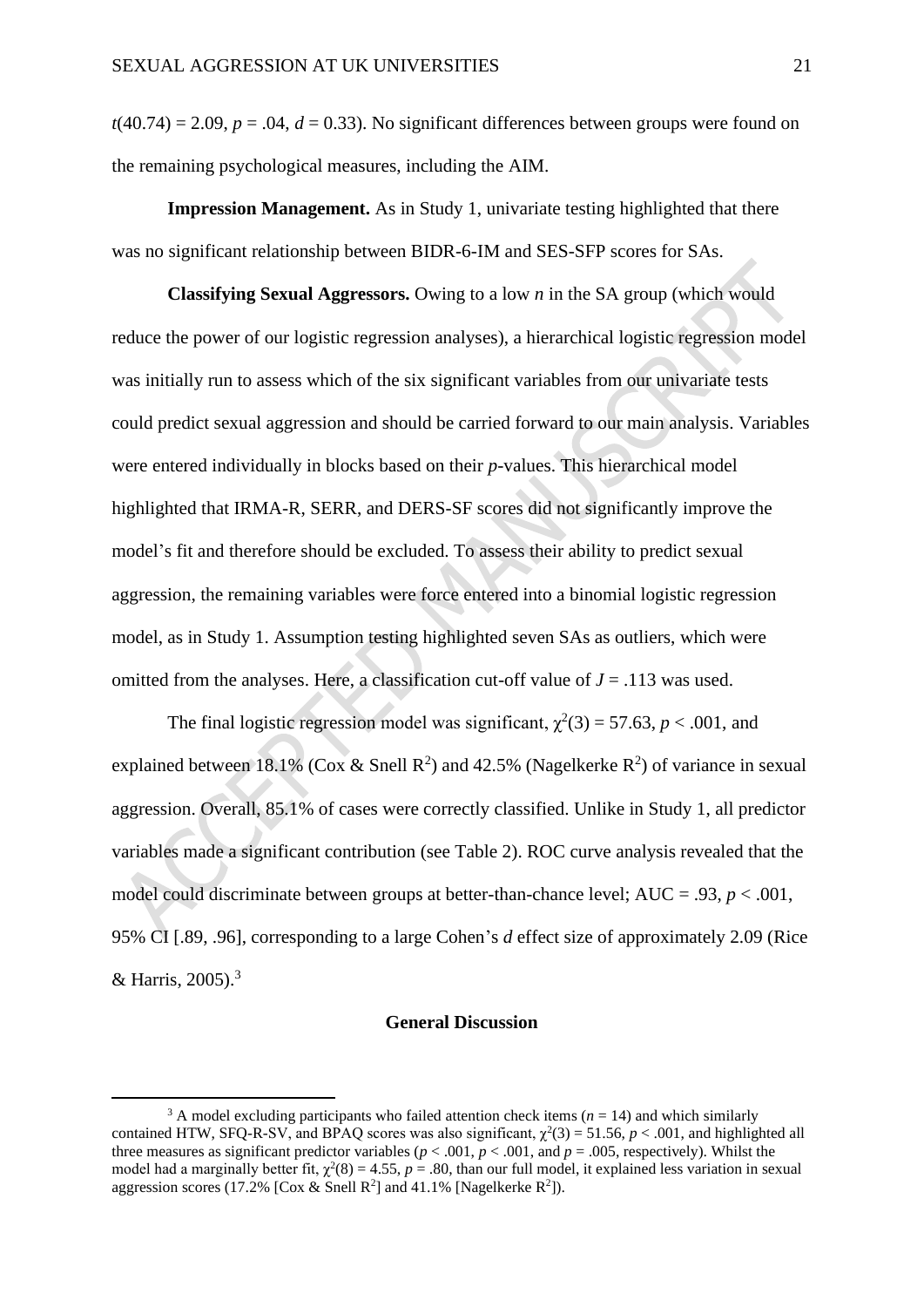Our studies represent the first empirical assessment of the risk factors associated with university-based sexual aggression in the UK and offer the first reported estimate of the prevalence of sexual aggression perpetrated by UK male university students. They extend past US research by examining the combined influence of both new and established psychological variables on male students' proabuse behaviours, including those associated with sexual abuse perpetration amongst incarcerated persons. Taken together, our findings highlight that male university students in the UK with a history of sexual aggression comprise a distinct forensic population, who can be differentiated from their non-offending peers by various psychological indicators associated with their past proabuse behaviours.

Across Studies 1 and 2, 11.4% ( $n = 63$ ) of our combined sample ( $n = 554$ ) selfreported having committed at least one sexually aggressive act in the past 24-months, for a total of 251 illegal sexual acts overall. These findings mirror those reported in large US studies into campus sexual assault, where between 11.5%-17.9% of male university students disclose having engaged in sexually aggressive behaviours recently (Abbey & McAuslan, 2004; Gidycz et al., 2007; Mouilso & Calhoun, 2016). They are also comparable to estimates of prevalence from research conducted with male students in other European countries, including Germany (13.3% prevalence; Krahé & Berger, 2013), Poland (11.7% prevalence; Tomaszewska & Krahé, 2018), and Spain (15.3% prevalence; Martín et al., 2005). No analogous research has been conducted in the UK; however, the prevalence of self-reported sexual aggression is notably higher amongst our participants compared to non-university males in the community, where 7.3.% disclose a history of such behaviours (Krahé et al., 2014). This supports prior contentions (e.g., Bloom et al., 2021) that universities are a breeding ground for sexual aggression and emphasizes the critical need for better harmprevention initiatives on campuses, including more evidence-based psychological interventions for male students who are at risk of offending.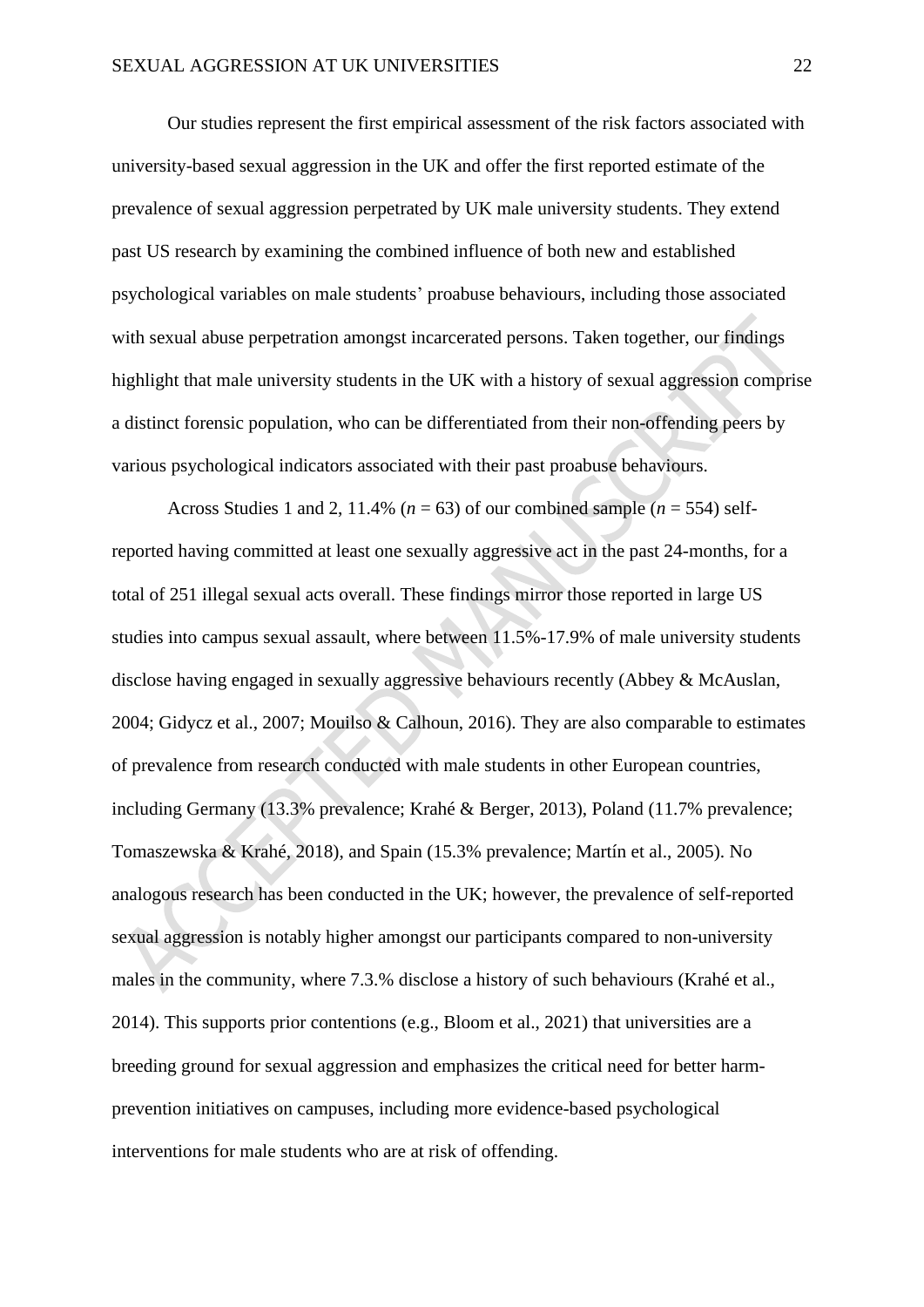Findings also support our hypotheses that there would be differences in scores across psychological measures between SAs and NSAs. While descriptive comparisons of mean scores between groups support this prediction, inferential analyses differentiated between individuals who had and who had not recently perpetrated sexual aggression on select variables only; specifically, measures of hostility toward women, atypical sexual fantasies, rape myth acceptance, and ethnicity (Study 1), and hostility toward women, atypical sexual fantasies, rape myth acceptance, aggression, self-efficacy in romantic relationships, and difficulties in emotion regulation (Study 2). When entered into a logistic regression model, only atypical sexual fantasies and rape myth acceptance (Study 1), and hostility toward women, atypical sexual fantasies, and aggression (Study 2) predicted sexual aggression. In support of our hypotheses, both models could discriminate between SAs and NSAs at greaterthan-chance level; however, the model in Study 2 correctly classified more cases.

Our findings support campus sexual assault studies from other countries, which have highlighted key psychological differences between males who have and have not engaged in recent sexual aggression in terms of specific attitudinal, personality, and experiential riskrelated factors (e.g., Abbey et al., 2001; Čvek & Junaković, 2020; D'Abreu & Krahé, 2014; Thompson et al., 2013). Given arguments that male sexual aggression is driven by hypermasculinity and adversarial sexual beliefs (see Abbey & McAuslan, 2004; Chan, 2021; Čvek & Junaković, 2020; Martín et al., 2005), it is unsurprising that high levels of hostility toward women, rape myth acceptance, and atypical sexual fantasies predicted past engagement in the behavior in our sample. To this end, our findings support the confluence model (Malamuth et al., 2021), which proposes that hostile masculinity—a pronounced obedience to traditional gender role beliefs for men—forms one of two key pathways to sexual aggression. Literature has also shown that increased aggression in males is a precursor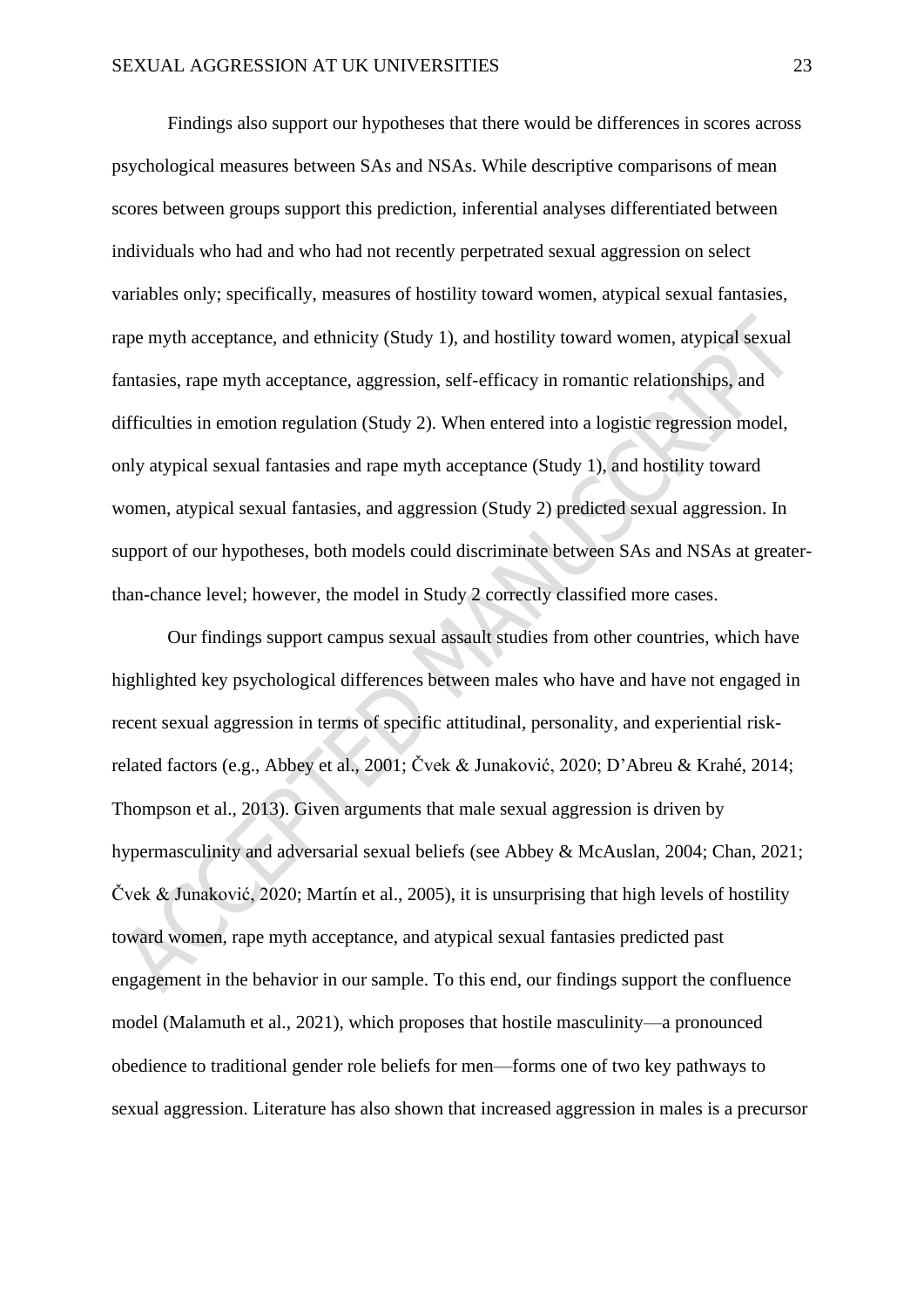to sexually aggressive expressions of behavior (see Rapaport & Burkhart, 1984), thus accounting for the ability of BPAQ scores to predict sexual aggression in Study 2.

#### **Implications for Sexual Harm Prevention Work on Campuses**

Our logistic regression analyses show that sexually aggressive male university students in the UK are likely to be motivated by their high levels of rape myth acceptance, hostility toward women, and aggression. Harm prevention initiatives for this group should therefore target their negative and derogatory beliefs and encourage them toward more prosocial cognitions (e.g., by promoting positive regard for women and dispelling pervasive rape myths). Modules in empathy, and which contain a norms correction component, could also be beneficial in helping participants to understand their victim's feelings and promote more prosocial thoughts. Whilst their value in sexual offender treatment programs is subject to debate (see Mann & Barnett, 2013), such modules have demonstrated success in reducing sexual aggression amongst students in previous empirical work (e.g., Gidycz et al., 2011).

As in past international research (e.g., Chan, 2021; Greendlinger & Byrne, 1987), atypical sexual fantasies associated with harmful or coercive sexual behaviours also predicted sexual aggression amongst our sample. Psychological interventions using covert sensitization and satiation demonstrate success in modifying atypical sexual fantasies among incarcerated persons (see Bartels & Gannon, 2011); however, these approaches are likely to be difficult to implement in university settings. More general arousal modification techniques may offer one solution (see Prentky & Knight, 1991), though research needs to be conducted first to assess their utility with student samples.

For maximum efficacy, it would be wise to embed any psychological interventions for students who have committed—or show a proclivity toward—sexual aggression within validated pre-existing harm prevention programs for university students (e.g., bystander or gender-transformative initiatives; see Bonar et al., 2020). In the UK, several universities have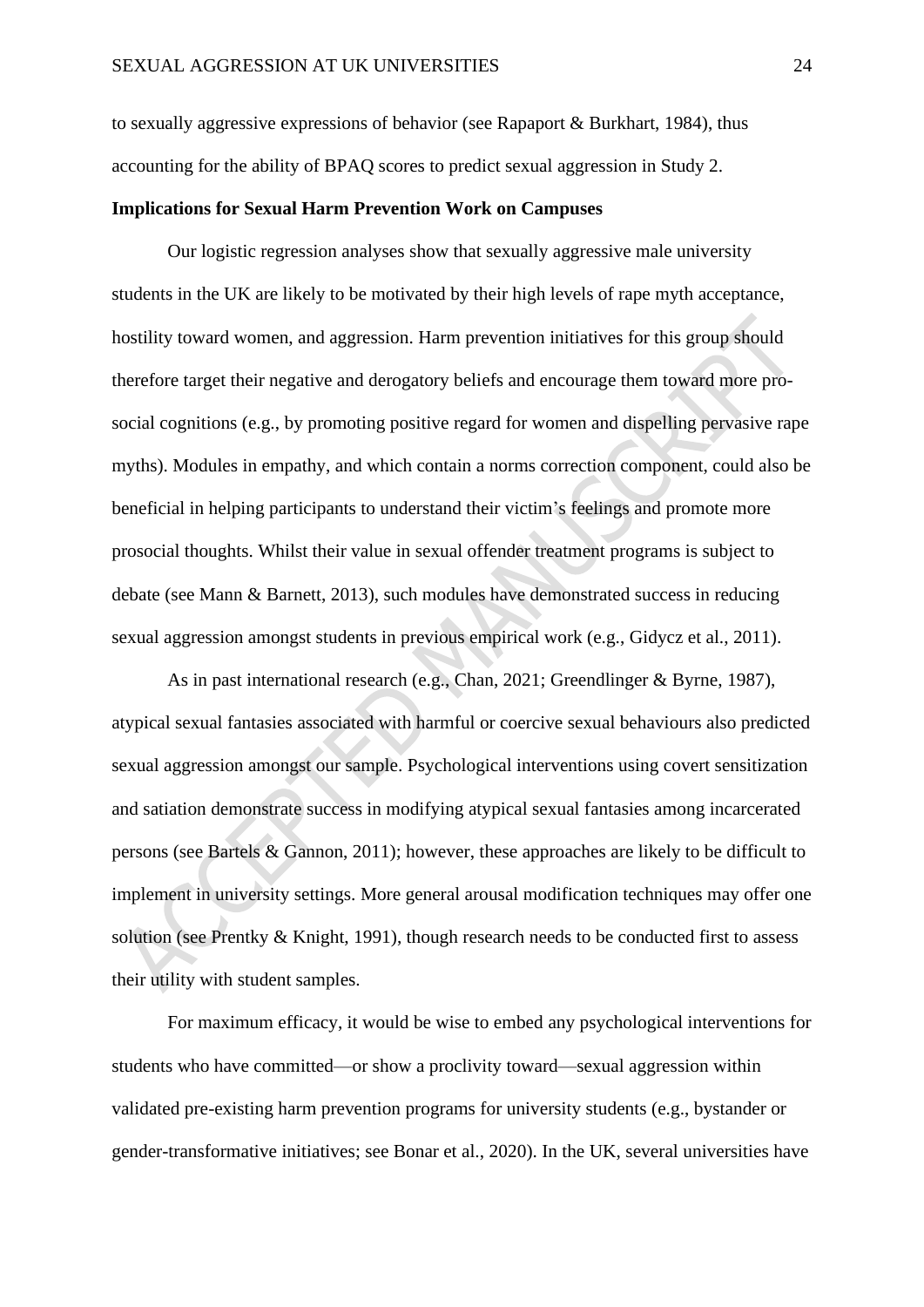developed sexual violence reduction programs (see Universities UK, 2019); however, these often lack standardization, are not empirically informed, or derive from research with US male university students. Whole-university sexual violence campaigns have shown greater promise—particularly at reducing rape myth acceptance and increasing awareness of sexual violence amongst students—and may also offer promising avenues for reducing rates of university-based sexual aggression (see Thomson et al., 2020). Our findings will help inform the development of more robust and evidence-based UK-derived initiatives.

#### **Limitations and Future Directions**

Taken together, our studies offer a preliminary insight into the prevalence of, and psychological risk factors associated with, sexual aggression amongst male university students in the UK. Whilst our findings have exciting implications for the design of effective evidence-based harm prevention initiatives, we urge readers to consider them in the context of our studies' limitations, which we outline below.

First, we assessed only "individual-level" risk factors (i.e., attitudinal and personalityrelated indicators; see Dills et al., 2016) associated with participants' proabuse behaviours. This was a purposeful decision based on the lack of academic research into sexual aggression on UK campuses (see Jones et al., 2020) and our desire to examine in-depth the personal characteristics of SAs. However, it is well-established that university-based sexual aggression is multi-faceted in nature and often the result of many levels of influence on behaviour (e.g., Dills et al., 2016; Tharp et al., 2013). To this end, it would be sensible for future researchers to examine how known relationship, community, and societal-level risk factors affect UK male students' proabuse behaviours. Understanding more about the complex interplay between these factors will guide campus sexual harm prevention work, as well as the development of more effective interventions for students at risk of perpetration.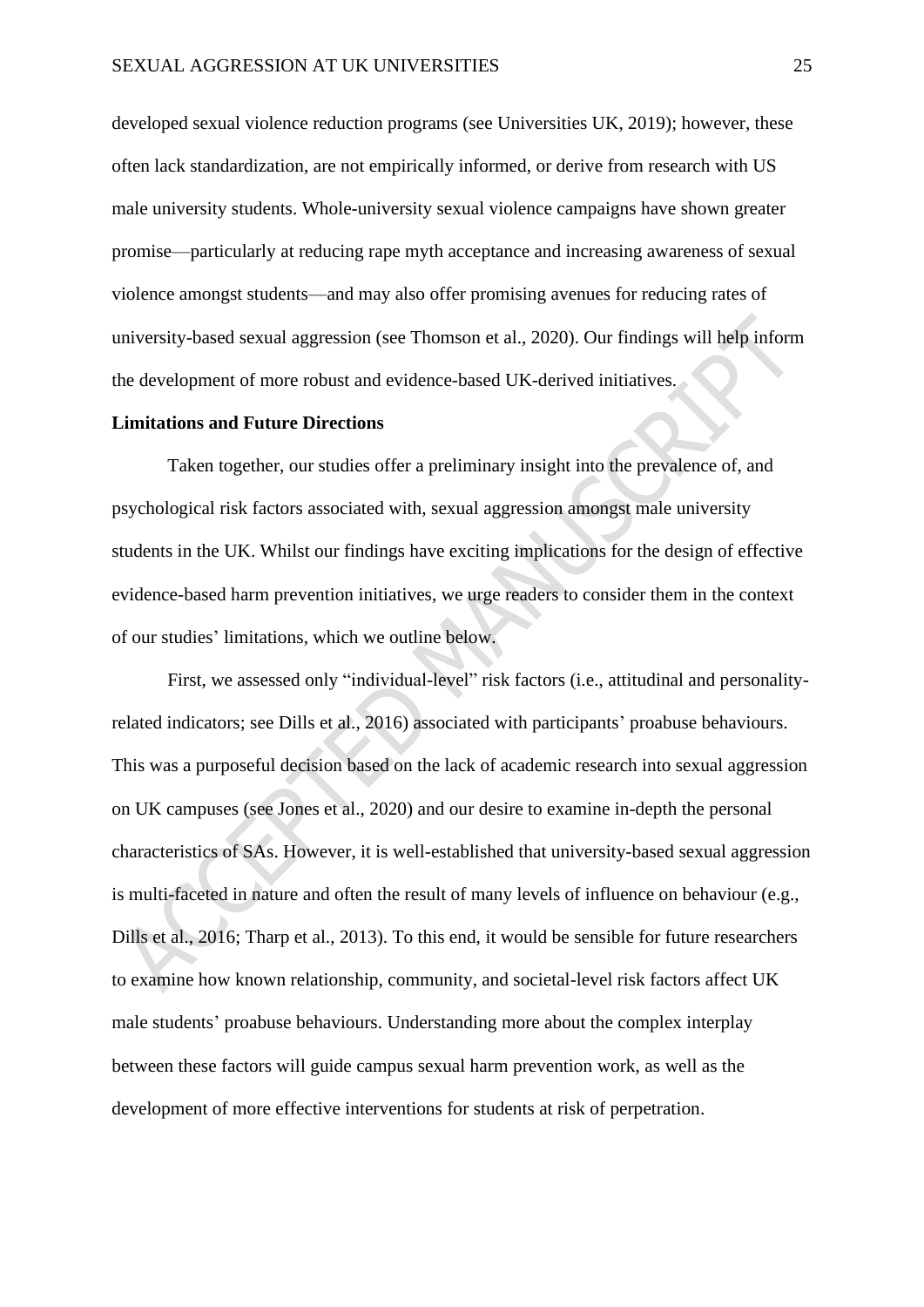Second, our data were cross-sectional and assessed the psychological characteristics of SAs at one time point only. This meant we precluded assumptions about temporal sequencing and the possibility that risk factors interact in an ordered fashion during sexual aggression perpetration. Research examining male-perpetrated campus sexual assault in the US has demonstrated that there are time-varying risk factors associated with sexual aggression (Thompson et al., 2015); therefore, it would be expedient for researchers to conduct longitudinal investigations with male students in the UK.

Third, while we met minimum sample size recommendations for our inferential tests and logistic regression models (see Peduzzi et al., 1996), some analyses could have benefited from additional power. Low power was a result of there being more NSAs than SAs within our sample (a common complaint in sexual aggression research; see Swartout et al., 2011). We encourage future researchers to consider this limitation when designing study protocols, to ensure the validity of their findings. Future research studies adopting broader samples would further allow us to assess the generalizability of our results, which may be impacted as a result of our discrepancy in group sizes and low *N* overall.

Fourth, our studies—like most sexual aggression research—focused on males as perpetrators and females as victims. Other arrangements are of course possible. This is highlighted by Studies 1 and 2, where five and four participants respectively self-reported perpetrating sexual aggression against male victims also. To this end, we support focused follow-up research with individuals who have perpetrated university-based sexual aggression against male students (either wholly or in part), to ensure the development of effective and inclusive campus-wide harm prevention initiatives. This is critically important given that research has shown that sexual violence disproportionately affects members of the LGBTQ+ and non-binary communities (e.g., Ellis, 2009; Revolt Sexual Assault, 2018).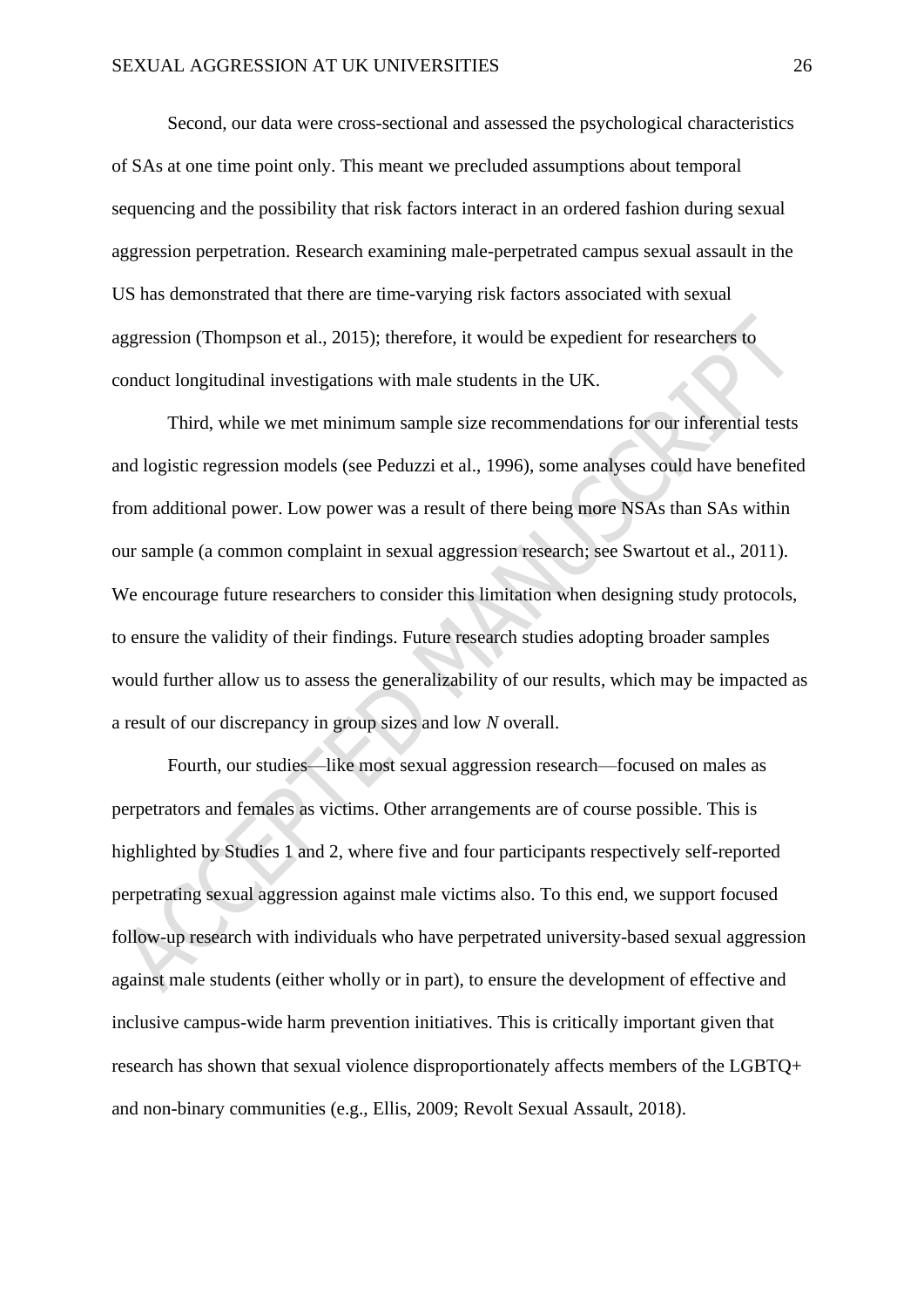Last, the predictors of sexual aggression differed between Studies 1 and 2, suggesting possible disparities in the psychological characteristics of SAs at different universities. This would have an obvious implication for harm prevention provisions across universities for male students who have displayed harmful sexual behaviours and suggests that a 'one-sizefits-all' approach to intervention may not be effective. Replication studies adopting a broader sample would be valuable for confirming this finding and providing more robust assessments of the key psychological predictors associated with sexual aggression amongst male university students in the UK. To this end, future researchers may find it sensible to use a range of data collection methods to ensure they recruit a representative sample of participants (e.g., those from marginalized groups or without access to online crowdsourcing platforms).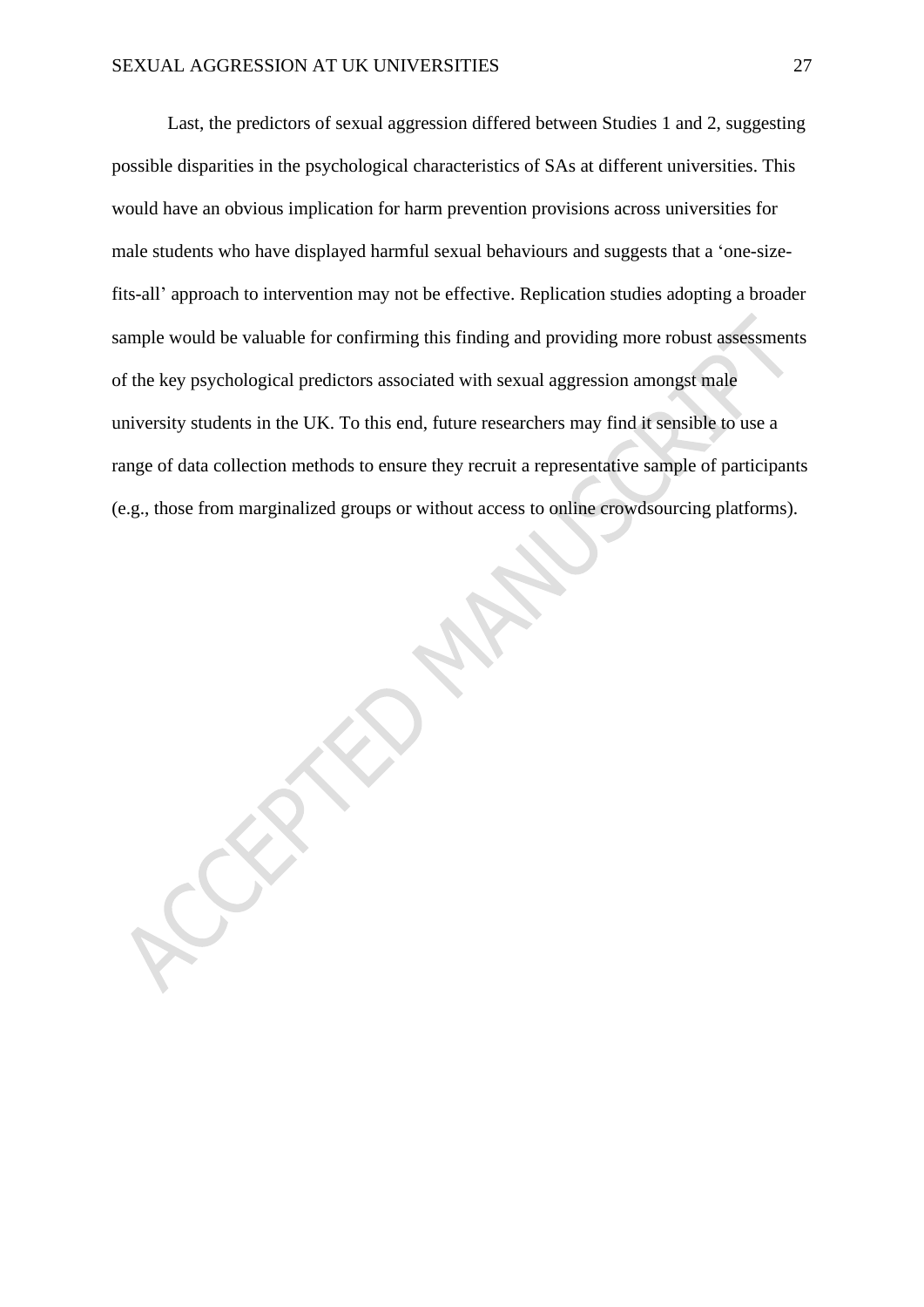#### **References**

- Abbey, A. (2002). Alcohol-related sexual assault: A common problem among college students. *Journal of Studies on Alcohol and Drugs*, *14*, 118–128. <https://doi.org/10.15288/jsas.2002.s14.118>
- Abbey, A., & McAuslan, P. (2004). A longitudinal examination of male college students' perpetration of sexual assault. *Journal of Consulting and Clinical Psychology*, *72*(5), 747-756. [https://doi.org/10.1037/0022-006X.72.5.747](https://psycnet.apa.org/doi/10.1037/0022-006X.72.5.747)
- Abbey, A., McAuslan, P., Zawacki, T., Clinton, A. M., & Buck, P. O. (2001). Attitudinal, experiential, and situational predictors of sexual assault perpetration. *Journal of Interpersonal Violence*, *16*(8), 784-807.

<https://doi.org/10.1177/088626001016008004>

- Anderson, R. E., Cahill, S. P., & Delahanty, D. L. (2017). Initial evidence for the reliability and validity of the Sexual Experiences Survey-Short Form Perpetration (SES-SFP) in college men. *Journal of Aggression, Maltreatment & Trauma*, *26*(6), 626-643. <https://doi.org/0.1080/10926771.2017.1330296>
- Association of American Universities. (2019). *Report of the AAU Campus Climate Survey on sexual assault and misconduct*. [https://www.aau.edu/sites/default/files/AAU-Files/](https://www.aau.edu/sites/default/files/AAU-Files/Key-Issues/Campus-Safety/Revised%20Aggregate%20report%20%20and%20appendices%201-7_(01-16-2020_FINAL).pdf) [Key-Issues/Campus-Safety/Revised%20Aggregate%20report%20%20and%](https://www.aau.edu/sites/default/files/AAU-Files/Key-Issues/Campus-Safety/Revised%20Aggregate%20report%20%20and%20appendices%201-7_(01-16-2020_FINAL).pdf) [20appendices%201-7\\_\(01-16-2020\\_FINAL\).pdf](https://www.aau.edu/sites/default/files/AAU-Files/Key-Issues/Campus-Safety/Revised%20Aggregate%20report%20%20and%20appendices%201-7_(01-16-2020_FINAL).pdf)
- Bartels, R. M., & Gannon, T. A. (2011). Understanding the sexual fantasies of sex offenders and their correlates. *Aggression and Violent Behavior*, *16*(6), 551-561. <https://doi.org/10.1016/j.avb.2011.08.002>
- Bartels, R. M., & Harper, C. A. (2018). *An exploration of the factor structure of Gray et al.'s Sexual Fantasy Questionnaire*. PsyArXiv.<https://doi.org/10.31234/osf.io/wxj54>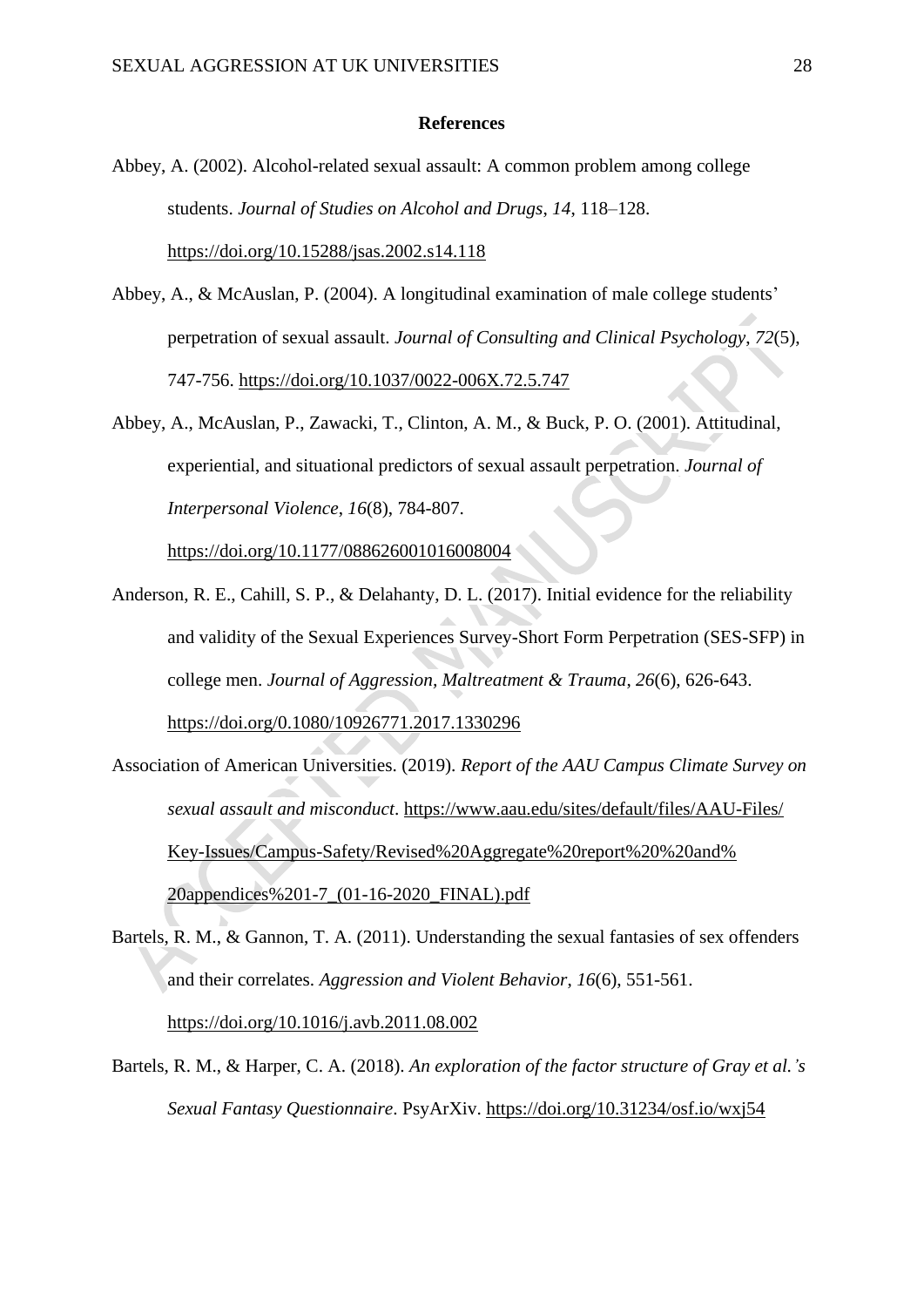- Bloom, B. E., Sorin, C. R., Wagman, J. A., & Oaks, L. (2021). Employees, advisees, and emerging scholars: A qualitative analysis of graduate students' roles and experiences of sexual violence and sexual harassment on college campuses. *Sexuality & Culture*. Advance online publication.<https://doi.org/10.1007/s12119-021-09841-w>
- Bonar, E. E., DeGue, S., Abbey, A., Coker, A. L., Lindquist, C. H., McCauley, H. L., Miller, E., Senn, C. Y., Thompson, M. P., Ngo, Q. M., Cunningham, R. M., & Walton, M. A. (2020). Prevention of sexual violence among college students: Current challenges and future directions. *Journal of American College Health*, 1-14. <https://doi.org/10.1080/07448481.2020.1757681>
- Brown, A. L., Testa, M., & Messman-Moore, T. L. (2009). Psychological consequences of sexual victimization resulting from force, incapacitation, or verbal coercion. *Violence Against Women*, *15*(8), 898–919.<https://doi.org/10.1177/1077801209335491>
- Bryant, F. B., & Smith, B. D. (2001). Refining the architecture of aggression: A measurement model for the Buss-Perry Aggression Questionnaire. *Journal of Research in Personality*, *35*(2), 138-167.<https://doi.org/10.1006/jrpe.2000.2302>
- Chan, H. C. O. (2021). Risky sexual behavior of young adults in Hong Kong: An exploratory study of psychosocial risk factors. *Frontiers in Psychology*. Advance online publication. [https://doi.org/10.3389/fpsyg.2021.658179.](https://doi.org/10.3389/fpsyg.2021.658179)
- Clark, L. A., & Watson, D. (1995). Constructing validity: Basic issues in objective scale development. *Psychological Assessment*, *7*(3), 309-319. [https://doi.org/10.1037/1040-](https://doi.org/10.1037/1040-3590.7.3.309) [3590.7.3.309](https://doi.org/10.1037/1040-3590.7.3.309)
- Collins, R. L., Parks, G. A., & Marlatt, G. A. (1985). Social determinants of alcohol consumption: The effects of social interaction and model status on the selfadministration of alcohol. *Journal of Consulting and Clinical Psychology*, *53*(2), 189- 200.<https://doi.org/10.1037/0022-006X.53.2.189>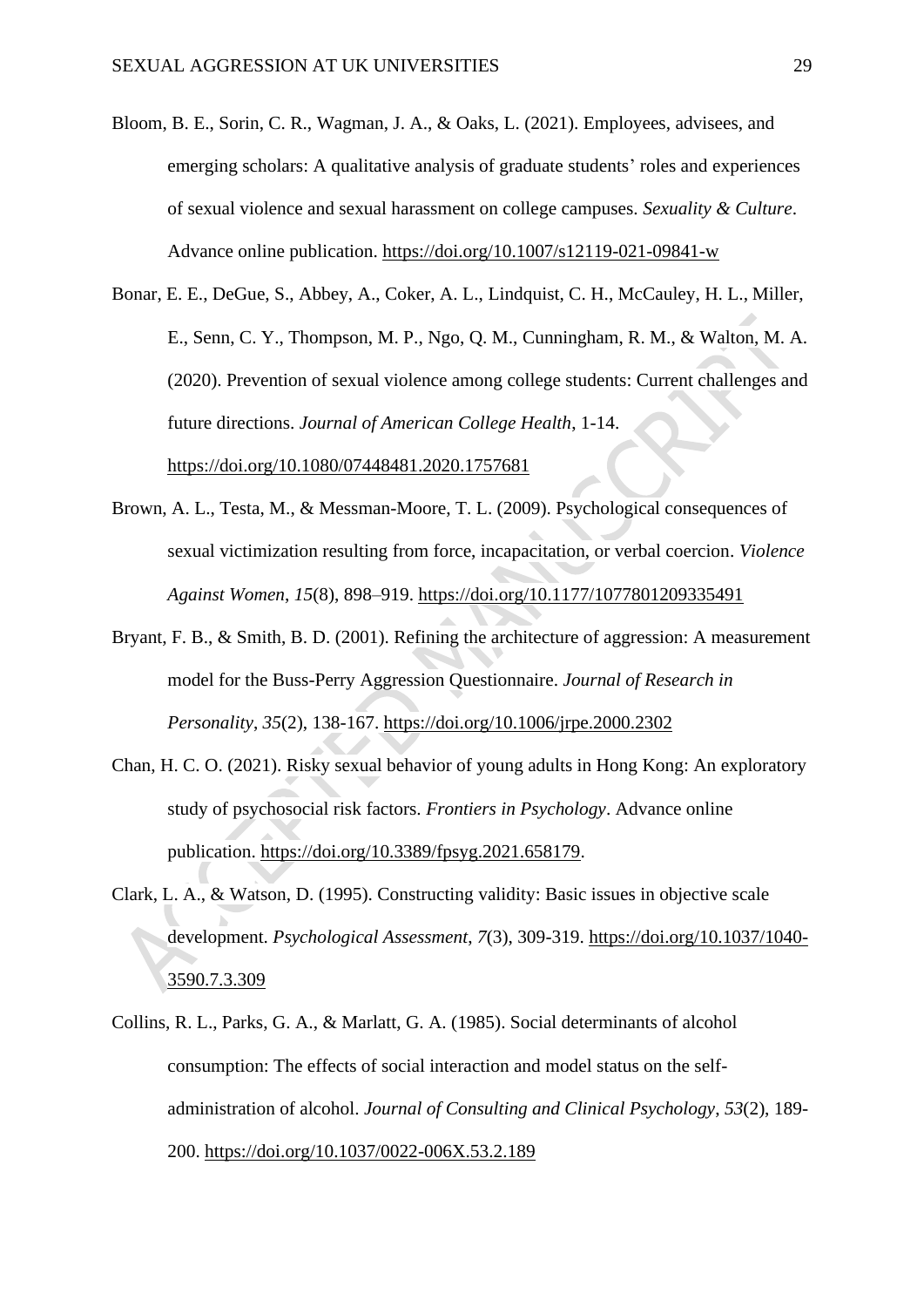- Čvek, A., & Junaković, I. T. (2020). Prevalencija, vrste i prediktori seksualne agresije u studenata. [Prevalence, types and predictors of sexual aggression among students]. *Društvena Istraživanja*, *29*(3), 431-452.<https://doi.org/10.5559/di.29.3.05>
- D'Abreu, L. C. F., & Krahé, B. (2014). Predicting sexual aggression in male college students in Brazil. *Psychology of Men & Masculinity*, *15*(2), 152-162. [https://doi.org/10.1037/](https://doi.org/10.1037/a0032789) [a0032789](https://doi.org/10.1037/a0032789)
- De Jong Gierveld, J., & Tilburg, T. V. (2006). A six-item scale for overall, emotional, and social loneliness: Confirmatory tests on survey data. *Research on Aging*, *28*(5), 582- 598.<https://doi.org/10.1177/0164027506289723>
- Dills, J., Fowler, D., & Payne, G. (2016). *Sexual violence on campus: Strategies for prevention*. [https://www.nccpsafety.org/assets/files/library/](https://www.nccpsafety.org/assets/files/library/Sexual_Violence_on_Campus-_Strategies_for_Prevention.pdf)

Sexual Violence on Campus- Strategies for Prevention.pdf

- Ellis, S. J. (2009). Diversity and inclusivity at university: A survey of the experiences of lesbian, gay, bisexual and trans (LGBT) students in the UK. *Higher Education*, *57*(6), 723-739. <https://doi.org/10.1007/s10734-008-9172-y>
- Fisher, D., Beech, A., & Browne, K. (1999). Comparison of sex offenders to nonoffenders on selected psychological measures. *International Journal of Offender Therapy and Comparative Criminology*, *43*(4), 473-491. [https://doi.org/10.1177/](https://doi.org/10.1177/0306624X99434006) [0306624X99434006](https://doi.org/10.1177/0306624X99434006)
- George, D., & Mallery, P. (2016). *IBM SPSS Statistics 23 step by step: A simple guide and reference*. Routledge.<https://doi.org/10.4324/9781315545899>
- Gidycz, C. A., Orchowski, L. M., & Berkowitz, A. D. (2011). Preventing sexual aggression among college men: An evaluation of a social norms and bystander intervention program. *Violence Against Women*, *17*(6), 720-742. [https://doi.org/10.1177/](https://doi.org/10.1177/1077801211409727) [1077801211409727](https://doi.org/10.1177/1077801211409727)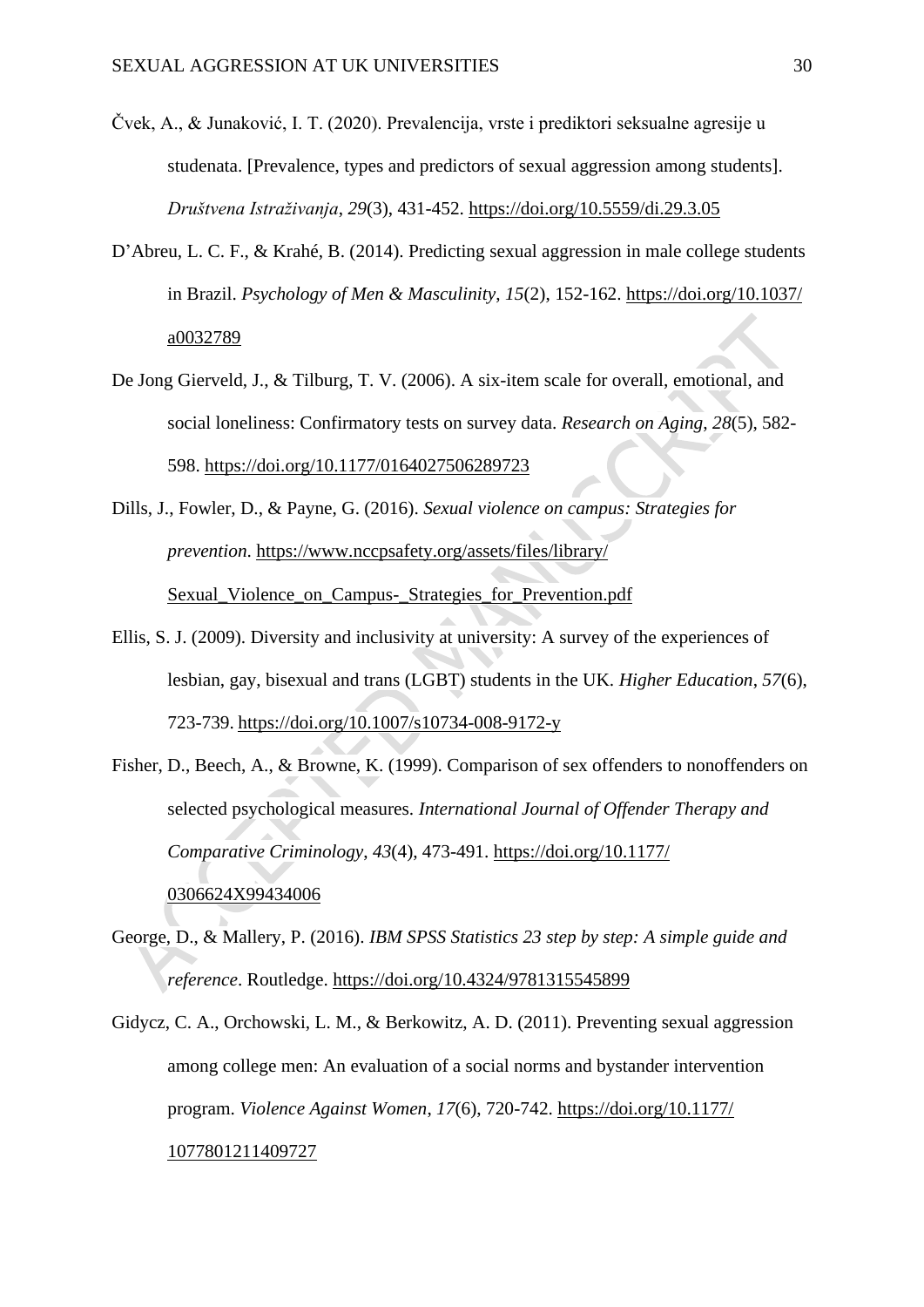- Gidycz, C. A., Warkentin, J. B., & Orchowski, L. M. (2007). Predictors of perpetration of verbal, physical, and sexual violence: A prospective analysis of college men. *Psychology of Men & Masculinity*, *8*(2), 79-94. [https://doi.org/10.1037/1524-](https://doi.org/10.1037/1524-9220.8.2.79) [9220.8.2.79](https://doi.org/10.1037/1524-9220.8.2.79)
- Good, G. E., Hepper, M. J., Hillenbrand-Gunn, T., & Wang, L. F. (1995). Sexual and psychological violence: An exploratory study of predictors in college men. *The Journal of Men's Studies*, *4*(1), 59-71. [https://doi.org/10.1177/106082659500400105](https://doi.org/10.1177%2F106082659500400105)
- Greendlinger, V., & Byrne, D. (1987). Coercive sexual fantasies of college men as predictors of self‐reported likelihood to rape and overt sexual aggression. *Journal of Sex Research*, *23*(1), 1-11.<https://doi.org/10.1080/00224498709551337>
- Hanson, R. K., & Bussière, M. T. (1998). Predicting relapse: A meta-analysis of sexual offender recidivism studies. *Journal of Consulting and Clinical Psychology*, *66*(2), 348-362. [https://doi.org/10.1037/0022-006X.66.2.348](https://psycnet.apa.org/doi/10.1037/0022-006X.66.2.348)
- Hanson, R. K., & Morton-Bourgon, K. E. (2005). The characteristics of persistent sexual offenders: A meta-analysis of recidivism studies. *Journal of Consulting and Clinical Psychology*, *73*(6), 1154-1163.<https://doi.org/10.1037/0022-006X.73.6.1154>
- Higher Education Statistics Agency. (2019, January 17). *Higher Education Student Statistics: UK, 2017/18 survey*. [https://www.hesa.ac.uk/news/17-01-2019/sb252-higher](https://www.hesa.ac.uk/news/17-01-2019/sb252-higher-education-student-statistics)[education-student-statistics](https://www.hesa.ac.uk/news/17-01-2019/sb252-higher-education-student-statistics)
- Jenerette, C., & Dixon, J. (2010). Developing a short form of the Simple Rathus Assertiveness Schedule using a sample of adults with sickle cell disease. *Journal of Transcultural Nursing*, *21*(4), 314-324.<https://doi.org/10.1177/1043659609360712>
- Johnson, S. M., Murphy, M. J., & Gidycz, C. A. (2017). Reliability and validity of the sexual experiences survey–short forms victimization and perpetration. *Violence and Victims*, *32*(1), 78-92.<https://doi.org/10.1891/0886-6708.VV-D-15-00110>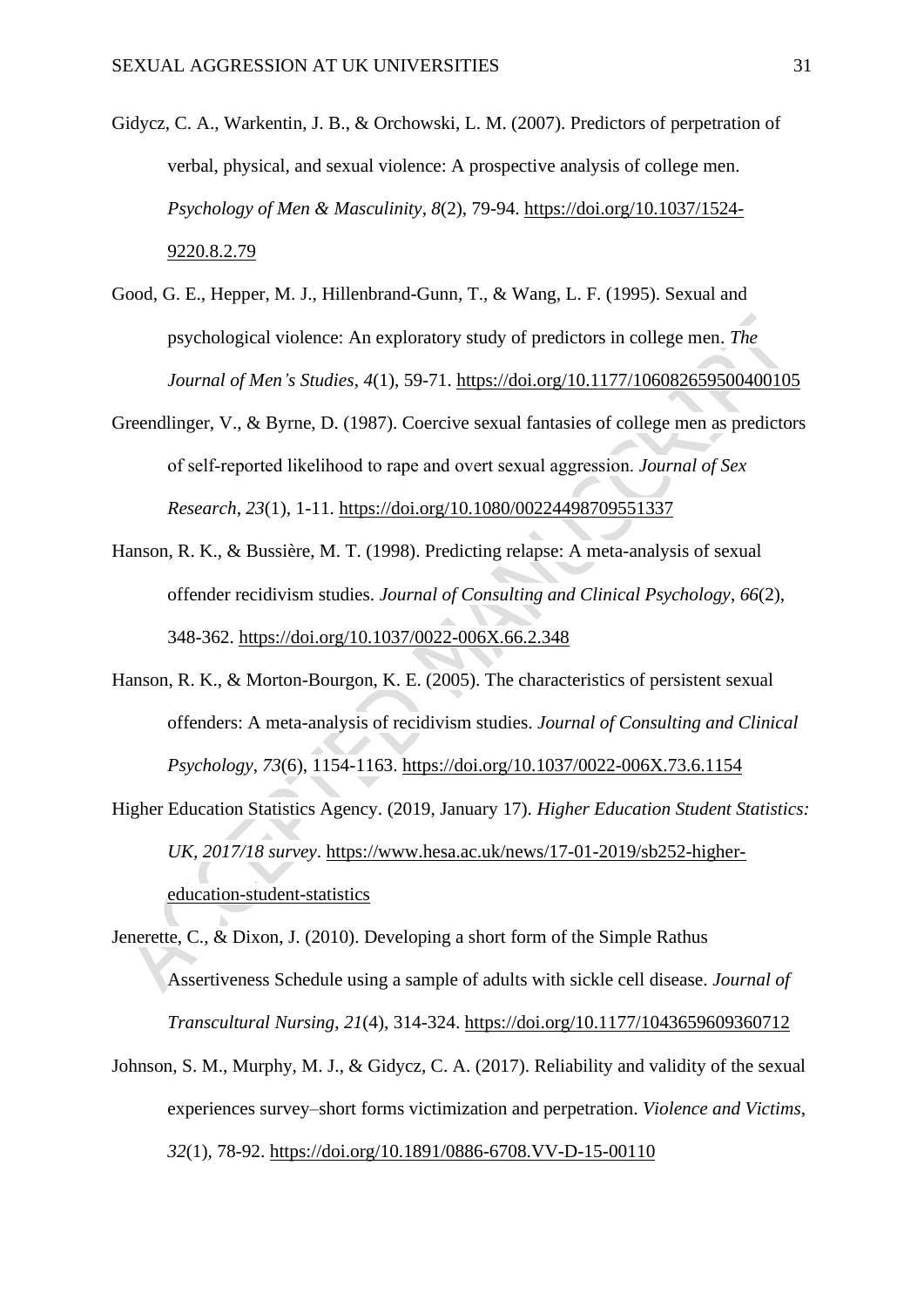- Jones, C., Smith, O., Skinner, T., Gangoli, G., & Fenton, R. (2020). *Overview and analysis of research studies on gender-based violence among UK university students and staff.* [https://researchportal.bath.ac.uk/en/publications/overview-and-analysis-of-research](https://researchportal.bath.ac.uk/en/publications/overview-and-analysis-of-research-studies-on-gender-based-violenc)[studies-on-gender-based-violenc](https://researchportal.bath.ac.uk/en/publications/overview-and-analysis-of-research-studies-on-gender-based-violenc)
- Kaufman, E. A., Xia, M., Fosco, G., Yaptangco, M., Skidmore, C. R., & Crowell, S. E. (2016). The difficulties in emotion regulation scale short form (DERS-SF): Validation and replication in adolescent and adult samples. *Journal of Psychopathology and Behavioral Assessment*, *38*(3), 443-455.<https://doi.org/10.1007/s10862-015-9529-3>
- Koss, M. P., & Gaines, J. A. (1993). The prediction of sexual aggression by alcohol use, athletic participation, and fraternity affiliation. *Journal of Interpersonal Violence*, *8*(1), 94-108.<https://doi.org/10.1177/088626093008001007>
- Koss, M. P., Abbey, A., Campbell, R., Cook, S., Norris, J., Testa, M., Ullman, S., West, C., & White, J. (2007). Revising the SES: A collaborative process to improve assessment of sexual aggression and victimization. *Psychology of Women Quarterly*, *31*(4), 357- 370.<https://doi.org/10.1111/j.1471-6402.2007.00385.x>
- Krahé, B., & Berger, A. (2013). Men and women as perpetrators and victims of sexual aggression in heterosexual and same‐sex encounters: A study of first‐year college students in Germany. *Aggressive Behavior*, *39*(5), 391-404. [https://doi.org/10.1002/](https://doi.org/10.1002/ab.21482) [ab.21482](https://doi.org/10.1002/ab.21482)
- Krahé, B., Tomaszewska, P., Kuyper, L., & Vanwesenbeeck, I. (2014). Prevalence of sexual aggression among young people in Europe: A review of the evidence from 27 EU countries. *Aggression and Violent Behavior*, *19*(5), 545-558. [https://doi.org/10.1016/](https://doi.org/10.1016/j.avb.2014.07.005) [j.avb.2014.07.005](https://doi.org/10.1016/j.avb.2014.07.005)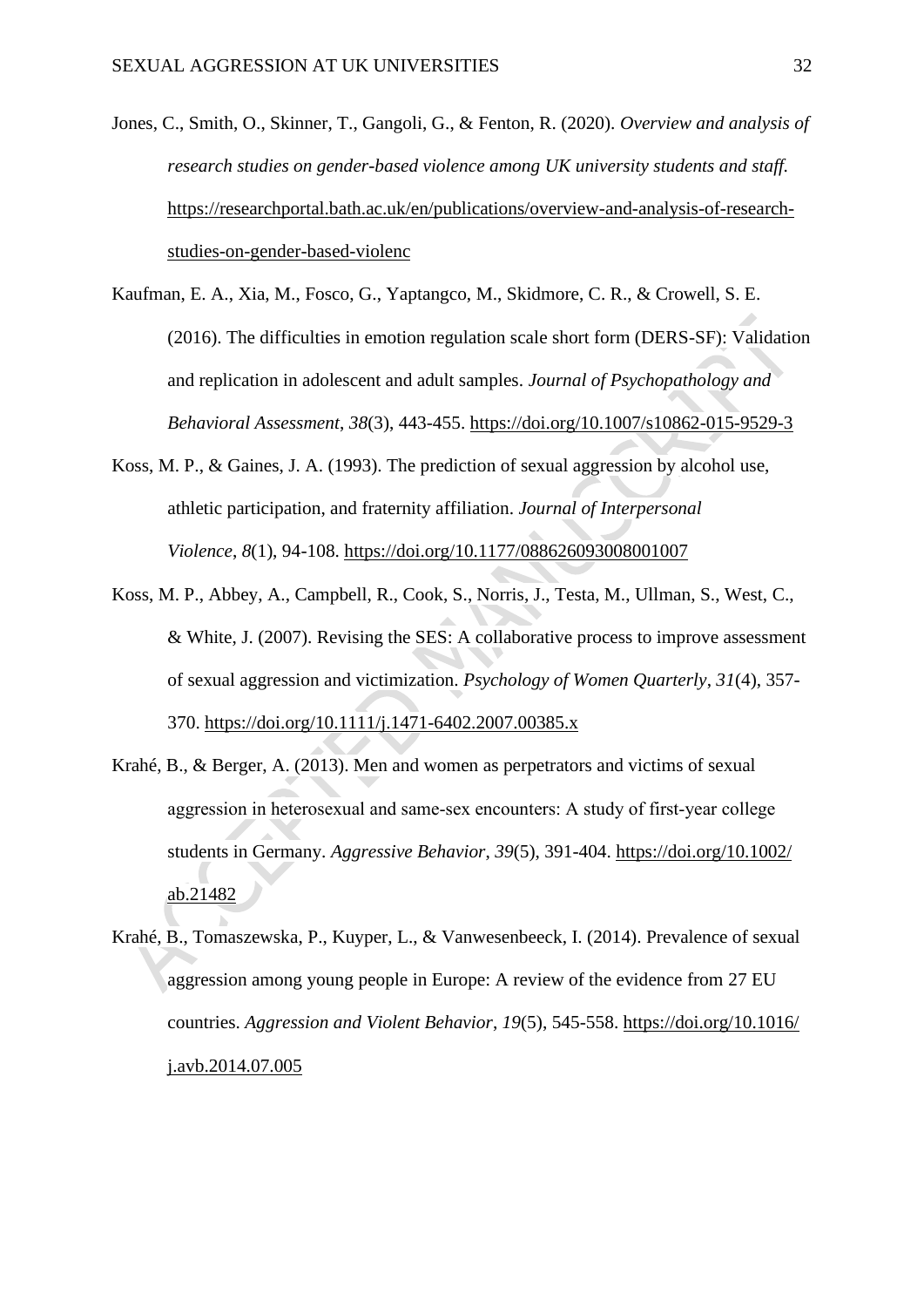Lonsway, K. A., & Fitzgerald, L. F. (1995). Attitudinal antecedents of rape myth acceptance: A theoretical and empirical re-examination. *Journal of Personality and Social Psychology*, *68*(4), 704-711.<https://doi.org/10.1037/0022-3514.68.4.704>

- Malamuth, N. M., Lamade, R. V., Koss, M. P., Lopez, E., Seaman, C., & Prentky, R. (2021). Factors predictive of sexual violence: Testing the four pillars of the Confluence Model in a large diverse sample of college men. *Aggressive Behavior*, *47*(4), 405-420. <https://doi.org/10.1002/ab.21960>
- Mann, R. E., & Barnett, G. D. (2013). Victim empathy intervention with sexual offenders: Rehabilitation, punishment, or correctional quackery? *Sexual Abuse*, *25*(3), 282-301. <https://doi.org/10.1177/1079063212455669>
- Mann, R. E., Hanson, R. K., & Thornton, D. (2010). Assessing risk for sexual recidivism: Some proposals on the nature of psychologically meaningful risk factors. *Sexual Abuse*, *22*(2), 191-217.<https://doi.org/10.1177/1079063210366039>
- Marshall, W. L. (2010). The role of attachments, intimacy, and loneliness in the etiology and maintenance of sexual offending. *Sexual and Relationship Therapy*, *25*(1), 73-85. <https://doi.org/10.1080/14681990903550191>
- Marshall, W. L., Anderson, D., & Champagne, F. (1997). Self-esteem and its relationship to sexual offending: Invited Article. *Psychology, Crime and Law*, *3*(3), 161-186. <https://doi.org/10.1080/10683169708410811>
- Marshall, W. L., & Barbaree, H. E. (1990). An integrated theory of the etiology of sexual offending. In W. L. Marshall, D. R. Laws, & H. E. Barbaree (Eds.), *Handbook of sexual assault: Issues, theories, and treatment of the offender* (pp. 257—275). Springer. [https://doi.org/10.1007/978-1-4899-0915-2\\_15](https://doi.org/10.1007/978-1-4899-0915-2_15)
- Martín, A. F., Vergeles, M. R., Acevedo, V. D. L. O., Sánchez, A. D. C., & Visa, S. L. (2005). The involvement in sexual coercive behaviors of Spanish college men: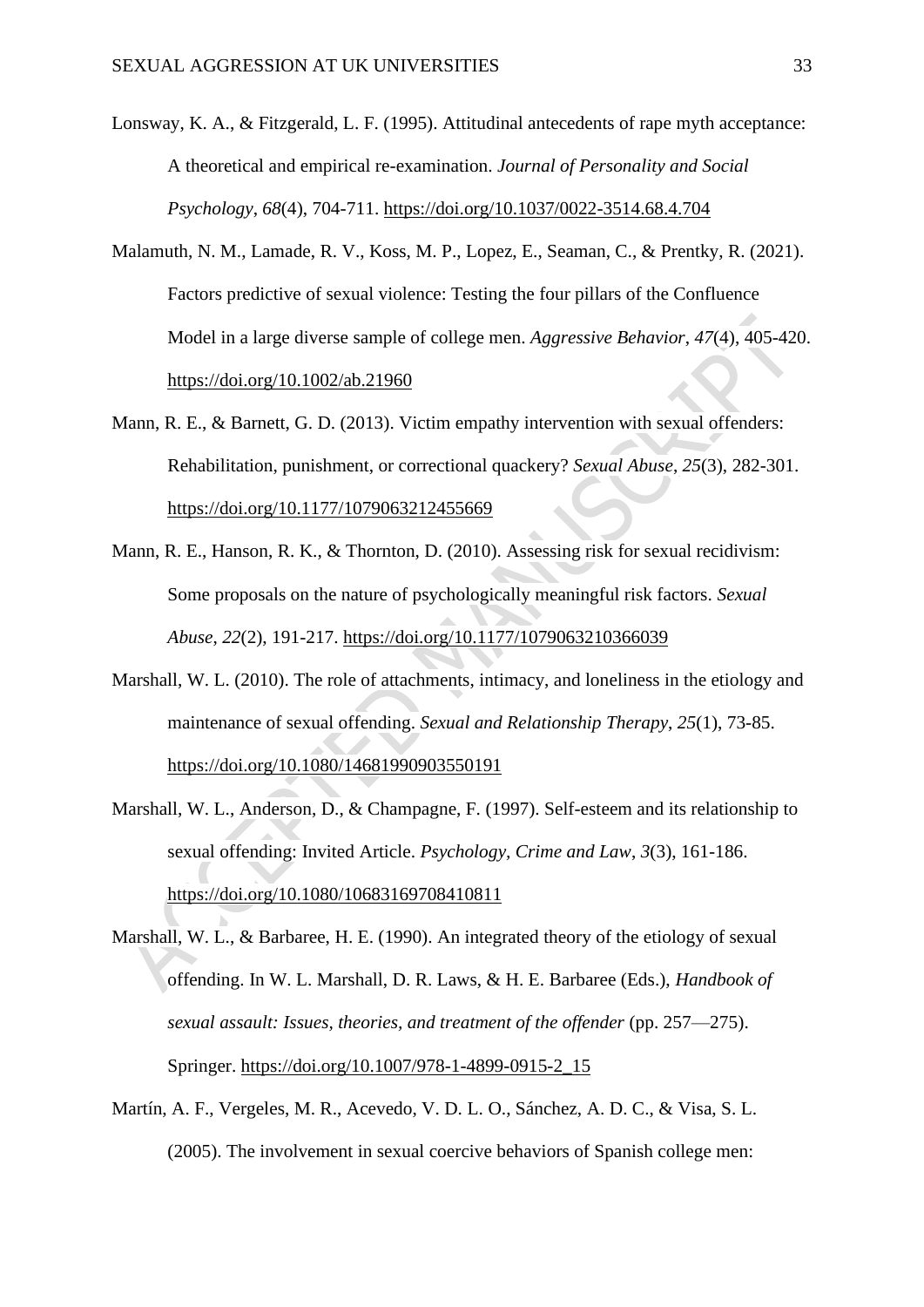Prevalence and risk factors. *Journal of Interpersonal Violence*, *20*(7), 872-891. [https://doi.org/10.1177/0886260505276834](https://doi.org/10.1177%2F0886260505276834)

- McMahon, S., & Farmer, G. L. (2011). An updated measure for assessing subtle rape myths. *Social Work Research*, *35*(2), 71-81.<https://doi.org/10.1093/swr/35.2.71>
- Mouilso, E. R., & Calhoun, K. S. (2016). Personality and perpetration: Narcissism among college sexual assault perpetrators. *Violence Against Women*, *22*(10), 1228-1242. [https://doi.org/10.1177/1077801215622575](https://doi.org/10.1177%2F1077801215622575)
- Muehlenhard, C. L., Peterson, Z. D., Humphreys, T. P., & Jozkowski, K. N. (2017). Evaluating the one-in-five statistic: Women's risk of sexual assault while in college. *The Journal of Sex Research*, *54*(4-5), 549-576. [https://doi.org/10.1080/](https://doi.org/10.1080/00224499.2017.1295014) [00224499.2017.1295014](https://doi.org/10.1080/00224499.2017.1295014)
- Murnen, S. K., & Kohlman, M. H. (2007). Athletic participation, fraternity membership, and sexual aggression among college men: A meta-analytic review. *Sex Roles*, *57*(1-2), 145-157.<https://doi.org/10.1007/s11199-007-9225-1>
- National Union of Students. (2011). *Hidden marks*. [https://www.nus.org.uk/Global/](https://www.nus.org.uk/Global/NUS_hidden_marks_report_2nd_edition_web.pdf) [NUS\\_hidden\\_marks\\_report\\_2nd\\_edition\\_web.pdf](https://www.nus.org.uk/Global/NUS_hidden_marks_report_2nd_edition_web.pdf)
- Ó Ciardha, C., Ildeniz, G., & Karoğlu, N. (2021). The prevalence of sexual interest in children and sexually harmful behavior self-reported by men recruited through an online crowdsourcing platform. *Sexual Abuse*. Advance online publication.

<https://doi.org/10.1177/10790632211013811>

O'Connor, J., McMahon, S., Cusano, J., Seabrook, R., & Gracey, L. (2021). Predictors of campus sexual violence perpetration: A systematic review of research, sampling, and study design. *Aggression and Violent Behavior*. Advance online publication. [https://doi.org/10.1016/j.avb.2021.101607.](https://doi.org/10.1016/j.avb.2021.101607)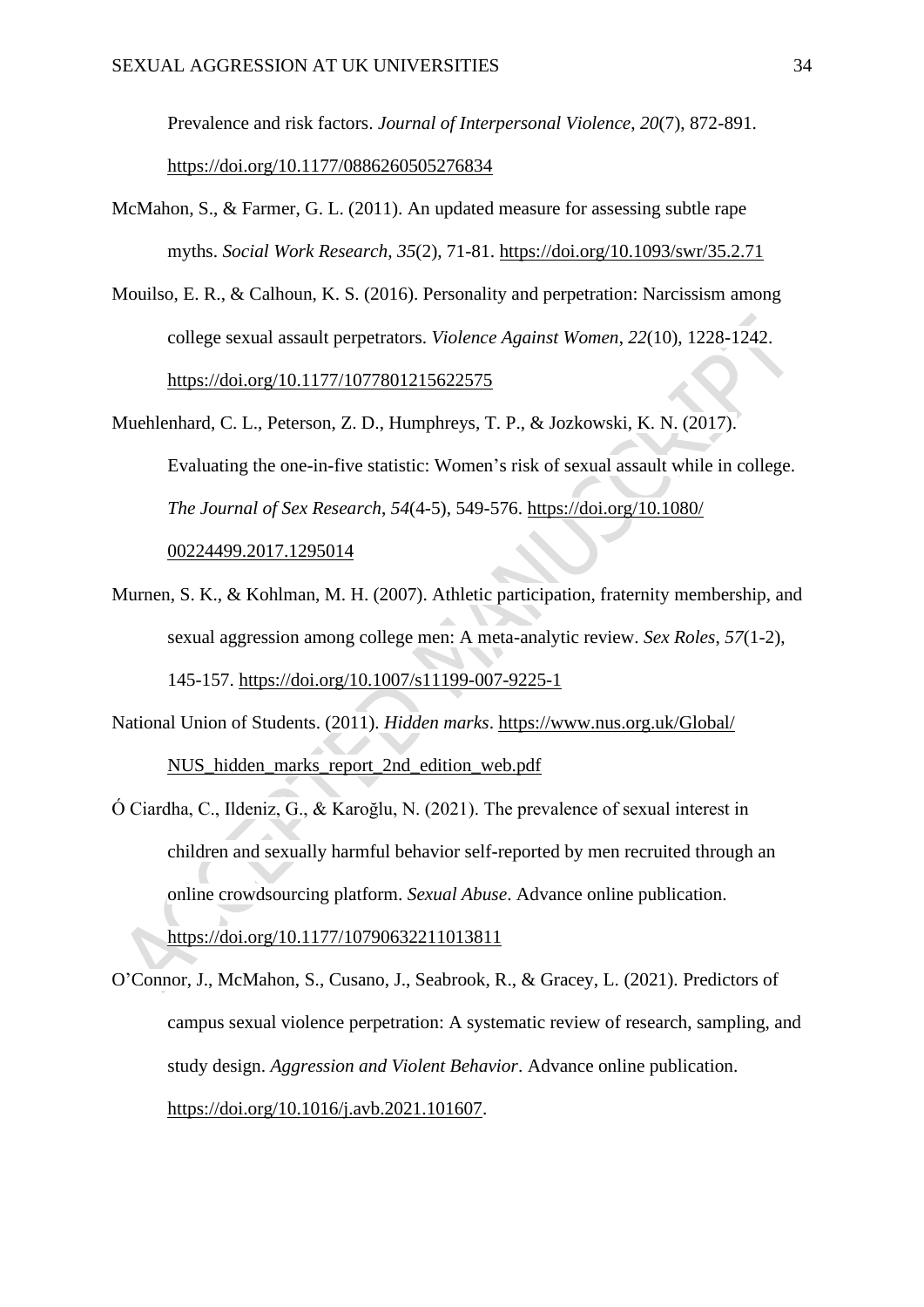- Office for National Statistics. (2018). *Sexual offending: Victimisation and the path through the criminal justice system*. [https://www.ons.gov.uk/peoplepopulationandcommunity/](https://www.ons.gov.uk/peoplepopulationandcommunity/crimeandjustice/articles/sexualoffendingvictimisationandthepaththroughthecriminaljusticesystem/2018-12-13) [crimeandjustice/articles/sexualoffendingvictimisationandthepaththroughthecriminalju](https://www.ons.gov.uk/peoplepopulationandcommunity/crimeandjustice/articles/sexualoffendingvictimisationandthepaththroughthecriminaljusticesystem/2018-12-13) [sticesystem/2018-12-13](https://www.ons.gov.uk/peoplepopulationandcommunity/crimeandjustice/articles/sexualoffendingvictimisationandthepaththroughthecriminaljusticesystem/2018-12-13)
- Palan, S., & Schitter, C. (2018). Prolific. ac—A subject pool for online experiments. *Journal of Behavioral and Experimental Finance*, *17*, 22-27. [https://doi.org/10.1016/](https://doi.org/10.1016/j.jbef.2017.12.004) [j.jbef.2017.12.004](https://doi.org/10.1016/j.jbef.2017.12.004)
- Palmer, J. E., McMahon, S., & Fissel, E. (2020). Correlates of incoming male college students' proclivity to perpetrate sexual assault. *Violence Against Women*. Advance online publication.<https://doi.org/10.1177/1077801220905663>
- Paulhus, D. L. (1988). *Assessing self-deception and impression management in self-reports: The Balanced Inventory of Desirable Responding*. University of British Colombia.
- Peduzzi, P., Concato, J., Kemper, E., Holford, T. R., & Feinstein, A. R. (1996). A simulation study of the number of events per variable in logistic regression analysis. *Journal of Clinical Epidemiology*, *49*(12), 1373-1379. [https://doi.org/10.1016/S0895-](https://doi.org/10.1016/S0895-4356(96)00236-3) [4356\(96\)00236-3](https://doi.org/10.1016/S0895-4356(96)00236-3)
- Peer, E., Brandimarte, L., Samat, S., & Acquisti, A. (2017). Beyond the Turk: Alternative platforms for crowdsourcing behavioral research. *Journal of Experimental Social Psychology*, *70*, 153-163.<https://doi.org/10.1016/j.jesp.2017.01.006>
- Peer, E., Rothschild, D. M., Evernden, Z., Gordon, A., & Damer, E. (2021). *MTurk, Prolific or panels? Choosing the right audience for online research.* SSRN. [http://dx.doi.org/](http://dx.doi.org/10.2139/ssrn.3765448) [10.2139/ssrn.3765448](http://dx.doi.org/10.2139/ssrn.3765448)
- Peterson, C., DeGue, S., Florence, C., & Lokey, C. N. (2017). Lifetime economic burden of rape among US adults. *American Journal of Preventive Medicine*, *52*(6), 691-701. <https://doi.org/10.1016/j.amepre.2016.11.014>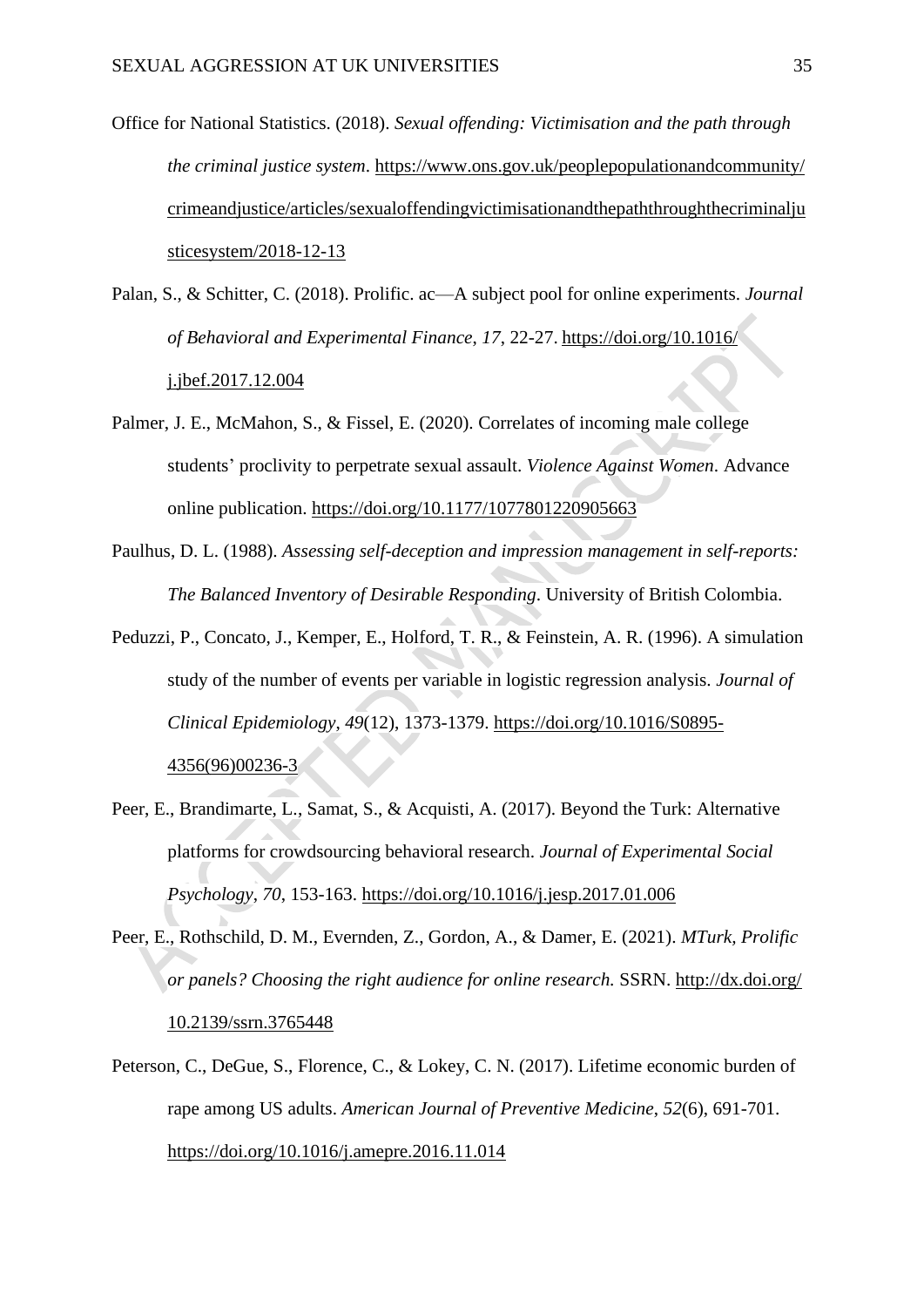- Phipps, A., & Smith, G. (2012). Violence against women students in the UK: Time to take action. *Gender and Education*, *24*(4), 357-373. [https://doi.org/10.1080/](https://doi.org/10.1080/09540253.2011.628928) [09540253.2011.628928](https://doi.org/10.1080/09540253.2011.628928)
- Pickett, S. M., Parkhill, M. R., & Kirwan, M. (2016). The influence of sexual aggression perpetration history and emotion regulation on men's aggressive responding following social stress. *Psychology of Men & Masculinity*, *17*(4), 363-372. <https://doi.org/10.1037/men0000032>
- Prentky, R. A., & Knight, R. A. (1991). Identifying critical dimensions for discriminating among rapists. *Journal of Consulting and Clinical Psychology*, *59*(5), 643-661. [https://doi.org/10.1037/0022-006X.59.5.643](https://psycnet.apa.org/doi/10.1037/0022-006X.59.5.643)
- Rapaport, K., & Burkhart, B. R. (1984). Personality and attitudinal characteristics of sexually coercive college males. *Journal of Abnormal Psychology*, *93*(2), 216-221. <https://doi.org/10.1037/0021-843X.93.2.216>
- Revolt Sexual Assault. (2018). *Sexual violence at universities*. [https://revoltsexualassault.com/wp-content/uploads/2018/03/Report-Sexual-Violence](https://revoltsexualassault.com/wp-content/uploads/2018/03/Report-Sexual-Violence-at-University-Revolt-Sexual-Assault-The-Student-Room-March-2018.pdf)[at-University-Revolt-Sexual-Assault-The-Student-Room-March-2018.pdf](https://revoltsexualassault.com/wp-content/uploads/2018/03/Report-Sexual-Violence-at-University-Revolt-Sexual-Assault-The-Student-Room-March-2018.pdf)
- Rice, M. E., & Harris, G. T. (2005). Comparing effect sizes in follow-up studies: ROC Area, Cohen's d, and r. *Law and Human Behavior*, *29*(5), 615-620. [https://doi.org/10.1007/](https://doi.org/10.1007/s10979-005-6832-7) [s10979-005-6832-7](https://doi.org/10.1007/s10979-005-6832-7)
- Riggio, H. R., Weiser, D. A., Valenzuela, A. M., Lui, P. P., Montes, R., & Heuer, J. (2013). Self-efficacy in romantic relationships: Prediction of relationship attitudes and outcomes. *Journal of Social Psychology*, *153*(6), 629-650. [https://doi.org/10.1080/](https://doi.org/10.1080/00224545.2013.801826) [00224545.2013.801826](https://doi.org/10.1080/00224545.2013.801826)
- Rosenberg, M. (1979). *Conceiving the self*. Basic Books.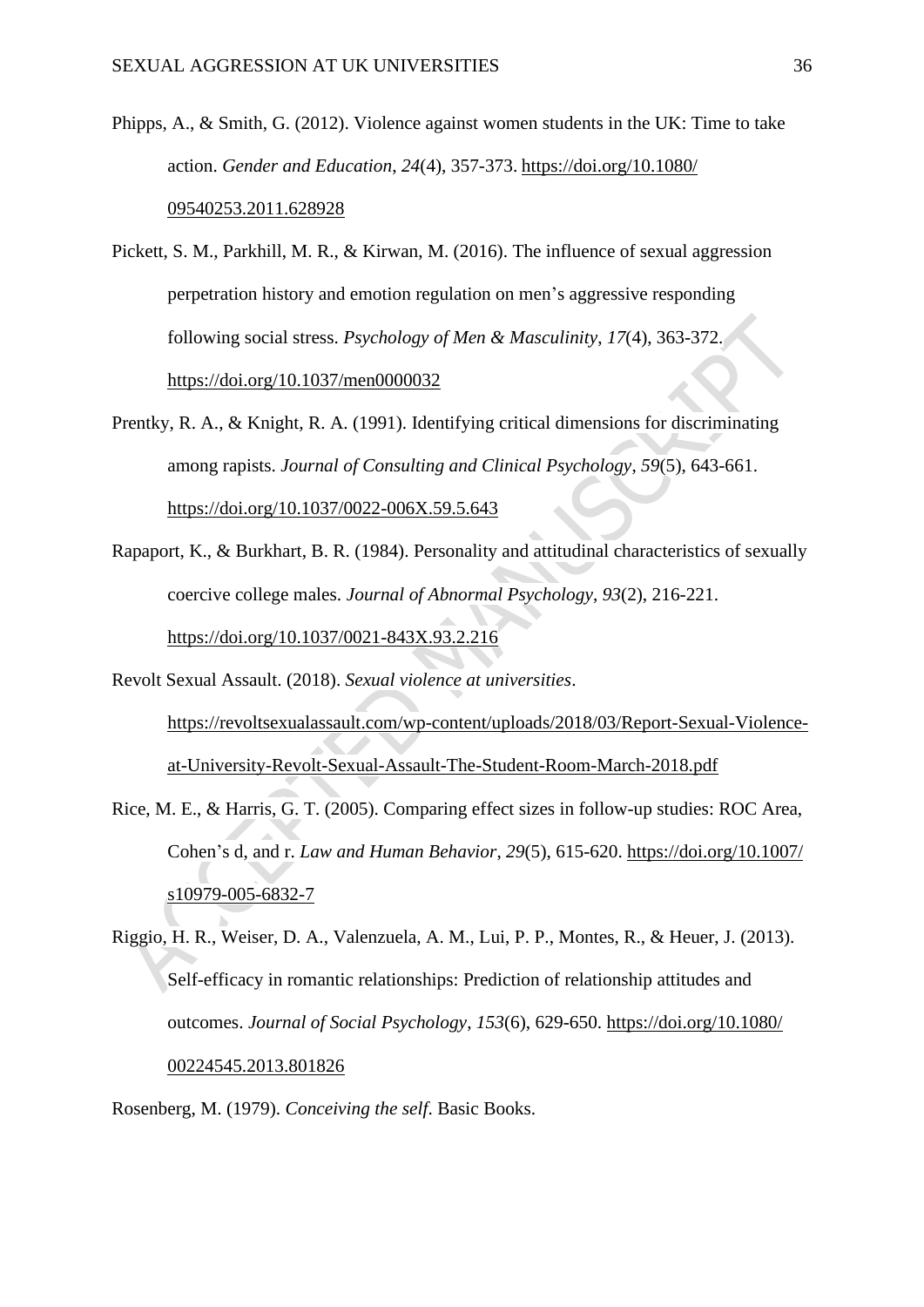Salazar, L. F., Swartout, K. M., Swahn, M. H., Bellis, A. L., Carney, J., Vagi, K. J., & Lokey, C. (2018). Precollege sexual violence perpetration and associated risk and protective factors among male college freshmen in Georgia. *Journal of Adolescent Health*, *62*(3), 51-57.<https://doi.org/10.1016/j.jadohealth.2017.09.028>

- Schuster, I., & Krahé, B. (2019). Predictors of sexual aggression perpetration among male and female college students: Cross-cultural evidence from Chile and Turkey. *Sexual Abuse*, *31*(3), 318-343. [https://doi.org/10.1177/1079063218793632](https://doi.org/10.1177%2F1079063218793632)
- Seto, M. C., & Lalumière, M. L. (2010). What is so special about male adolescent sexual offending? A review and test of explanations through meta-analysis. *Psychological Bulletin*, *136*(4), 526-575.<https://doi.org/10.1037/a0019700>
- Stenning, P., Mitra-Kahn, T., & Gunby, C. (2012). *Gender-based violence, stalking and fear of crime*. [http://www.gendercrime.eu/pdf/](http://www.gendercrime.eu/pdf/gendercrime_country_report_united_kingdom_english.pdf) [gendercrime\\_country\\_report\\_united\\_kingdom\\_english.pdf](http://www.gendercrime.eu/pdf/gendercrime_country_report_united_kingdom_english.pdf)
- Swartout, A. G., Swartout, K. M., & White, J. W. (2011). What your data didn't tell you the first time around: Advanced analytic approaches to longitudinal analyses. *Violence Against Women*, *17*(3), 309-321. [https://doi.org/10.1177/1077801211398230](https://doi.org/10.1177%2F1077801211398230)
- Tabachnick, B. G., & Fidell, L. S. (2013). *Using multivariate statistics (6th ed.)*. Pearson.
- Tharp, A. T., DeGue, S., Valle, L. A., Brookmeyer, K. A., Massetti, G. M., & Matjasko, J. L. (2013). A systematic qualitative review of risk and protective factors for sexual violence perpetration. *Trauma, Violence, & Abuse*, *14*(2), 133-167. <https://doi.org/10.1177/1524838012470031>
- Thompson, M. P., Kingree, J. B., Zinzow, H., & Swartout, K. (2015). Time-varying risk factors and sexual aggression perpetration among male college students. *Journal of Adolescent Health*, *57*(6), 637-642. <https://doi.org/10.1016/j.jadohealth.2015.08.015>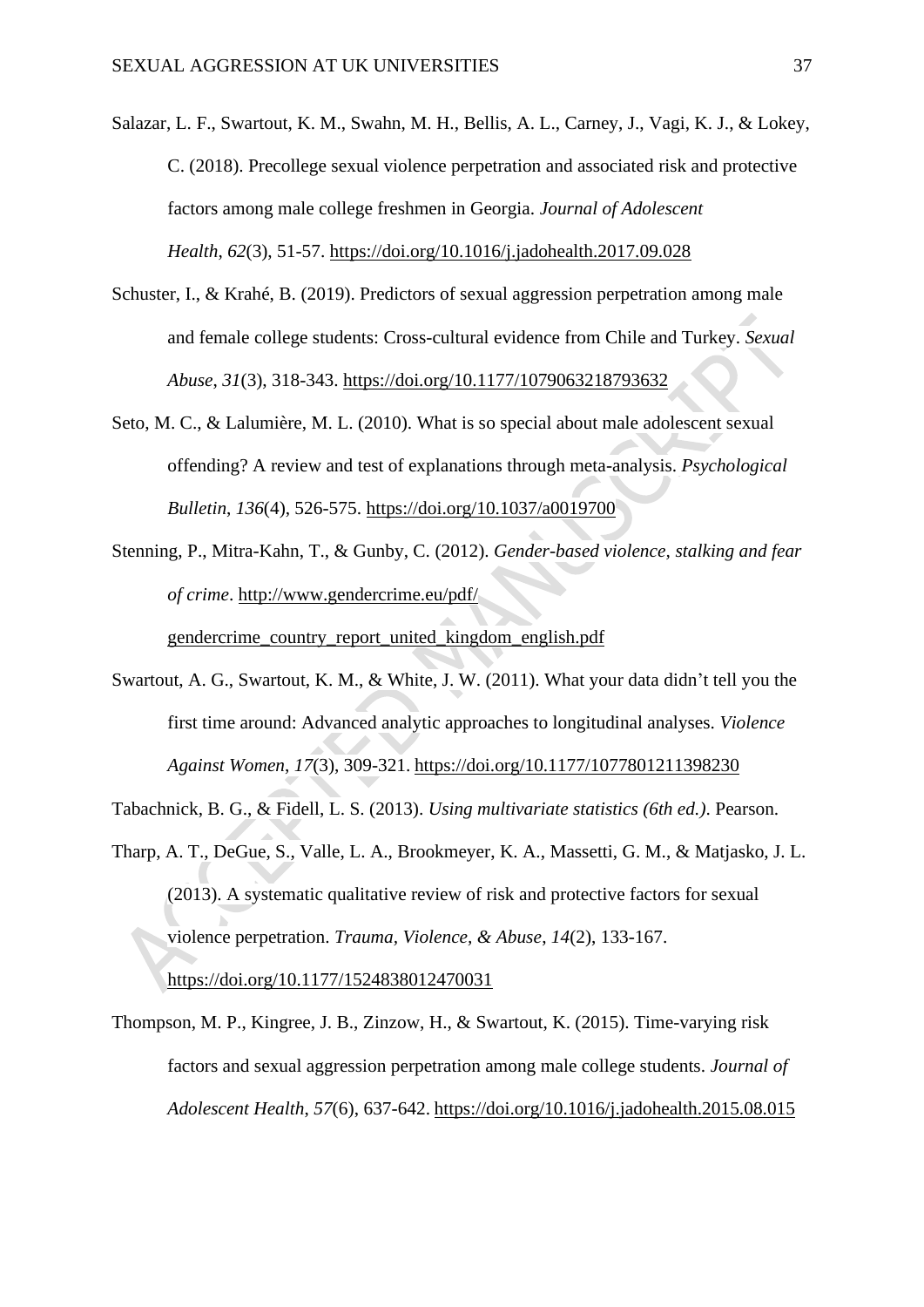- Thompson, M. P., Swartout, K. M., & Koss, M. P. (2013). Trajectories and predictors of sexually aggressive behaviors during emerging adulthood. *Psychology of Violence*, *3*(3), 247-259.<https://doi.org/10.1037/a0030624>
- Thomson, S., Hills, P. J., McAlaney, J., Wignall, L., Miller, R., & Skinner, R. (2020). *Lower rape myth acceptance in those seeing and engaging in a modified red flag campaign in a university campus* [Manuscript submitted for publication]. Department of Psychology, Bournemouth University.
- Tomaszewska, P., & Krahé, B. (2018). Predictors of sexual aggression victimization and perpetration among Polish university students: A longitudinal study. *Archives of Sexual Behavior*, *47*(2), 493-505.<https://doi.org/10.1007/s10508-016-0823-2>
- Universities UK. (2019). *Changing the culture—Tackling gender-based violence, harassment and hate crime: Two years on*. [https://www.universitiesuk.ac.uk/policy-and](https://www.universitiesuk.ac.uk/policy-and-analysis/reports/Documents/2019/uuk-changing-the-culture-two-years-on.pdf)[analysis/reports/Documents/2019/uuk-changing-the-culture-two-years-on.pdf](https://www.universitiesuk.ac.uk/policy-and-analysis/reports/Documents/2019/uuk-changing-the-culture-two-years-on.pdf)
- Van Selst, M., & Jolicoeur, P. (1994). A solution to the effect of sample size on outlier elimination. *The Quarterly Journal of Experimental Psychology: Section A*, *47*(3), 631-650.<https://doi.org/10.1080/14640749408401131>
- Vogel, B. L. (2000). Correlates of pre-college males' sexual aggression: Attitudes, beliefs and behavior. *Women & Criminal Justice*, *11*(3), 25-47. [https://doi.org/10.1300/](https://doi.org/10.1300/J012v11n03_02) [J012v11n03\\_02](https://doi.org/10.1300/J012v11n03_02)
- Ward, T., & Beech, A. (2006). An integrated theory of sexual offending. *Aggression and Violent Behavior*, *11*(1), 44-63. <https://doi.org/10.1016/j.avb.2005.05.002>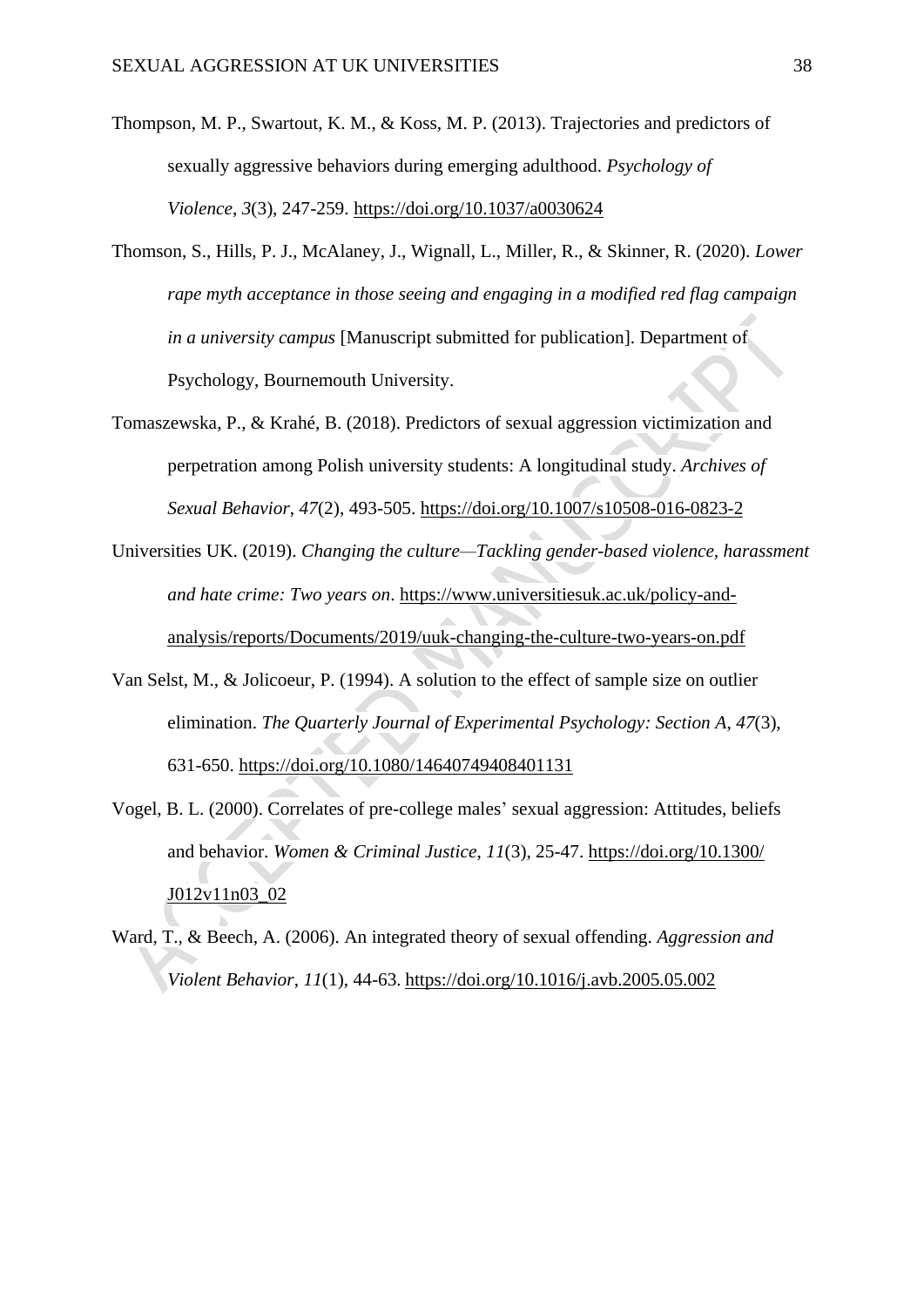#### **Table 1**

*Internal Consistency and Mean Scores between SAs and NSAs across Studies 1 and 2 for each Administered Measure*

| Measure                      |                     | Study 1                            |             |                                       | Study 2          |                  | Range <sup>a</sup> |
|------------------------------|---------------------|------------------------------------|-------------|---------------------------------------|------------------|------------------|--------------------|
|                              | Cronbach's $\alpha$ | SAs $(n = 33)$<br>NSAs $(n = 226)$ |             | $SAs (n = 30)$<br>Cronbach's $\alpha$ |                  | NSAs $(n = 265)$ |                    |
|                              | (SA, NSA)           | M(SD)                              | M(SD)       | (SA, NSA)                             | M(SD)            | M(SD)            |                    |
| Measure of sexual aggression |                     |                                    |             |                                       |                  |                  |                    |
| <b>SES-SFP</b>               | .82                 |                                    |             | .91                                   |                  |                  |                    |
| Continuous measures          |                     |                                    |             |                                       |                  |                  |                    |
| BIDR-6-IM                    | .77(.59,.77)        | 63.2(12.6)                         | 77.4 (14.6) | .77(.76,.77)                          | 70.4(14.2)       | 73.4 (15.3)      | 20-140             |
| <b>BPAQ</b>                  | .85(.83, .83)       | 33.4(9.5)                          | 31.6(9.7)   | .86(.77, .86)                         | $37.4(8.8)$ ***  | 30.8(9.7)        | 12-72              |
| <b>DERS-SF</b>               | $.88$ $(.90, .88)$  | 39.2(11.5)                         | 39.8(11.1)  | .91(.80, .92)                         | $37.8(9.1)^*$    | 34.1 (11.8)      | 18-90              |
| <b>DJGL</b>                  | .78(.80, .78)       | 17.1(5.0)                          | 16.0(4.7)   | $.79$ $(.70, .80)$                    | 16.7(4.5)        | 15.9(4.8)        | $6 - 30$           |
| <b>HTW</b>                   | .85(.80, .85)       | $30.0(7.6)$ **                     | 25.7(8.6)   | .88(.78, .88)                         | $34.9(8.3)$ ***  | 26.2(9.4)        | $10-70$            |
| <b>IRMA-R</b>                | .89(.88, .88)       | 44.1 $(11.6)$ <sup>**</sup>        | 37.3(10.0)  | .90(.88, .90)                         | $46.0(12.4)$ *** | 37.4 (11.1)      | 19-95              |
| RSE <sub>neg</sub>           | .83(.83, .83)       | 12.8(3.2)                          | 13.0(3.3)   | .87(.79,.88)                          | 12.5(3.0)        | 11.9(3.5)        | $5 - 20$           |
| RSE <sub>pos</sub>           | .86(.88, .86)       | 10.5(2.9)                          | 10.1(2.7)   | $.87 \,(.81, .87)$                    | 14.8(2.7)        | 14.5(2.8)        | $5-20$             |
| SERR <sup>b</sup>            | .89(.82, .89)       | 61.2(13.6)                         | 59.4 (16.3) | .90(.87, .90)                         | $56.2(16.7)^*$   | 49.4 (18.2)      | 12-108             |
| SFQ-R-SV                     | $.82$ $(.82, .82)$  | $10.3(7.6)$ ***                    | 7.0(6.1)    | $.87$ $(.90, .85)$                    | $12.9(9.3)$ ***  | 8.0(6.8)         | $0 - 108$          |
| $SRAS-SFb$                   | $.83$ $(.82, .84)$  | 61.4(13.2)                         | 62.6(14.2)  | $.83$ $(.75, .84)$                    | 65.7(11.1)       | 64.0(13.8)       | 19-114             |
| Categorical measure          |                     | Mdn                                | Mdn         |                                       | Mdn              | Mdn              |                    |
| AIM                          |                     | $\overline{2}$                     |             |                                       | $\overline{2}$   | $\overline{2}$   | $1 - 4$            |

*Note*. SA = sexual aggressor; NSA = non-sexual aggressor; SES-SFP = Sexual Experiences Survey—Short Form: Perpetration; IRMA-R = Illinois Rape Myth Acceptance Scale—Revised; SFQ-R-SV = Sexual Fantasy Questionnaire Revised—Short Version; DJGL = De Jong Gierveld Loneliness scales; HTW = Hostility Toward Women scale;  $RSE_{\text{neg}}$  = Rosenberg Self-Esteem scale (negative);  $RSE_{\text{pos}}$  = Rosenberg Self-Esteem scale (positive); BPAQ = Short-Form Buss-Perry Aggression Questionnaire; SERR = Self-Efficacy in Romantic Relationships scale; SRAS-SF = Simple Rathus Assertiveness Schedule—Short Form; DERS-SF = Difficulties in Emotion Regulation Scale—Short Form; BIDR-6-IM = Balanced Inventory of Desirable Responding—Version 6; AIM = Athletic Involvement Measure.

<sup>a</sup> Scale ranges are displayed in their original formats and have not been edited to reflect dropped items (see Footnote 1). <sup>b</sup> These scales were recoded so that higher scores reflected non-conformity.

 $*_{p}$  < .05  $*_{p}$  < .01  $*_{p}$  < .001